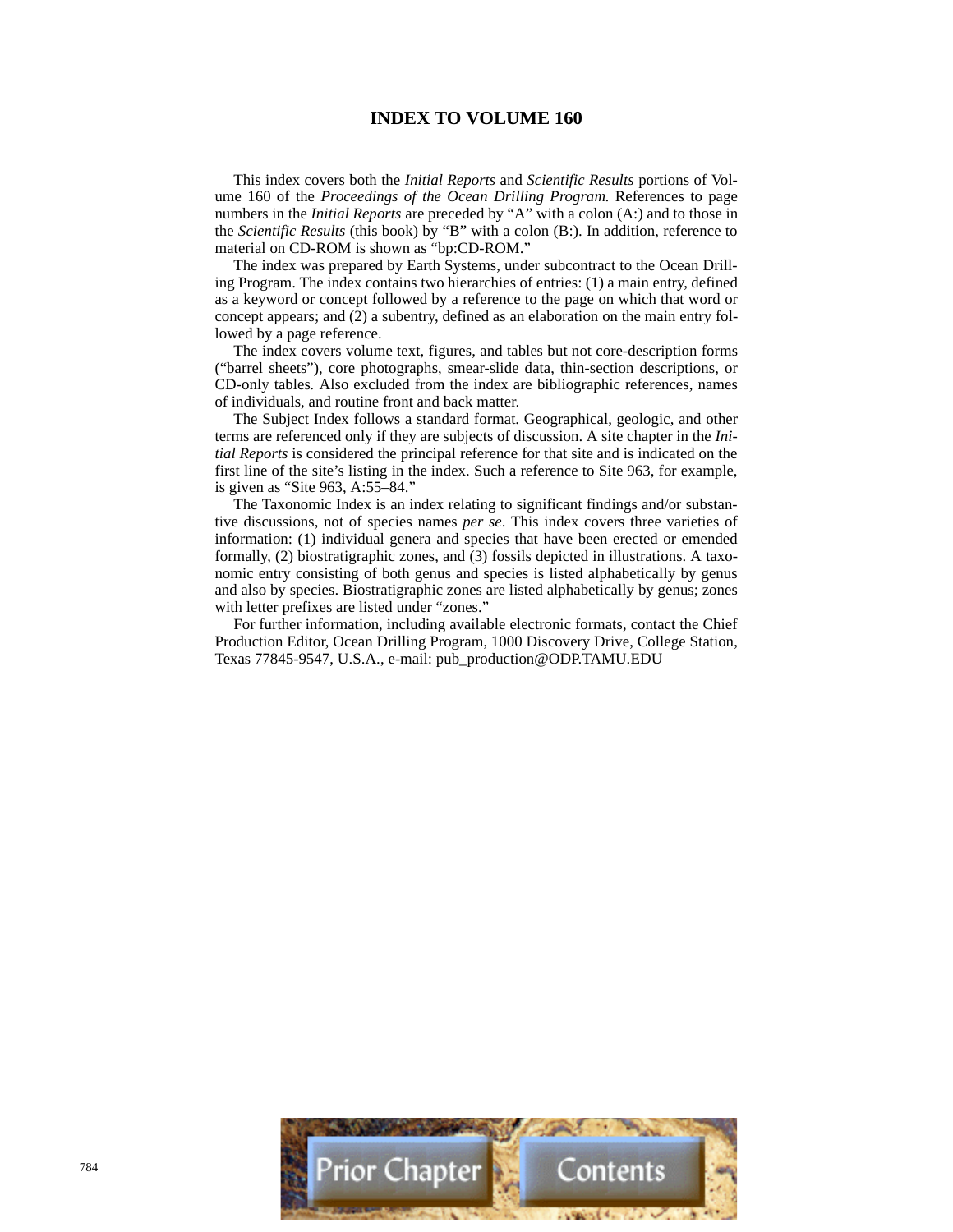Abu Madi sands, sediments, B:496 accessory minerals, vs. depth, A:96 accretion paleogeography, B:672–673 tectonics,  $A:14-16$ *See also* plate tectonics; tectonics accretionary complexes emplacement, B:736 geology, A:337 mud, A:13–14 mud matrix, B:587–588 mud volcanoes, B:575–595, 665–680 seamounts, B:692–693 stages of development, B:674 tectonics, A:5; B:673–675 *See also* plate tectonics; tectonics acoustic properties well-logs, B:535–543 *See also* physical properties; well-logs Actinommids, Site 971, B:139, 144, 148–149 active margins collision with seamounts, B:465–481 *See also* collisions; continental margins; plate tectonics Adana. *See* Cilicia-Adana Basin Adana Basin, tectonics, A:6; B:750–759, 773–775 advection, lateral flow, A:311, 313 Adventure Bank, tectonics, A:16, 73, 78 Aegean. *See* South Aegean Volcanic Arc Aegean backarc basin system, tectonics, A:5–6 Aegean Sea paleogeography, B:672 sandstone, B:584 Africa clast lithology, B:585–586 paleoclimatology, B:327–328 sandstone, B:584 *See also* North Africa African Plate crust, B:727 Eocene–Miocene succession, B:496, 498–499 subduction, A:5–6, 517; B:688 African–Eurasian plate boundary, tectonics, B:527–534, 688, 713, 730–731, 759 age vs. depth Eratosthenes Seamount, B:511–514 Mediterranean Sea E, B:65, 68, 71 Site 963, A:71; B:112 Site 964, A:103 Site 965, A:135 Site 966, A:177, 179 Site 967, A:242–243; B:187 Site 968, A:303 Site 969, A:356, 358; B:110 Site 973, A:481 Aiya Varvara metamorphics, tectonics, B:769 Akamas Peninsula, lithofacies, B:774 Akrotiri Peninsula fanglomerate, B:556–560 geology, A:290; B:741, 743, 751 Akseki carbonate platform, tectonics, B:750 Aksu Basin offshore geology, B:737–738 tectonics, B:749–750, 774 Alanya Massif, tectonics, B:749–750, 766 Albian mud breccia, A:12–14 zoning, B:384 albite

petrography, B:456 sediments, B:581 alcohol isomers, mass spectra, B:289 alcohols sapropels, B:265 *See also n-*alcohols; ter-alcohols alcohols, steroid, carbon number, B:279 algae lithologic units, A:223; B:492 sapropels, B:265–266, 279, 289 algae, calcareous biostratigraphy, A:135 Miocene, B:421 algae, haptophyte, sapropels, B:289 algal material, Miocene, B:420–421 alkalinity carbonates, A:67, 69 depth, A:366 diagenesis, A:110, 311, 363, 366 organic matter, A:110, 247, 310–311, 363 pore water, A:187, 437, 485; B:572 sapropels, B:258 vs. depth, A:80, 114, 191, 253, 312, 394–396, 436–437, 486; B:371 alkan-1,13,30-triol mass spectra, B:289 sapropels, B:287, 289 alkan-1,15-diols, long-chain, sapropels, B:277 alkan-1-ol-n-ones, sapropels, B:277, 279 alkandiols sapropels, B:287 *See also* diols alkanes. *See* iso-alkanes; *n-*alkanes; ter-alcohols alkanes, isoprenoid, sapropels, B:287–288 alkanolones. *See* ketols alkanols, sapropels, B:287, 289 alken-2-ols mass spectra, B:289 partial gas chromatograms, B:292 sapropels, B:286-287, 289 alken-2-one, sapropels, B:286–287 alken-3-ols mass spectra, B:289 partial gas chromatograms, B:292 sapropels, B:286-287, 289 alken-3-one, sapropels, B:286–287 alkenes, sapropels, B:287 alkenols, sapropels, B:264 alkenones bitumens, A:115, 117, 189, 251–252 sapropels, B:273, 286–287, 289 temperature records, B:309–331 alkenones, long-chain, sapropels, B:265–266, 276 allochthons, emplacement, B:736 alluvial fans lithofacies, B:551, 558–559 sedimentation model, B:563–564 tectonics, B:746, 748–749 alteration, diagenesis, B:424 aluminum electron microscopy, B:346 vs. depth, A:271; B:200 *See also* barium/aluminum ratio; calcium/aluminum ratio; chromium/ aluminum ratio; iron/aluminum ratio; magnesium/aluminum ratio; major elements/aluminum ratio; manganese/aluminum ratio; nickel/aluminum ratio;

potassium/aluminum ratio; silicon/aluminum ratio; titanium/aluminum ratio; vanadium/aluminum ratio; zirconium/aluminum ratio aluminum logs gypsum, A:263 vs. depth, A:271 aluminum oxide logs, vs. depth, A:285–287 *Amaurolithus* spp. abundance, B:104 Zanclean abundance, B:118–119 ammonium lateral flow, A:250, 311, 313 organic matter, A:247, 310–311, 363 pore water, A:187, 392 vs. depth, A:79, 114, 191, 253, 312, 366, 394–396, 436; B:371 amphibolites, basement, B:735 analcime, origin, B:587 analcite. *See* analcime Anatolia. *See also* East Anatolian Fault; South Anatolian Fault Zone Anatolian plate boundary, tectonics, B:718, 768 Anaximander Mountains carbonate platforms, B:741 lithofacies, B:459, 775 offshore geology, B:736–737 Andirin. *See* Misis-Andirin Complex ankerite origin, B:586–587 sediments, B:581 anoxia isotopic stratigraphy, B:178–179 organic carbon in sapropels, B:257, 285–295 provenance of trace elements, B:202 sapropels, A:21, 23–24; B:33, 267–268, 274 sediment fabric and composition, B:659–660 Zanclean, B:120 *See also* euxinia; photic zone anoxic basins, geology, A:337 Antalya Basin conglomerate comparison, B:563 Cretaceous–Paleogene succession, B:413–414 lithofacies, B:459 tectonics, A:6; B:773, 775 volcanism, B:766 Antalya Complex geologic map, B:739 Mesozoic, B:738–741, 769–770 offshore geology, B:737–738 Antalya travertine, geology, B:737–738 anticlines, lineaments, B:759 apatite, diagenesis, B:408 Apennines, tectonics, A:15 apolar fraction gas chromatograms, B:290 lipids, B:287, 294–295 Apolos Formation, lithofacies, B:553 Aptian chalk, B:406 mud breccia, A:12–14 Neotethys, B:726 zoning, B:384 Aptian, upper, hiatuses, B:522 Apulia, tectonics, A:15 Aquitanian, deposition, B:433–434 Arabian margin, tectonics, B:759–760, 764, 769–770, 775–776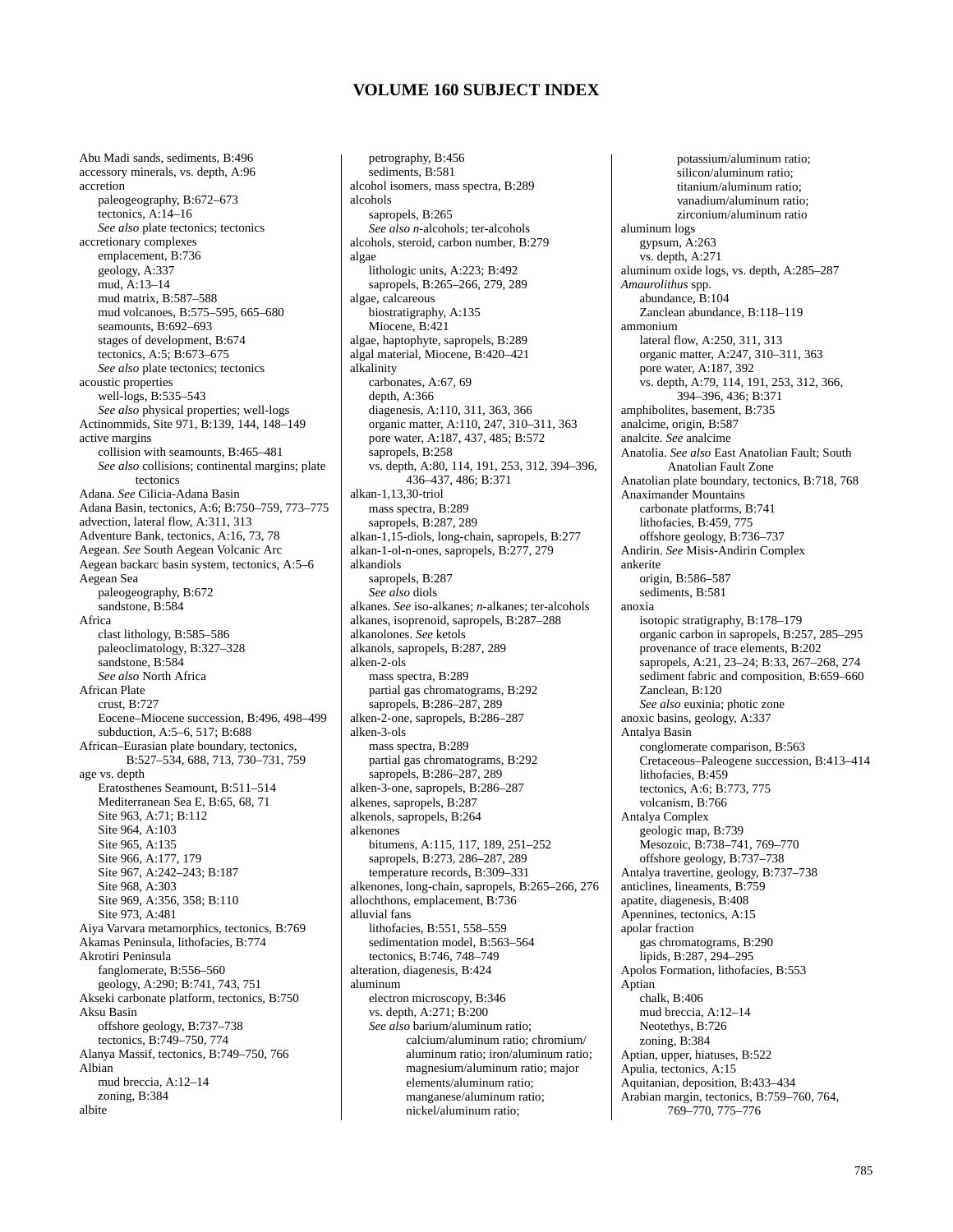## **Arabian Peninsula**

VOLUME 160 SUBJECT INDEX

Arabian Peninsula, tectonics, A:6 Arabian Plate, Cretaceous–Paleogene succession, B:412 aragonite photomicrograph, B:424–425 X-ray diffraction data, B:428, 474 arc structures, lineaments, B:759 Ardana. *See* Kalagrai-Ardana Unit arsenic, vs. depth, B:201 Arsos Formation, Oligocene–Miocene succession, B:744 Aslantas Formation, tectonics, B:758 Aslantas-Iskenderun Basin, tectonics, B:758 asphaltenes, sapropels, B:274 astronomical calibration, lower Pleistocene, B:191–197 Athalassa Formation, Pliocene channels, B:478 Atterberg limits, sediments, B:633, 638 authigenesis, formation, B:368–370 Ayios Photios Group basement, B:734–736 tectonics, B:704–705, 771 *Bachymayerella tenuis* Pliocene–Quaternary succession, B:125–135 vs. planktonic foraminifer and calcareous nannofossil zones, B:126–128 backthrusting, accretionary wedges, B:673–675, 677 bacteria sapropels, B:249–259, 266–267, 274–281, 303–307 sulfate reduction, B:368–371, 677 vs. depth, B:304, 306 *See also* cyanobacteria Baer-Bassit Unit ophiolite, B:760–769 tectonics, B:753 Balearic Basin. *See* North Balearic Basin Bannock Structure, moats, B:500–501 Barbados, mud volcanoes, B:670 barite, authigenic, formation, B:368–370 barium productivity, B:211, 213 vs. depth, B:200, 370 barium/aluminum ratio, vs. depth, B:210, 212 basement lithology, B:745 Mesozoic, B:734–736 basins Early to Mid-Cretaceous, B:726 geology, B:737–738 Late Triassic, B:725 tectonics, A:56–58; B:704 bathyal environment, Upper Cretaceous, B:408 bathymetry seamounts, A:8–10; B:710 Site 964, A:87–88 structures, A:466–467 Beato Angelico Trough, tectonics, A:87–88 bedding clasts, B:583 Formation MicroScanner, B:521 lithofacies, B:408 Messinian–Pliocene succession, B:458–459 photograph, A:184 projection, A:75 structural data, A:358–359, 431, 458, 481, 492; B:520 *See also* graded bedding bedding planes fabric, A:428 lithologic units, A:220–222 photograph, A:426

projection, A:359, 459, 481 structural data, A:63–64, 136 beidellite, Formation MicroScanner logs, B:619 Bellapais Formation, tectonics, B:746, 748–749 benzenes, alkylated, sapropels, B:288 beta-carotene derivative, sapropels, B:287 beta-sitosterol, sapropels, B:266 Bey Daglari carbonate platform unit geology, B:738–741 tectonics, B:750 Beysehir-Hoyran Nappes, tectonics, B:770–771 biocalcarenite, mud breccia, A:11–14 biochronology Pliocene–Pleistocene nannofossils, B:109 sapropels, B:193 sedimentation rates, B:108–109 stable isotopes, B:167–180 bioclasts diagenesis, B:427, 475 lithofacies, B:476, 495 mud breccia, B:598, 602 photomicrograph, B:475, 506 bioevents base of MNN14–MNN15 Zone, B:104 composite, A:355, 392, 433, 457, 480; B:102, 108 depth and proposed age, B:162 list,  $B:169-170$ nannofossils, B:102, 108 planktonic foraminifers, B:380 Site 963, A:70 Site 964, A:101 Site 965, A:134 Site 966, A:174–175 Site 967, A:240-241 Site 968, A:301 biomarkers, organic matter, B:261–269, 271–283, 285–295, 352, 355–356 biomicrite lithologic units, A:162 mud breccia, B:601 photograph, A:132 photomicrograph, B:405, 407, 426, 473, 475 biomicrite clasts, photomicrograph, B:473 biosparite lithologic units, A:223 photograph, A:133, 173–174 biostratigraphic age, vs. organic carbon, B:274 biostratigraphic datums position and astronomical ages, B:193 sedimentation rates, A:231, 233 biostratigraphy Eocene, B:395–401 lower Pleistocene, B:191–193 mass flow units, B:467 Messinian/Pliocene boundary, B:9–17 paleobathymetry, B:511 Pliocene–Quaternary succession, B:83–112, 125–135 Site 963, A:60–63 Site 964, A:100–102 Site 965, A:132-135 Site 966, A:164, 170, 173–176 Site 967, A:224–231, 264–265 Site 968, A:298–303 Site 969, A:344, 348, 351–355, 374 Site 970, A:385–387, 389–390 Site 971, A:431–435 Site 972, A:454–458 Site 973, A:477–479 Zanclean, B:113–123 biosynthesis, sapropels, B:276, 290, 292 biotite, petrography, B:455 bioturbation

lithofacies, B:408 lithologic units, A:59, 129–130, 161, 220–222, 340–342 paleoenvironment, A:162–164 photograph, A:65–66, 68–69, 235–238, 299;  $\mathbf{B} \cdot 406$ Pliocene, B:457 sapropels, A:95–96; B:334–337 Bitlis Suture Zone, tectonics, A:6; B:763, 770 Bitlis-Puturge massifs, tectonics, B:761 bitumens, extractable, sediments, A:115, 117, 189–190, 251–252, 370–371 bitumens, paleoenvironment, A:164 bivalves basement, B:735 lithologic units, A:162 photograph, A:173; B:422 photomicrograph, B:425–426, 473, 475 Black Sea, mud domes, B:670 Blake Event, magnetostratigraphy, B:71–72 *Bolboforma,* biostratigraphy, A:102, 135, 176, 355 bone beds, lithofacies, B:555 borehole extension, fractures, B:530–534 brassicasterol, sapropels, B:266 breccia lithologic units, A:381–383 photograph, A:249, 387, 483 tectonics, B:749 *See also* carbonate breccia; limestone breccia; microbreccia; mud breccia breccia, clast-supported, lithofacies, B:471 breccia, matrix-supported carbonates, B:494–496, 687 Formation MicroScanner logs, B:616 photomicrograph, B:508 brecciation limestone clasts, B:474 photograph, B:422–423 brines, geochemistry, A:115; B:368–371 bromine evaporites, A:113 pore water, A:187, 485 vs. depth, A:79, 114, 191, 487 vs. potassium, strontium, and lithium, A:115 bromine/chlorine ratio, vs. depth, A:487 Brunhes Chron magnetostratigraphy, B:64, 66, 70, 72 remanent magnetization, A:63, 78, 103–104, 135–136, 177, 179, 234 *See also* Matuyama/Brunhes boundary Burdigalian, deposition, B:433–434 Burdur Basin, conglomerate comparison, B:563 Burdur Fault Zone, offshore geology, B:737 burrows axial ratio, B:524 chalk, B:410 fabric, A:186 laminations, B:337–338 lithofacies, B:408 lithologic units, A:59–60, 221–223, 294, 340–342, 423, 454 photograph, A:66, 68–69, 76, 97, 99, 169–172, 186, 235–238, 247, 299, 347, 350–351; B:422 photomicrograph, B:342 sedimentary structures, B:471 *See also Chondrites*; *Planolites*; trace fossils; *Teichichnus*; *Zoophycos* butane. *See* iso-butane cadmium, vs. depth, B:201 Calabrian accretionary wedge

sapropel age, B:187, 191–197 tectonics, A:87–88, 118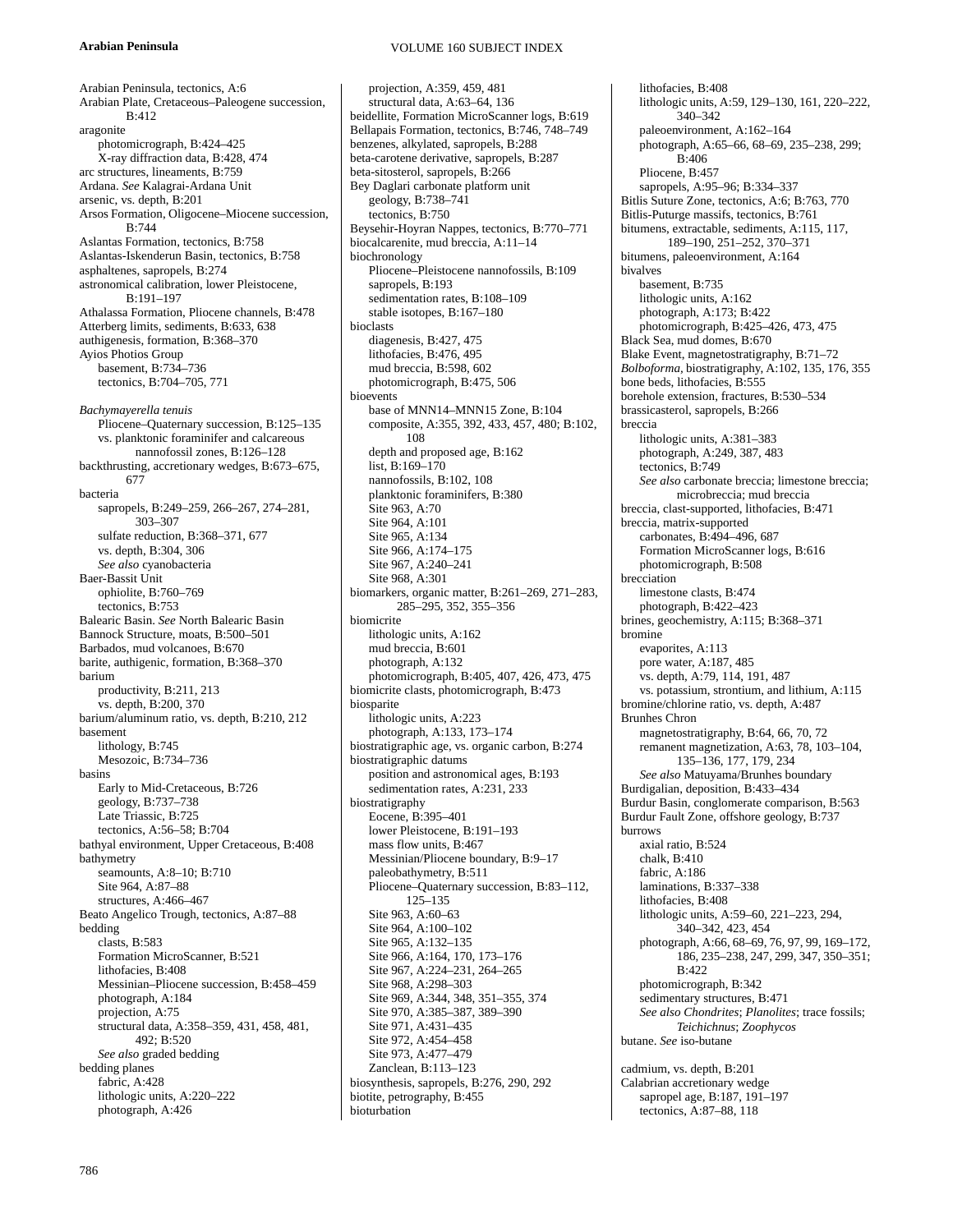Calabrian Ridge geology, A:337 tectonics, A:16, 87–88 calcarenite Aptian, B:406 deformation, A:241, 266 photograph, A:249 Pliocene channels, B:477–478 calcarenite, brecciated, deformation, A:242 calcarenite, pelagic, petrography, B:579 calcarenite, shallow-water, petrography, B:579 calcilutite deformation, A:238–239 lithologic units, A:222–223, 266 origin, B:587 photograph, A:174 calcirudite, mass flow units, B:467–468 calcite clasts, B:598 composition, B:4, 442 deformation, A:240 diagenesis, A:188; B:429 electron microprobe data, B:428 lithologic units, A:129–130, 294, 340; B:438–439 petrography, B:456 photograph, A:132–133, 185 sediments, B:447–448, 581 vs. depth, B:5 X-ray diffraction data, B:427–428, 474 calcite, fibrous, photomicrograph, B:595 calcite, inorganic lithologic units, A:222, 295 vs. depth, A:96, 164, 228, 297, 342 calcite, magnesian, origin, B:587 calcite, sparry, photomicrograph, B:405, 425–426, 472–473, 506, 593 calcite/dolomite ratio, carbonates, B:448 calcite cement, photograph, A:249 calciturbidite paleogeography, B:414–415, 743 photomicrograph, B:593 Pliocene, B:457 calcium carbonates, A:67, 69; B:448 diagenesis, A:188 gypsum, A:250, 311 pore water, A:113, 392, 485 vs. chlorine, A:254 vs. depth, A:80, 114, 192, 255, 314, 367, 394–396, 437, 486 vs. NaCl-extracted sulfur, B:252 vs. sulfate, A:255; B:259 X-ray fluorescence data in carbonates, B:450 *See also* hydrogen/(silicon + calcium) ratio; silicon/(silicon + calcium) ratio; strontium/calcium ratio; sulfur/calcium ratio calcium/aluminum ratio, vs. depth, B:210, 212 calcium/chlorine ratio, vs. depth, A:256, 314, 367; B:572 calcium/magnesium ratio diagenesis, A:366 vs. depth, A:192, 314 calcium carbonate, sediments, A:69–70, 80–81, 113, 116–117, 137–138, 188–189, 193, 250, 256–257, 313, 315–316, 367–369, 395, 398, 439–440, 461, 488; B:13–15, 17, 21 caliche?, photograph, A:132 caliper logs, vs. depth, A:144–147, 150–151, 200–206, 208–213, 264–266, 274–281, 323–324, 404–408, 446; B:539–540 Caltanisetta Basin, tectonics, A:15

Campanian basement, B:734, 776 biostratigraphy, B:400–401 carbonate compensation depth, B:499 stratigraphy, B:412 tectonic models, B:769 Campanian–Maastrichtian succession, plate tectonics, B:771 campesterol, sapropels, B:266–267 Cannobotryid group, Site 971, B:142, 152 canthaxanthin, sapropels, B:298–302 carbon electron microscopy, B:344 sediments, A:69–70, 80–81, 113, 116–117, 137–138, 188–189, 193, 250, 256–257, 313, 315–316, 367–369, 395, 398, 439–440, 459–461, 485–488 *See also* sulfur/carbon ratio carbon/nitrogen ratio carbonates, A:69, 264 diagenesis, A:110, 366; B:274 organic matter, B:34 vs. depth, B:200 carbon/sulfur ratio, organic matter, B:34 carbon, organic bacteria, B:305–306 normal faults, B:650, 656 sapropels, A:21, 23–24, 165–166, 354, 478–479; B:201, 229, 262–263, 272–274, 286, 354 sedimentation rates, B:34 sulfate reduction, B:253–254 vs. age, B:317, 318, 324–327 vs. alkenone sea-surface temperature, B:280 vs. biostratigraphic age, B:274 vs. carbon isotopes, B:179 vs. degree of pyritization, B:254 vs. depth, A:82, 118, 194–195, 258, 262, 317, 369, 371, 399, 441, 461, 488; B:200, 251, 305, 658 vs. hydrogen index, A:195, 260, 370; B:275 vs. iron, B:255 vs. sterols, B:279 vs. total sulfur, B:254 carbon, organic/nitrogen ratio sediments, A:395–396, 439, 460, 486 vs. depth, A:70, 82, 113, 115, 118, 189, 194, 250–251, 258, 313, 317, 369–370 carbon isotope signal, Messinian/Pliocene boundary, B:7 carbon isotopes biochronology, B:167–180 carbonates, B:448–450 Cretaceous, B:384, 389–390 *Incertae sedis*, forma A, B:132 mean values, B:178 ooze, B:17–18, 21 sapropels, B:309–331 sediments, B:13-15 vs. age, B:316–317, 389 vs. depth, B:6, 21, 177–178, 200, 389, 449 vs. Messinian/Pliocene boundary, B:6 vs. organic carbon, B:179 vs. oxygen isotopes, B:450 vs. oxygen isotopes of *Globigerinoides obliquus*, *Oridorsalis stellatus*, and *Incertae sedis*, forma A, B:132 vs. planktonic foraminiferal zones, B:389 carbon number sapropels, B:264, 280 steroid alcohols, B:279 carbonate breccia, matrix-supported, lenses, B:494–496 carbonate clasts

lithologic units, A:130, 161 lithology, A:266 carbonate compensation depth Cretaceous–Eocene succession, B:499 Cretaceous–Paleogene succession, B:413 Upper Cretaceous, B:408 carbonate content ooze, B:17 sapropels, B:272–274 sediments, B:634–636 vs. depth, A:82, 118, 194, 258, 317, 369, 399, 441, 461, 488; B:200, 210, 212, 221, 223, 440, 658 carbonate grains, petrography, B:580 carbonate logs, vs. depth, A:285–287 carbonate platforms evolution of seamount in relation to Eratosthenes Seamount, B:696–697 history, A:266–267 Lower Cretaceous, B:404, 406, 408 Mesozoic, B:740–741 tectonics, B:671 carbonates atomic absorption data, A:192 composition, B:4 diagenesis, A:67, 69, 110, 188, 311, 363, 366 dissolution, B:231, 234, 237, 240, 245 electron microprobe data, B:428 fragmentation, A:136 geochemistry, B:447–451 lithologic units, A:130, 143 paleoenvironment, B:483–508 paleogeography, B:414–415 photomicrograph, B:8, 405, 407, 409 shallow-water facies, B:378 X-ray diffraction data, B:427–428 carbonates, bathyal-pelagic, Oligocene, B:410, 412 carbonates, fine-grained, petrography, B:578–579 carbonates, laminated, photomicrograph, B:405 carbonates, neritic Early Cretaceous, B:404, 406, 408 shallow-water carbonate platforms, B:404, 406, 408 carbonates, pelagic lithofacies, B:408, 683 photograph, B:406 photomicrograph, B:407, 409, 593 Upper Cretaceous, B:408 carbonates, shallow-water, Miocene, B:419–436, 684–685 carbonates, silicified, photomicrograph, B:405 Carmel. *See* Mount Carmel carotene. *See* beta-carotene derivative carotenoids, sapropels, B:298–302 cells, dividing, bacteria, B:304–306 cementation diagenesis, B:424–425, 427, 581, 583 sparry calcite, B:474 Cenomanian hiatuses, B:522 stratigraphy, B:413 tectonic models, B:769 zoning, B:384 Cenomanian–Turonian succession, plate tectonics, B:770 ceratolith taxa, abundance, B:104 *Ceratolithus rugosus*, abundance, B:104 chain length, vs. alkenone sea-surface temperature, B:279–280 chalk Aptian, B:406 biostratigraphy, B:395–401 Cretaceous, A:127; B:406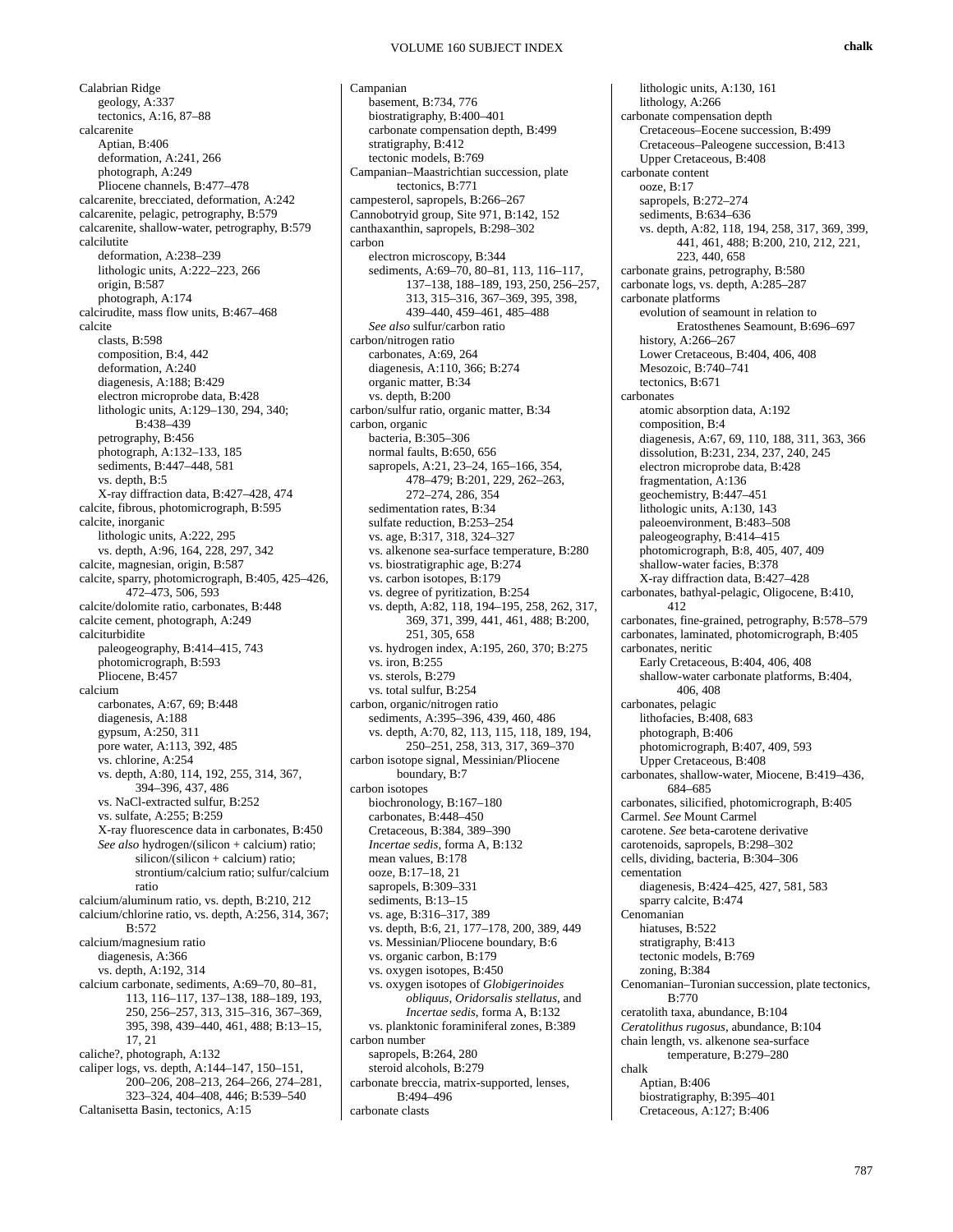## **chalk (cont.)**

### VOLUME 160 SUBJECT INDEX

deformation, A:238–239 Messinian–Pliocene succession, B:458–459, 491 petrography, B:471 stratigraphy, B:703 tectonics, B:704 chalk, bioturbated, Formation MicroScanner, B:498 chalk, foraminifer–nannofossil lithologic units, A:222–223 photograph, A:238–239 chalk, micritic, deformation, A:242 chalk, nannofossil Aptian, B:406 lithofacies, B:469–471 photograph, A:237, 247–248 chalk, pelagic lithofacies, B:408 middle Eocene, B:410 Miocene, B:690 chalk, silicified, photomicrograph, B:407 chalk clasts, lithofacies, B:469, 555 channels, lithofacies, B:554, 557 chaotic beds, photograph, A:230 chemostratigraphy, Messinian/Zanclean boundary, B:17, 21 chemosynthetic processes, mud domes, A:11 chert diagenesis, B:408, 684 lithologic units, A:162 paleoenvironment, A:163–164 petrography, B:455 chert, black, photograph, A:238 chert, radiolarian, photomicrograph, B:592 chert nodules, photograph, A:238 chevron folding, photograph, A:308 chevron structures, deformation, A:304, 307, 310 chlorine diagenesis, A:311 evaporites, A:69, 247, 249, 311, 366–367 pore water, A:110, 186, 391–393, 485 vs. calcium, A:254 vs. depth, A:79, 114–115, 190, 254, 314, 367, 393–395, 436-437, 486; B:571 vs. potassium, strontium, and lithium, A:115 vs. sodium, A:254, 313 *See also* bromine/chlorine ratio; calcium/chlorine ratio; lithium/chlorine ratio; magnesium/chlorine ratio; potassium/chlorine ratio; sodium/chlorine ratio; strontium/chlorine ratio; sulfate/chlorine ratio chlorine/hydrogen ratio vs. depth, A:271 *See also* salinity logs chlorinity gas hydrates, B:669 pore water, A:67 chlorins, sapropels, B:298–302 chlorite abundance, B:241 electron microscopy, B:443–444 lithologic units, B:438 petrography, B:455 provenance, B:238 vs. depth, B:221, 223 chlorophyll sapropels, B:298-302 *See also* deep chlorophyll maximum chlorophyllone alpha, sapropels, B:298–302 cholesterol, sapropels, B:266 *Chondrites* chalk, B:410

laminations, B:337–338 lithofacies, B:408 lithologic units, A:59–60, 220–223, 294, 341–342, 423 photograph, A:66, 68–69, 99, 169–171, 196, 235, 237, 299, 350–351 photomicrograph, B:342 chromium, vs. depth, B:201 chromium/aluminum ratio sedimentation, B:213–214 vs. depth, B:210–212 chronology, lower Pleistocene, B:191–197 chronostratigraphy Messinian/Zanclean boundary, B:115–118 Pliocene–Quaternary succession, B:161–164 Pliocene/Quaternary boundary, B:101 Cilicia Basin, tectonics, A:6 Cilicia-Adana Basin, tectonics, B:749–750 circulation, paleoceanography, A:21 clams, mud domes, A:11 clast area, vs. depth, B:628–629 clast lithology mineralogy and composition, B:584–585 origin, B:584–586 clast size, vs. depth, A:385, 387, 428 clastic environment, sedimentation, B:563–564 clastics, carbonate–quartzose, petrography, B:579 clastics, clay-rich, petrography, B:580 clasts carbonates, B:428–429 characteristics, A:389, 427–430 diagenesis, B:581, 583 distribution, B:602, 671, 677 halite, B:669 lithofacies, B:550–559 lithologic units, A:424, 430–431 lithology, A:400–401 mass flow units, B:468 Messinian–Pliocene succession, B:458–459, 685–686 mud breccia, A:11–14; B:598–599 mud domes, A:522–524 mud volcanoes, B:575–595 occurrence, A:445 paleogeography, B:672–673 petrography, B:471, 577–579 photograph, A:230, 245 photomicrograph, B:472–473, 591–593 Pliocene channels, B:477–478 provenance and age, B:668 structural data, A:483 *See also* bioclasts; biomicrite clasts; carbonate clasts; chalk clasts; crystalloclasts; intraclasts; limestone clasts; lithoclasts; mud clasts; mudstone clasts; sandstone clasts; siltstone clasts clasts, shardlike, petrography, B:579 clathrates mud domes, A:394, 522–524 occurrence, A:445 sediments, A:394–395 *See also* gas hydrates clay abundance, B:241 electron microscopy, B:443–444 lithologic units, A:220–222, 295, 469–471; B:438 photograph, A:230, 233–234, 298, 300 pore water, A:187 vs. depth, A:96, 164, 228, 297, 342, 385 clay, calcareous, lithologic units, A:130, 340; B:438, 454 clay, nannofossil lithologic units, A:59, 92–93, 129–130,

220–222, 294–295, 339–340, 381, 421–423, 452–454; B:438 lithostratigraphy, A:75–76, 78 photograph, A:237, 344, 426, 455–457, 471–472, 474 clay, silty lithologic units, A:294–296, 423–424, 427–428; B:438 photograph, A:300, 345–346, 424, 430, 474–475; B:341 clay minerals lithologic units, A:59; B:438 matrix, B:599–600, 668 matrix composition vs. depth, B:603–604 Messinian–Pliocene succession, B:440 origin, B:586–587 sapropels, B:35, 235, 241–245 vs. depth, B:221, 223 clays. *See* mixed-layer clays claystone mud domes, A:522–524; B:668 petrography, B:577, 580 photograph, A:429 claystone, calcareous, photograph, A:477 cobalt, vs. depth, B:201 Cobb Mountain Cryptochron, magnetostratigraphy, B:64, 72 Cobblestone 3 diapiric area, mud breccia, B:602 cobblestone topography geology, A:337 Pliocene–Quaternary succession, A:88 *Coccolithus pelagicus*, Zanclean abundance, B:119 Cochiti Subchron, remanent magnetization, A:179, 356–357 coercivity, magnetic intensity, A:500 collisions. *See* continental collisions Collospherid group, Site 971, B:138, 149 color. *See* lithofacies/color ratio color banding deformation, A:307, 310 lithologic units, A:422, 454, 471, 474; B:438 photograph, A:97–100, 308, 343, 457, 476 color reflectance. *See* reflectance compaction deformation, A:180, 182 diagenesis, B:427 composite depths continuous sedimentary sequences, B:37–59 depth offsets, A:113 lithology, A:95 revision, B:45, 53, 55, 57 revision procedure, B:41 section construction, B:40–41 Site 963, A:64, 66, 76 Site 964, A:106, 108 Site 966, A:182–183, 185–186 Site 967, A:242–244, 246 Site 968, A:310 Site 969, A:362–363 Site 973, A:484 splice tie points, A:78, 113, 189, 253, 366, 485 compressional tectonics composite depths, A:363 plate tectonics, A:9–10 uplifts, B:690, 716–717 compressional wave velocity acoustic properties, B:536–543 sediments, A:72, 83, 118, 122, 138–139, 191, 197, 254, 261, 314, 319, 371–372, 397, 401, 442–443, 460, 462, 488–489; bp:CD-ROM vs. bulk density, B:538, 541 vs. depth, A:84, 122, 140, 198, 262, 319, 373,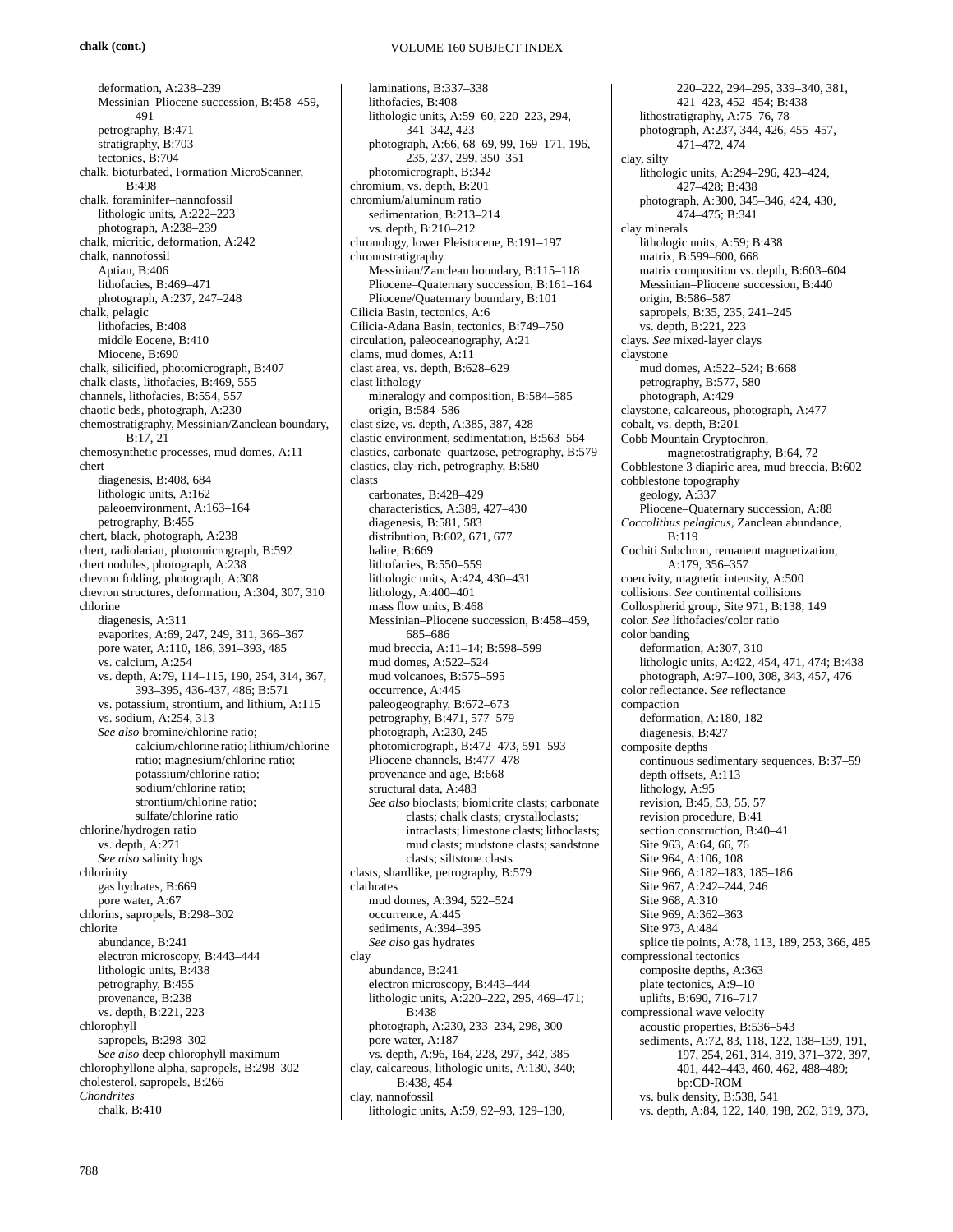463, 490 vs. dolomite, B:537–538 vs. insoluble residues, B:538 vs. porosity, B:538, 541 conductive heat, sediments, A:317 conglomerate lithofacies, B:549–564 lithologic units, A:381–383 photograph, A:387 Pliocene channels, B:477–478 *See also* fanglomerate; gravel; paraconglomerate; pebbles conglomerate, clast-supported, lithofacies, B:471 Coniacian, stratigraphy, B:412 consolidation tests, sediments, B:630–632, 637– 640 continental collisions continental margins, A:6–10 seamounts, A:513–520; B:709–721 seamounts with active margins, B:465–481, 681–699 subsidence, B:509–515 tectonics, A:14–16; B:670–672, 772 continental margins continental collisions, A:6–10 divergence, B:706 *See also* active margins; passive margins convergent plate boundaries evolution of seamount in relation to Eratosthenes Seamount, B:696–697, 716–717 mud volcanism, B:675–678 seamounts, A:9–10 copper, vs. depth, B:201 coral material, Miocene, B:420–421 corals lithologic units, A:223 Miocene, B:422 photograph, B:422 corals, poritid, photomicrograph, B:424–425 cores, suck-in photograph, A:501 coring gaps, B:52, 54, 56, 58 magnetic overprints, A:497–505 correlation composite depths, B:42–44 composite sections, A:91, 342–344 data sets, B:40 different Mediterranean sequences, B:163 lithologic units, A:474, 476 lithology, A:94–95; B:25 Pliocene/Pleistocene nannofossil, foraminifer, *Bachymayerella tenuis*, and *Incertae sedis*, forma A zones, B:129 sapropels, B:31-33 sediments, B:220 to Singa section, B:164 corrensite, origin, B:587 Corsica, tectonics, A:15 **Cretaceous** biostratigraphy, B:377–394 chalk, A:127 geology, A:291 isotope stratigraphy, B:384 lithologic units, A:222–223 planktonic foraminiferal zones vs. their thickness and sedimentation rate, B:386 planktonic foraminifers, B:378–383 sedimentation rates, B:384–386 tectonics, A:14–16 *See also* individual stages Cretaceous, Lower basement, B:734–736

neritic carbonates, B:404, 406, 408, 491, 683–684 paleoenvironment, B:500, 683–684 tectonic models, B:766, 769 Cretaceous, Lower–Middle, B:726 Cretaceous, Upper bathyal deposition, B:408 biostratigraphy, B:395–401 collisions, A:513, 515 ophiolite, B:761, 764 paleogeography, B:672 tectonic models, B:769 tectonics, B:759 Cretaceous–Eocene succession, paleoenvironment, B:499 Cretaceous–Holocene succession, hiatuses, B:517–526 Cretaceous–Paleogene succession sedimentology, B:403–417 subsidence, B:512 Cretaceous/Tertiary boundary, hiatuses, B:384 Crete conglomerate comparison, B:562 geology, A:337 paleoceanography, A:21–25 sandstone, B:584 tectonics, A:5–6; B:670–671 thrust sheets, B:585 crinoid ossicles lithofacies, B:408 photomicrograph, B:409 crinoids, lithologic units, A:223 cross laminations clasts, B:583 mud breccia, B:601 photograph, A:390 photomicrograph, B:595 *See also* laminations crust evolution of seamount in relation to Eratosthenes Seamount, B:696–697 subduction zones, B:694 crust, oceanic, tectonics, A:14–16 crystalloclasts, mud breccia, B:598, 601–602 Cungus Formation, tectonics, B:761 cyanobacteria sapropels, B:265 *See also* bacteria cyclopentenones, alkylated, sapropels, B:288 cyclostratigraphy calcareous plankton, B:155–165 geochemistry, B:208–211 middle Pliocene, B:219–226 sapropels, B:193–195 Cyprus comparison of mass flow units, B:474, 476–480 crust, B:727, 768 crust fragmentation, B:695, 713 fanglomerate, B:545–566 flexure, B:513 Messinian gypsum, B:459–460 Cyprus E, tectonics, B:750–759 Cyprus S basement, B:741, 743–749 Cretaceous tectonics, B:704–705 Cretaceous–Paleogene succession, B:412–413 diagenesis of Miocene reefs, B:431 lower Miocene reefs, B:430–431 uplifts, B:690–691 upper Miocene reefs, B:431 Cyprus SE, tectonics, B:751–753 Cyprus W lithofacies, B:477

plate boundary, B:731–736 Cyprus margin geology, A:126–127, 142–143, 196–197, 199, 263–267, 290–291, 324–326; B:682–683, 686 Messinian nonmarine deposition, B:437–445 oceanic crust, B:729 paleoenvironment, B:453–463 plate tectonics, A:5–6, 8–10, 515–520; B:465–481, 717–720 Cyprus Trench, tectonics, B:750–751 Cyprus-Latakia Link zone, tectonics, B:754–756 Cyrenaica Peninsula, tectonics, A:6; B:670 debris flows carbonates, B:458, 687 cobblestone topography, A:88 deformation, A:180, 182, 242 Formation MicroScanner logs, B:619 lithologic units, A:381–383, 423–424, 427–428 lithology, A:400 mud breccia, A:12–14; B:600, 677 mud domes, A:524 occurrence, A:445 paleoenvironment, A:162–164 photograph, A:183, 245, 390, 428 photomicrograph, B:472–473 structural data, A:136 *See also* gravity flows; mass flow deposits; mud flows; slumping décollement zone geology, A:337, 451; B:677 mud matrix, B:587–588 seamounts, B:693 deep chlorophyll maximum, Zanclean, B:119–120 deformation evaporites, A:14–16, 517 faults, A:104–106 lithologic units, A:234–235, 238–242 lithostratigraphy, A:179–180, 182 mud breccia, B:600 photograph, A:229, 247–249 photomicrograph, B:594 seamounts, B:688–690 tectonics, A:56–58; B:704 degassing, geology, A:378–379 degradation organic matter, A:67, 108, 110, 247, 310–311, 363 sapropels, B:274 demagnetization magnetic intensity, A:500–501; B:60 vectors, A:72, 105, 178, 243, 358; B:63, 65–67, 69 demagnetization, thermal, intensity-decay curves, B:66, 68 density, vs. depth, A:84, 319, 372, 401, 403, 441, 462, 489; B:539–540 density, bulk Pliocene–Quaternary succession, B:228 vs. compressional wave velocity, B:538, 541 vs. depth, A:122, 140, 144–145, 197–198, 200–202, 261–262, 264–266, 319, 325–326, 373, 443, 463, 490 vs. porosity, B:541 density, GRAPE, sediments, A:71–72, 118, 138, 191, 254, 314, 371, 397, 442, 444, 460, 487 density, index property, vs. depth, A:140, 198, 262 density, method C, vs. depth, A:84 density, wet-bulk, vs. depth, A:83 density correction logs, vs. depth, A:144–145, 200, 208–210, 264–266, 325–326, 446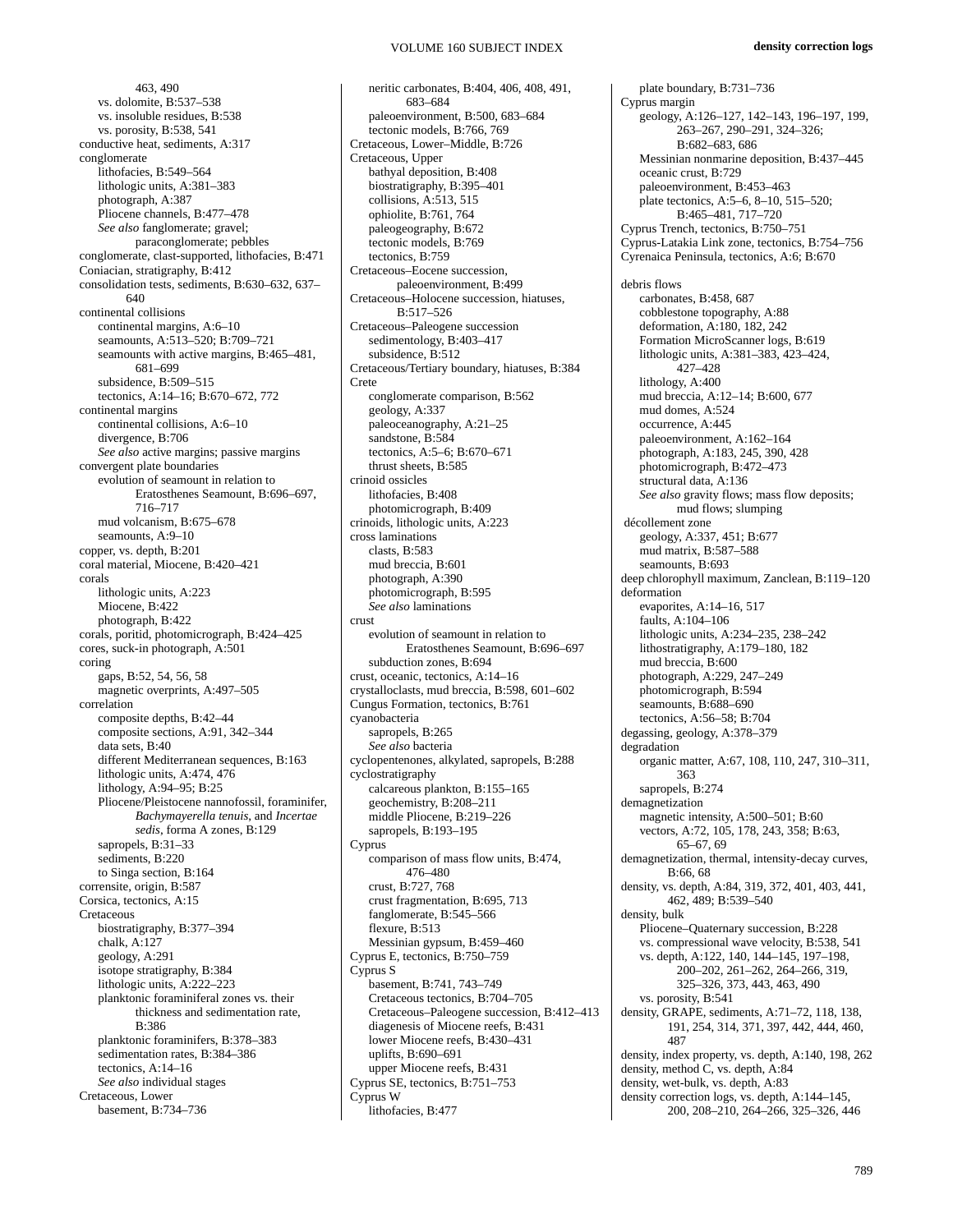## **density logs**

VOLUME 160 SUBJECT INDEX

density logs vs. depth, A:270, 327, 408, 446 *See also* gamma ray–density–porosity logs; lithodensity logs deposition basins, B:456–457 carbonates, B:428–429 clast lithology, B:584–585 clasts, B:586 controls, B:433–434 history, A:130–132, 223–224, 344, 476–477 mass flow deposits, B:478–480 models, A:134 paleoenvironment, A:96–97, 100, 102–103, 162–164, 296–297, 303, 454 sapropels, A:24 deposition, nonmarine, Messinian, B:437–445 depth intervals, well-logs, A:142, 199, 263, 322, 404, 445, 491 des-A-triterpinoids, sapropels, B:287, 289 Dhekelia, fanglomerate, B:555–556 Dhiarizos Group basement, B:735 tectonics, B:704–705 di-unsaturated cyclized isorenieratene derivative, mass spectra, B:291 di-unsaturated isorenieratane derivative, mass spectra, B:291 diachroneity, cyclostratigraphy, B:195 diagenesis carbonates, A:67, 69, 110, 188, 311, 363, 366; B:423–425, 427 chalk, B:406, 408 clasts, B:581, 583 mass flow units, B:474 matrix, B:587 photograph, A:99, 185, 457 photomicrograph, B:426, 472–473, 475 provenance of trace elements, B:202 remanent magnetization, A:177, 179 sapropels, B:31–33, 257, 274, 289 secondary minerals, B:408 sediments, A:438 *See also* alteration; authigenesis; cementation; compaction; dolomitization; pyritization; recrystallization; remineralization; silicification; sulfidization diapiric structures mud volcanoes, B:597–605 plate boundary, B:731 structural data, A:383–385 diapirism geology, A:378–379 mud domes, A:10–14 mud volcanism, B:675–678 *See also* mud diapirism; mud volcanism diatom frustules lithologic units, A:423 *See also* frustules diatom mats paleoecology, B:357–358 preservation, B:144–145 diatoms biostratigraphy, A:435 electron microscopy, B:355, 357, 361–363 occurrence, A:445; B:356 opal, B:338 paleoecology, B:357–358 photograph, A:426 sapropels, B:34, 335, 340 diffusion, iron, B:256 dinoflagellates, sapropels, B:289 dinostanol, sapropels, B:289

dinosterol, sapropels, B:266, 287, 289 diols, sapropels, B:264–265, 276, 287 dip deformation, A:304, 307, 310 fault planes, A:108 faults and fractures, A:185 Formation MicroScanner logs, B:504, 618–620 inclination, B:59 microfaults, A:183, 247, 308, 360 normal faults, B:647–649 seamounts, B:688–689 sediments, B:613 structural data, A:358–359 *Discoaster asymmetricus* abundance, B:107 acme, B:94 *Discoaster pentaradiatus*, paracme, B:104, 107 *Discoaster* spp. abundance, B:105–106 abundance of selected species, B:86–87, 90– 91 Zanclean abundance, B:118–119 *Discoaster surculus*, last appearance datum, B:94 *Discoaster tamalis* abundance, B:107, 220 acme, B:94 paracme, B:107 *Discoaster triradiatus*, increase, B:107–108 *Discoaster variabilis*, biostratigraphic events,  $R·94$ disconformities, Pliocene–Quaternary succession, A:157 discontinuities, photograph, A:308 dissection, lithofacies, B:554 dissolution carbonates, B:231, 234, 237, 240, 245 diagenesis, B:425 gypsum, B:370 moats, B:500–501 opal, B:358–359 photomicrograph, B:475 provenance of trace elements, B:203–204 radiolarians and silicoflagellates, B:144–145 *See also* pressure dissolution dissolution porosity photograph, B:422–423 photomicrograph, B:426 dolomite degree of order vs. depth, B:449, 965 diagenesis, B:429 electron microprobe data, B:428 lithologic units, A:296; B:438–439, 442 petrography, B:456 photomicrograph, B:8, 506 sediments, B:447–448, 581 vs. compressional wave velocity, B:537–538 vs. depth, B:449, 965 vs. strontium, B:450 X-ray diffraction data, B:427–428, 474 *See also* calcite/dolomite ratio dolomitization diagenesis, B:429 pore water, B:450 downhole measurements paleoenvironment, B:483–508 physical properties, B:535–543 Site 965, A:141-142 Site 966, A:192, 194–196 Site 967, A:255, 258–263 Site 968, A:321–324 Site 970, A:399 Site 971, A:444–445 Site 973, A:489–491

drilling, normal faults, A:507–511 drilling disturbance, mass flow units, B:468–469 earthquakes, tectonics, A:5–6 East Anatolian Fault, tectonics, A:6; B:758, 771, 774–775 eccentricity, sapropels, B:33 echinoderm spines, photomicrograph, B:426 echinoderms, Miocene, B:423 echinoids accumulation rates, B:231–232, 234, 237, 240 lithologic units, A:161 Egypt, Miocene–Pliocene succession, B:498 electron microprobe data carbonates, B:428 sediments, B:609–610 emergence, mass flow deposits, B:478 Emilian calcareous plankton, B:155–165 *See also* Santernian/Emilian boundary Eocene biostratigraphy, B:395–401 carbonates, B:458 collisions, A:513, 515 lithologic units, A:162, 222–223 planktonic foraminifers, B:379 stratigraphy, B:412–413 tectonics, B:748, 763–764, 776 zoning, B:384 *See also* Cretaceous–Eocene succession; Jurassic–Eocene succession; Paleocene–lower Eocene succession Eocene, lower, tectonic models, B:771–772 Eocene, middle, pelagic chalk, B:410 Eocene, middle–late plate tectonics, B:772 tectonic models, B:772–773 Eocene–Miocene succession, seamount shallowing, B:496, 498–499 Eratosthenes Moat, depressions, B:500–501 Eratosthenes Seamount acoustic properties, B:535–543 basement, B:741 bathymetry, A:6–10 biostratigraphy, B:10, 13, 83–98, 377–394 carbonate geochemistry, B:447–451 collisions, A:513–520; B:681–699, 709–721 continental fragment, B:730 crust, B:727 depositional model, B:434 Eocene–Upper Cretaceous, B:395–401 geology, A:126–127, 142–143, 157, 196–197, 199, 217–218, 263–267; B:742 hiatuses, B:517–526 lithofacies, B:403–417 mass flow deposits, B:465–481 Messinian, B:457–459 Miocene carbonates, B:419–436 normal faults, B:645–661 paleoceanography, B:701–708 paleoenvironment, B:453–463, 483–508 plate tectonics, A:8–10 sapropels, B:207–217, 242–244 sedimentology, B:3–4, 403–417 structure, B:702–703 subsidence, B:509–515 tectonic models, B:691–697 tectonics, B:527–534, 773 Eratosthenes Seamount–Cyprus transect, drilling, A:5–10 erosion gaps, B:53, 59 lithofacies, B:551, 558–559 lithologic units, A:471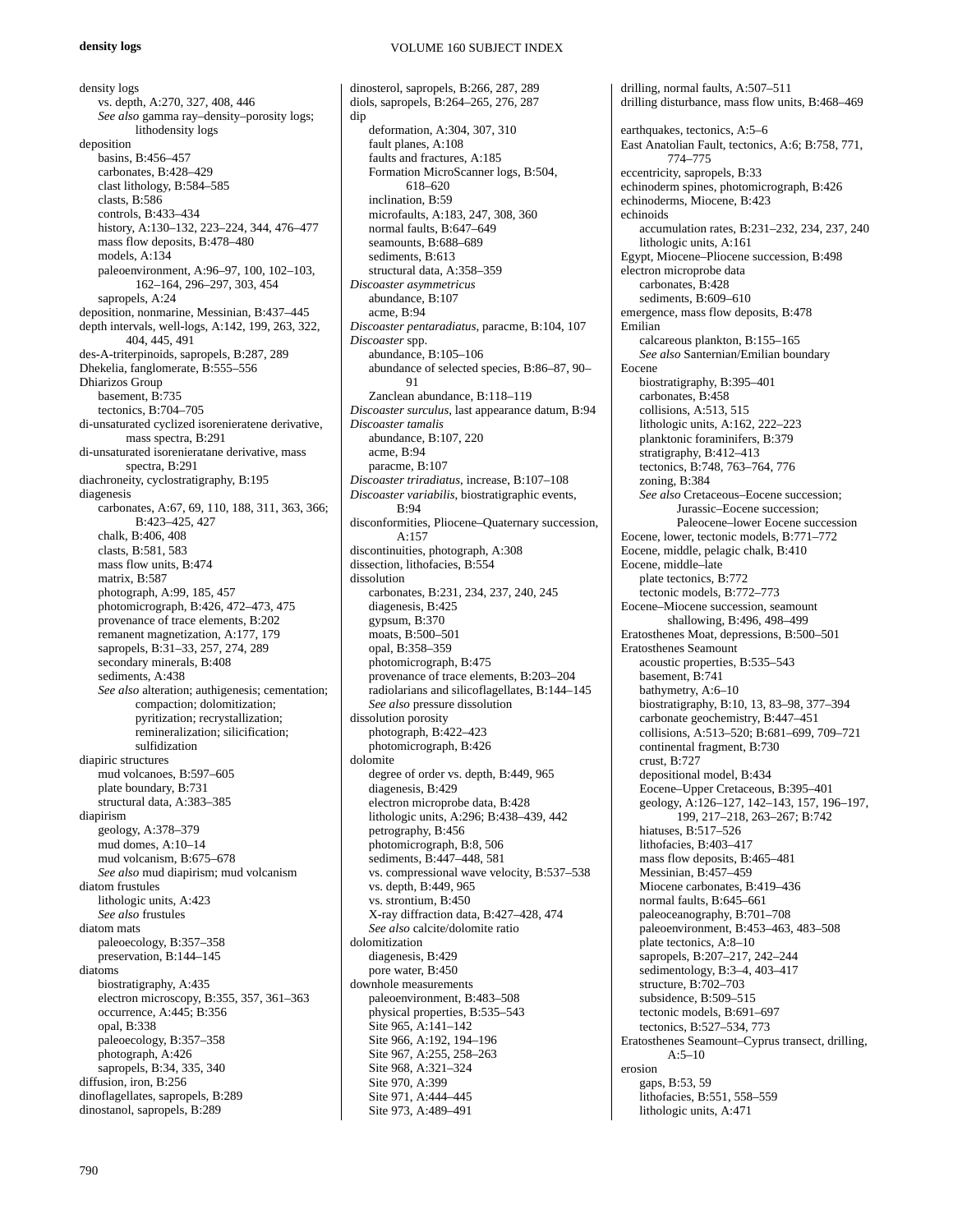mass flow deposits, B:478–479 tectonics, B:704 erosion, differential, photograph, A:472–473 erosional surfaces lithofacies, B:552 structural data, A:358–359 eruptions, mud volcanoes, B:588 ethane sediments, A:395 *See also* methane/ethane ratio Euboea, conglomerate comparison, B:562 Eurasia plate tectonics, A:5–6; B:688 *See also* African–Eurasian plate boundary eustacy sedimentation, B:563–564 *See also* glacioeustacy; isostasy; sea-level changes *Eustigmatophyceae*, sapropels, B:276, 289 euxinia organic matter, B:285–295 *See also* anoxia; photic zone evaporation, isotopic stratigraphy, B:178–179 evaporites clasts, B:669 fluxes, A:69, 113, 366–367 geology, A:337 indicators, A:311 lithology, A:247, 249 Messinian, A:14–16, 87–88, 451, 466–467; B:368–370, 673–674, 677, 734 Messinian–Pliocene succession, B:441, 458–459, 716, 718–720 moats, B:500–501 mud, A:13–14 Evvia, conglomerate comparison, B:563 extensional tectonics, plate tectonics, A:9–10 fabric burrows, A:186 deformation, A:180, 182 mousselike, A:428 photograph, A:186, 247, 428 photomicrograph, B:342, 344, 346 *See also* microfabric Famagusta-Hatay Unit, tectonics, B:753–756 fan faulting, photograph, A:309 fanglomerate, deposition, B:545–566, 746 Fanglomerate F1 and F2, lithofacies, B:549, 556–557, 560–562 Fanglomerate F3, lithofacies, B:550, 557, 560–562 Fanglomerate F4, lithofacies, B:550–551, 557–562 Fanglomerate Group, uplifts, B:545–566 fatty acids. *See* lipids; *n*-fatty acids fault planes deformation, A:106, 307, 310 dip, A:108 structural data, A:64 tensors, A:110 faults deformation, A:104–106, 143, 180, 182, 234–235, 238–242 dip, A:185 gaps, B:53, 59 mass flow deposits, B:478–479 mud volcanoes, B:641–642 photograph, A:229 Pliocene–Quaternary succession, A:157, 518; B:716 projection, A:244, 310 rotation, A:310 seamounts, B:688–689

strain, B:521 structural data, A:458 tectonics, B:704 vs. depth, A:244 *See also* fan faulting; microfaults; normal faults; overthrusting; reverse faults; strike-slip faults; thrust faults; underthrusting faults, block, hiatuses, B:524 faults, extensional debris flows, B:476 moats, B:500–501, 694 seamounts, B:692 faults, high-angle, photograph, A:109 feldspar matrix, B:599 photomicrograph, B:592 *See also* individual minerals feldspar grains, photomicrograph, B:591 fibrous grains, photomicrograph, B:472 fish debris, sediments, B:230, 233, 236, 239 flexure, subsidence, B:513 floatstone Formation MicroScanner, B:493 lithofacies, B:495 Florence Rise geology, A:337; B:775 lithofacies, B:459 Miocene–Pliocene succession, B:478 offshore geology, B:736–737 tectonics, A:6 *Florisphaera profunda*, Zanclean abundance,  $B.118$ fluid flow, model, A:320 fluid pressure, mudstone, B:588 fluvial environment, lithofacies, B:560 folding Pliocene–Quaternary succession, A:157 *See also* chevron folding foraminifers abundance, B:22 electron microscopy, B:445 lithologic units, A:160–162 Messinian–Pliocene, B:441 Miocene, B:420–423 petrography, B:471 photograph, A:97, 476 photomicrograph, B:506, 508, 658 sapropels,  $\overline{A}$ :95–96 sediments, B:457 stratigraphy, B:703 vs. depth, A:96, 164, 228, 342, 385 foraminifers, benthic accumulation rates, B:231–232, 234, 237, 240 biostratigraphy, A:135, 176, 353–355; B:13–14, 16, 17 photomicrograph, B:407, 424 Pliocene distribution and abundance, B:18, 20 sediments, B:230, 233, 236, 239 foraminifers, planktonic accumulation rates, B:231–232, 234, 237, 240 biostratigraphy, A:61–62, 101–102, 134–135, 175–176, 230–231, 302, 353, 387, 389–390, 434–435, 457–458, 478–479; B:10, 13–14, 17, 129–131, 156–157, 379–394 diagenesis, B:581, 583 electron microscopy, B:357, 361 Messinian and Zanclean distribution and abundance, B:16, 19 photomicrograph, B:407, 409, 424, 593 Pliocene distribution and abundance, B:16, 19 Pliocene–Quaternary abundance, B:158–160 sediments, B:230, 233, 236, 239

size fraction and stable isotopes, B:13–15 stable isotopes, B:170–177 stratigraphic list, A:102, 135, 177, 242, 303, 356, 480 Formation MicroScanner logs bedding and fractures, B:521 bioturbated chalk, B:498 brecciated limestone, B:498 correlation with lithostratigraphy, B:607–624 floatstone, B:493 grainstone, B:493 gypsum, B:496 Messinian breccia, B:493 Miocene/Eocene unconformities, B:494 tectonics, B:527–534 vs. depth, A:146–147, 203–205, 211–213, 267–269, 278–281 fractionation, stable isotopes, B:449–450 fractures deformation, A:239–241 dip, A:185 Formation MicroScanner logs, B:521, 612–623 frequency with depth, A:183 orientation, B:529 photograph, A:132, 239, 248, 429 photomicrograph, B:506 seamounts, B:688–689 structural data, B:520 vs. depth, A:244 fragmentation carbonates, A:136 diagenesis, B:427 mudstone, B:588, 598 framboids, lithologic units, A:59 friction angle sediment fabric and composition, B:659–660 vs. water content, B:660 frustules. *See* diatom frustules frustules, rhizosolenid, photomicrograph, B:342, 346 furans, alkylated, sapropels, B:288 gadolinium logs, vs. depth, A:285–287 gamma ray–density–porosity logs Site 966, A:208–210 Site 967, A:274–277 Site 968, A:330–331 Site 970, A:410–411 Site 971, A:449 vs. depth, A:150–151 gamma ray–resistivity–sonic logs Site 966, A:211–213 Site 967, A:278–281 Site 968, A:332–333 Site 970, A:412–413 Site 971, A:449 Site 973, A:494 vs. depth, A:152–153 gamma rays sediments, A:73, 118, 139, 191, 254, 316, 372, 461, 488 vs. depth, A:84, 123, 140, 148, 198, 200–206, 262, 264–270, 274–284, 320, 373, 463, 490 gamma-ray logs lithology, B:485, 487 vs. depth, A:200–206, 208–213, 264–271, 274–284, 323–324, 327, 404–408, 446–447, 491 gas hydrates chlorinity, B:669 mud domes, A:522–524 pore water, A:187; B:569–574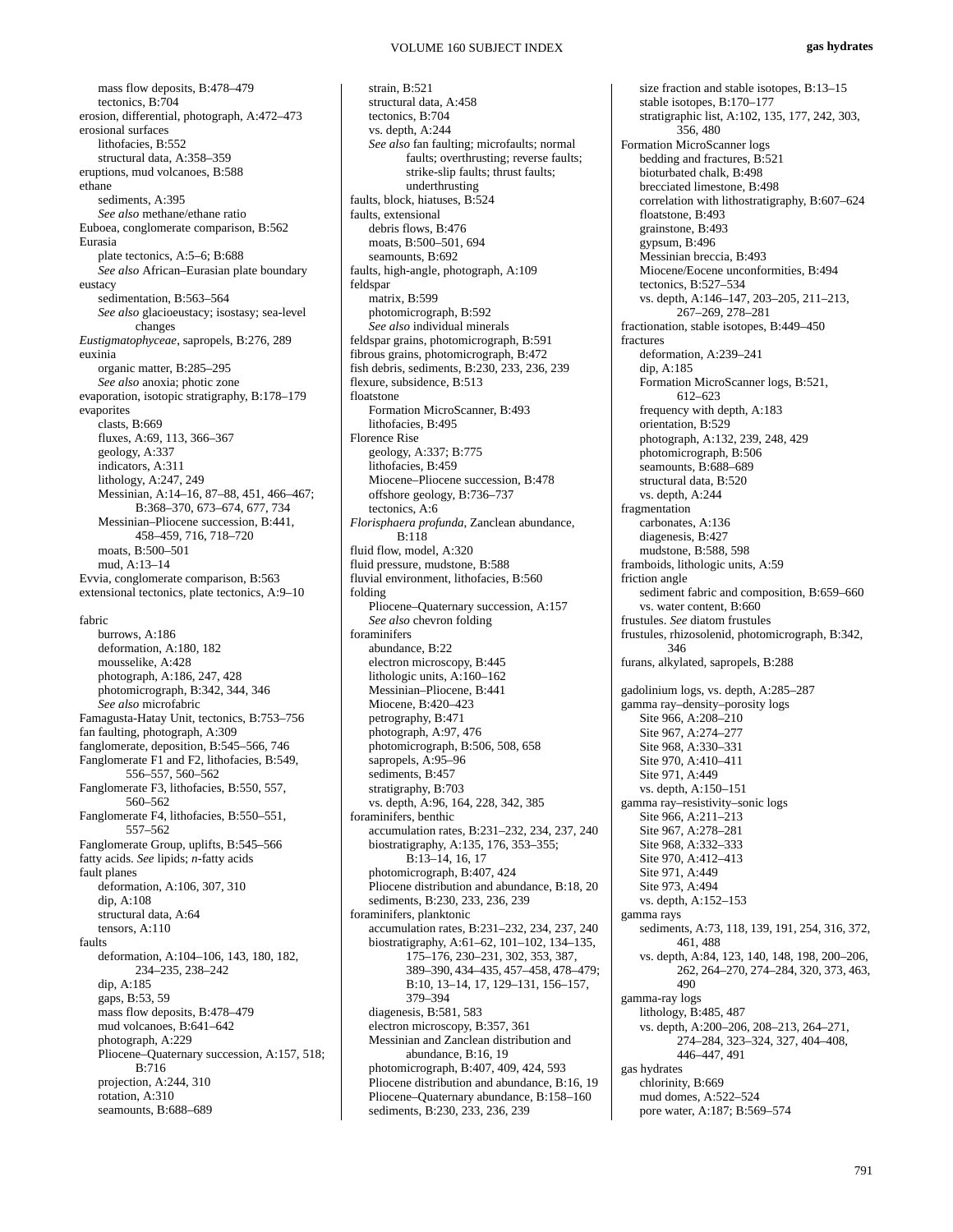# *See also* clathrates gases occurrence, A:445 sediments, A:394–395 gastropods lithologic units, A:162 Messinian–Pliocene succession, B:441 photomicrograph, B:473 Gauss Chron remanent magnetization, A:104, 136 *See also* Gilbert/Gauss boundary Gauss/Matuyama boundary magnetostratigraphy, B:67 remanent magnetization, A:233–234, 356 geanticlines, tectonic models, B:775 Gela Basin, tectonics, A:56–57 Gela Nappe, tectonics, A:56–57 Gelasian calcareous plankton, B:155–165 *See also* Piacenzian/Gelasian boundary Gelendzhik Rise, tectonics, B:751–753 geochemical logs gypsum, A:263 vs. depth, A:144–147, 150–151, 200–202, 208–210, 260–261, 264–271, 274–277, 282–287, 323–324, 404–408, 446–447, 491 geochemistry carbonates, B:447–451 sapropels, B:199–217 geochemistry, inorganic Site 963, A:67, 69 Site 964, A:108, 110, 113 Site 966, A:185–188 Site 967, A:246–247, 249–250 Site 968, A:310–313 Site 969, A:363, 366–367 Site 970, A:390–394 Site 971, A:435–437 Site 973, A:484–485 geochemistry, organic Site 963, A:69-71 Site 964, A:113, 115–117 Site 965, A:136–137 Site 966, A:188–190 Site 967, A:250–252 Site 968, A:313 Site 969, A:367–371 Site 970, A:394–396 Site 971, A:437–439 Site 972, A:459–460 Site 973, A:485–487 geologic maps, Kyrenia Range, B:747 geological setting Site 963, A:56–58 Site 964, A:87–88 Site 965, A:126–127 Site 966, A:157 Site 967, A:217–218 Site 968, A:290–291 Site 969, A:336–337 Site 970, A:378–379 Site 971, A:416–417 Site 972, A:451 Site 973, A:466–467 geophysics, tectonics, A:5–6 geothermal gradient organic matter, B:318–319 vs. depth, A:148, 206, 321–322 *Gephyrocapsa* sp., Pleistocene, B:191–197 *Gephyrocapsa* sp. 3, distribution pattern, B:108 Gilbert Chron, remanent magnetization, A:179 Gilbert/Gauss boundary, remanent magnetization, A:234, 356–357

## VOLUME 160 SUBJECT INDEX

glacial environment, deposition, A:102 glacial/interglacial cycles, sapropels, A:21, 23–24 glaciation isotopic stratigraphy, B:178–179 sedimentation, B:563–564 glacioeustacy uplifts, B:733 *See also* eustacy; isostasy; sea-level changes glauconite diagenesis, B:408 Miocene, B:420, 423 glauconite grains, clasts, B:599 glauconite pellets, origin, B:587 Globigerina bulloides abundance, B:22 stable isotopes, B:170–177 *Globigerinoides obliquus*, size fraction and stable isotopes, B:13–15 *Globigerinoides* spp. abundance, B:22 Pliocene–Quaternary succession abundance, B:157, 162 Gondwana continental margins, A:6–10; B:670, 682–683, 706 tectonic models, B:775 tectonics, A:56 grabens, quadrilateral, seamounts, B:691–692 grabens, uplifts, B:733 graded bedding deformation, A:238–239 lithostratigraphy, A:75–76, 78 grading petrography, B:580 sediments, B:612, 614 grain size mud volcanoes, B:628–630, 638 normal faults, B:650, 657 sapropels, B:235, 241 sediments, B:13-15 vs. depth, B:628–629 grainstone Formation MicroScanner imagery, B:493 lithofacies, B:476–477, 495 lithology, A:143, 196 Miocene, B:420–436 photograph, B:422 photomicrograph, B:508 X-ray diffraction data, B:427–428 gravel gases, B:588 *See also* pebbles gravel, polymictic Formation MicroScanner logs, B:614–615 lithologic units, A:381–383 photograph, A:388 gravity anomalies, seamounts, A:8–10 gravity flows mud breccia, B:600 turbidites, B:687 *See also* debris flows Greece crust fragmentation, B:695 tectonics, B:683 Guzelsu Unit, tectonics, B:750, 770 gypsarenite, photograph, A:300 gypsum deposition, A:224 electron microscopy, B:445 Formation MicroScanner, B:496 geology, A:290; B:459–460, 746 indicators, A:250, 311, 324–326 lithologic units, A:59, 471, 474; B:440, 454 Messinian, A:515–516; B:458–462, 491, 686

Messinian–Pliocene succession, B:458 photograph, A:476–477, 483 photomicrograph, B:122 sedimentology, B:3–8, 366, 368, 774 strontium/calcium ratio, A:263 structural data, A:483 gypsum, alabastrine, photograph, A:300 gypsum, authigenic, formation, B:368–370 Haddim Nappes, lithofacies, B:772 Halete volcanic unit, tectonics, B:763–764, 766 halite clasts, A:431; B:613, 669 mud matrix, B:587–588 photograph, A:429 sediments, B:581 Hatay ophiolite, B:760, 769 *See also* Famagusta-Hatay Unit Hazar Group, tectonics, B:761 Hazro Inlier, tectonics, B:761, 766 heat flow deformation, A:242 evaporites, A:366–367 Site 968, A:317–320 Site 969, A:373–374 Site 972, A:461 Hecataeus Ridge, lineaments, B:750–751 Hecataeus-Latakia Unit, tectonics, B:753 *Helicosphaera sellii*, abundance, B:104 Hellenic Trench geology, A:379 paleoenvironment, B:500 tectonics, A:5–6; B:670–671 hematite photograph, A:344 remanent magnetization, A:177, 179 Herodotus Abyssal Plain, geology, A:337 hexane, biomarkers, B:352 hiatuses Cretaceous/Tertiary boundary, B:384 mud breccia, A:11–14, 516–517 remanent magnetization, A:136 tectonics, A:56–58 Upper Cretaceous–Holocene succession, B:517–526, 683–688 *See also* unconformities Hilarion Limestone, tectonics, B:749 Holocene plate tectonics, B:706, 716–718 tectonic models, B:775 *See also* Cretaceous–Holocene succession; Pliocene–Quaternary succession; Quaternary; Tertiary–Holocene succession hot spots, uplifts, B:690 Hoyran. *See* Beysehir-Hoyran Nappes *Hyalinea baltica,* biostratigraphy, A:61–62 Hyblean Plateau, tectonics, A:16 hydraulic conductivity, mud volcanoes, B:638 hydrocarbons biomarkers, B:352 gases, A:397 headspace data, A:80, 460, 487 mass spectra of unknown bicyclic C25 compounds, B:277 mud domes, A:524 sapropels, B:263–268, 289 vs. retention time, A:439 hydrocarbons, aromatic, sapropels, B:287–288 hydrocarbons, non-aromatic gas chromatograms, B:276 retention times and Kovats retention indices, B:274–275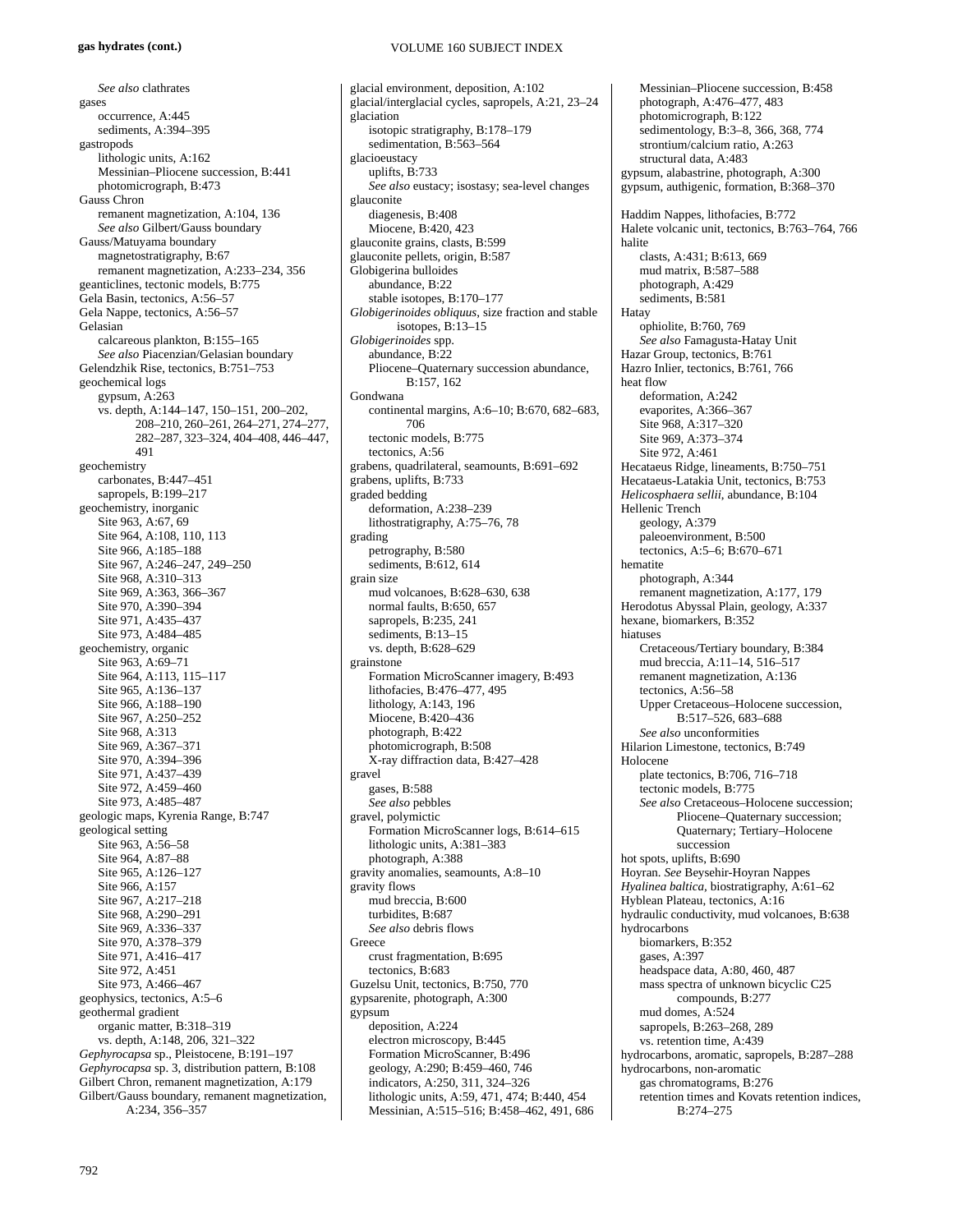hydrocarbons, volatile sediments, A:69, 113, 136, 188, 250, 313, 367, 394–395, 437–439, 459, 485 hydrogen. *See* chlorine/hydrogen ratio hydrogen/(silicon + calcium) ratio vs. depth, A:271 *See also* porosity logs hydrogen index sapropels, B:273–274 sediments, A:137, 189, 251, 396 vs. organic carbon, A:195, 260, 370; B:275 vs. oxygen index, B:274 hydrographic fronts, sapropels, B:34 hydrothermal vents, provenance of trace elements, B:202 igneous rocks, chloritized, photomicrograph,  $B.592$ igneous rocks, extrusive, photomicrograph, B:592 illite abundance, B:241 Formation MicroScanner logs, B:619 lithologic units, B:438 matrix, B:599, 614 origin, B:587 provenance, B:238 sediments, B:221 *See also* kaolinite/illite ratio; smectite/illite ratio imbrication zone, tectonics, B:763 impedance, vs. depth, B:539–540 *Incertae sedis*, forma A new forms, B:128 Pliocene–Quaternary succession, B:125–135 vs. planktonic foraminifer and calcareous nannofossil zones, B:126–128 indenes, alkylated, sapropels, B:288 index properties acoustic properties, B:537 nannofossil ooze, B:636 sediments, A:71, 82, 118, 121, 138–139, 191, 197, 252, 254, 261, 313–314, 318, 371–372, 396–397, 400, 441–442, 460, 462, 489; B:634–636; bp:CD-ROM vs. depth, A:197, 261, 319 Inner Deformation Front geology, A:374 mud volcanism, B:669–670 insolation paleoclimatology, B:327–328 sapropels, B:31, 33, 194–195 *See also* orbital insolation insoluble residues, vs. compressional wave velocity, B:538 internal friction, sediment fabric and composition, B:659–660 interstitial waters. *See* pore water intraclasts Miocene, B:423 photomicrograph, B:425, 473 Ionian Basin paleoceanography, B:38 paleoclimatology, B:219–226 sapropel geochemistry, B:315-317 sapropels, A:118, 120; B:207–217, 242–244 Ionian (Messina) Abyssal Plain geology, A:118, 120, 337, 451, 461, 466–467 tectonics, A:87–88 Ionian Sea Messinian gypsum, B:459 tectonics,  $A:14-16$ Ionian Zone, subduction, B:759 Iraq, Miocene carbonates, B:432–433 iron

addition via diffusion, B:256 carbonates, B:448 enrichment, B:255 imbalance between sulfide production and iron addition, B:256–257 iron sulfide formation, B:256 relation to organic carbon, B:255–256 sediment chemistry, B:249–259 sources, mobility, and fixation, B:255–256 storage, B:253–257 vs. depth, B:252 vs. NaCl-extracted sulfur, B:253 vs. organic carbon, B:255 iron/aluminum ratio, vs. depth, B:200, 210, 212 iron hydroxides, oxidation, B:254–255 iron minerals, reactivity, B:254–255 iron oxide logs, vs. depth, A:285–287 iron oxides, organic matter, A:67 iron sulfide, imbalance between sulfide production and iron addition, B:256–257 Isali Formation, tectonics, B:757, 759 Iskenderun Basin, tectonics, A:6; B:757 iso-alkanes, sediments, A:438 iso-butane, sediments, A:438 iso-loliolide, sapropels, B:287 isomers. *See* alcohol isomers isoprenoids, sapropels, B:264 isoprenoids, aryl, sapropels, B:288 isorenieratane mass spectra, B:287, 291 sapropels, B:287–290 *See also* di-unsaturated cyclized isorenieratene derivative isorenieratene gas chromatograms, B:287, 289–290, 292 *See also* di-unsaturated cyclized isorenieratene derivative isostasy sedimentation, B:563–564, 691 uplifts, B:691 *See also* eustacy; glacioeustacy; sea-level changes isotopic stratigraphy calcareous plankton, B:159, 167–180 Cretaceous, B:384 Isparta Angle carbonate platforms, B:741 onshore geology, B:738–741, 770–771 Israel margin geology, B:729 Miocene carbonates, B:432–433 Italy paleoceanography, A:21–25 sapropel age, B:187, 191-197 Jaramillo Subchron magnetostratigraphy, B:64, 72 remanent magnetization, A:63, 78, 104, 136, 356, 458, 481 Jurassic tectonic models, B:766, 769 *See also* Triassic–Jurassic succession Jurassic–Eocene succession, paleogeography, B:414 Kaena Subchron magnetostratigraphy, B:67

remanent magnetization, A:179, 234, 357 Kafr El Sheik Formation, sediments, B:496 Kakkaristra Formation, lithofacies, B:553 Kalagrai-Ardana Unit, lithofacies, B:772 Kannaviou Formation, basement, B:734, 769–770 Kantara Limestone, tectonics, B:749, 766 kaolinite

lateral flow

electron microscopy, B:443 lithologic units, A:295; B:438 matrix, B:599 origin, B:586–587 provenance, B:238 sediments, B:581 vs. depth, B:221, 223 kaolinite/illite ratio, sediments, B:235, 242–244 kaolinite/smectite ratio, sediments, B:235, 242– 244 Karadere Unit, tectonics, B:749, 763–764, 766, 772 Karatas Formation, tectonics, B:757, 759 Keban Platform, tectonics, B:761, 770 kerogen, sapropels, B:273, 288–290, 292 keto-ols, sapropels, B:287 ketols, sapropels, B:264–265 ketones bitumens, A:117, 189, 251 gas chromatograms, B:278 sapropels, B:275-276 ketones, methyl, sapropels, B:288 Khalassa sub-basin, Messinian gypsum, B:459–460 Kilani Formation, Oligocene, B:744 Killan Unit, tectonics, B:763, 772 Kithrea Fault, tectonics, B:746, 773 Kithrea Flysch, tectonics, B:746, 748–749 Kiti Unit, tectonics, B:753 Kocali ophiolite, tectonics, B:769 Kopru Basin, tectonics, B:749–750 Koronia Formation, geology, A:291 Koronia Member, limestone, B:476 Kovats retention indices, hydrocarbons, B:274 Kumluca Zone, geology, B:738 Kurd Dagh, ophiolite, B:760 Kyrenia Range Cretaceous–Paleogene succession, B:412–413, 746, 748–749 fanglomerate, B:560–562 tectonics, A:6; B:691, 765–766, 769, 771–775 Kyrenia-Misis Lineament, tectonics, B:756 Lago Mare facies carbonates, B:494 Messinian–Pliocene, B:441 paleoenvironment, B:18–22 laminations composition, B:337 gases, B:588 lithofacies, B:408 lithologic units, A:220–223, 340–342 mudstone, B:577 photograph, A:66, 98, 229, 237–248, 299, 347, 350, 388; B:406 photomicrograph, B:342, 344, 346, 348 preservation, B:337–338 sapropels, A:95–96; B:335, 339 sedimentary structures, B:471 structural data, A:136 *See also* cross laminations; pseudolaminations laminations, planar, photomicrograph, B:595 laminations, rhizosolenid, electron microscopy, B:355, 357, 361–363 Lampedusa Formation, Miocene carbonates, B:433 Langhian, deposition, B:433–434 Latakia. *See* Cyprus-Latakia Link zone; Hecataeus-Latakia Unit Latakia Basin lineaments, B:750–751, 774 tectonics, B:750–759 Latakia Ridge, lineaments, B:750–751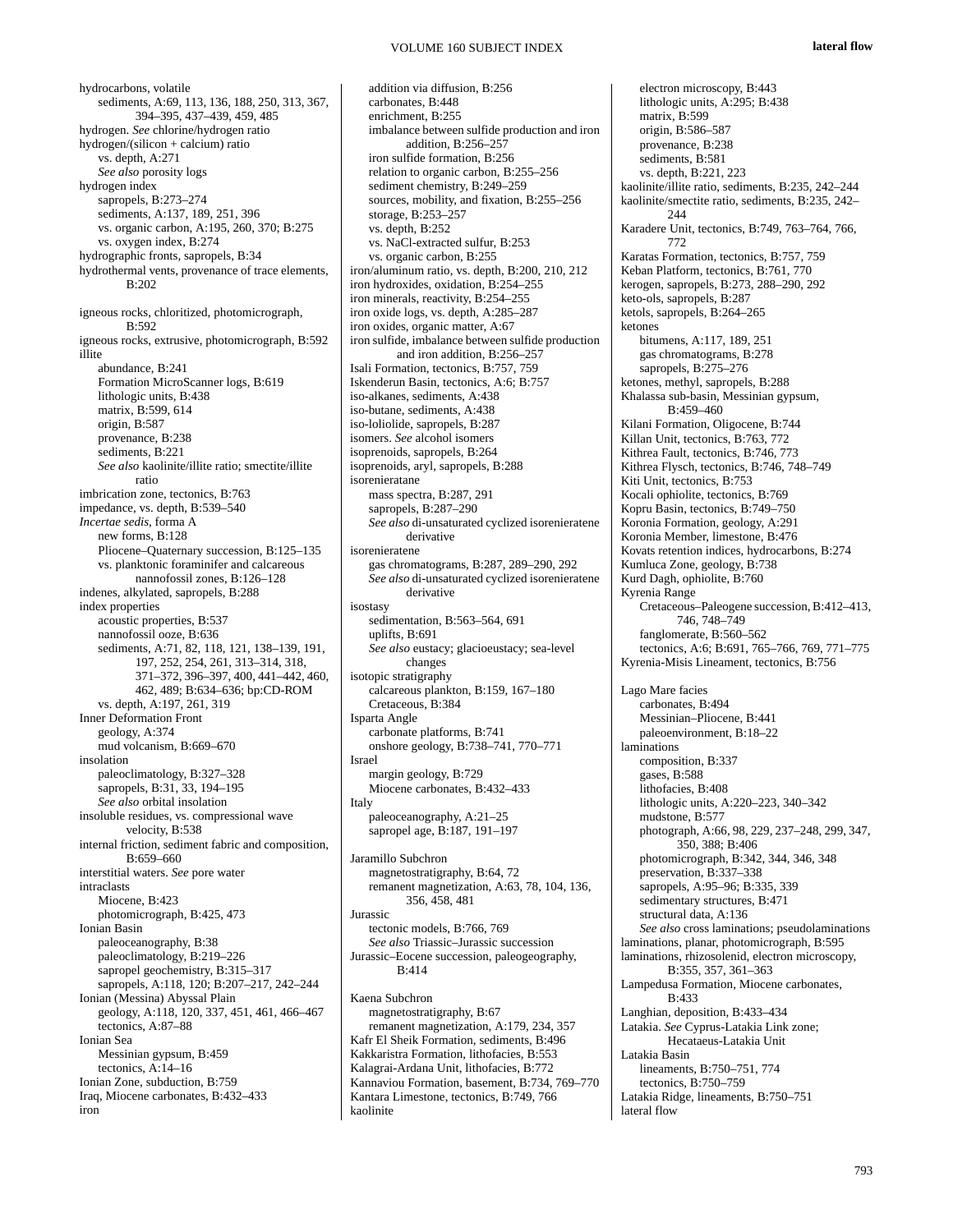## **lateral flow (cont.)**

VOLUME 160 SUBJECT INDEX

ammonium, A:311, 313 geochemistry, A:250 Lefkara Formation Cretaceous–Paleogene succession, B:413 geology, A:199, 291; B:456–457, 462, 690–691, 734, 743, 773 lithofacies, B:474, 476 petrography, B:455 leiospheres, laminations, B:338 Levant. *See also* North Africa–Levant passive margin Levant Basin bathymetry, A:6–10 paleoceanography, B:38 sapropel geochemistry, B:311 tectonics, A:5–6, 374; B:703–704, 750–760, 767, 774–776 Levant margin Cretaceous–Paleogene succession, B:412 geology, B:729, 766–767 Miocene carbonates, B:432–433 Miocene–Pliocene succession, B:498 paleoenvironment, B:500 Levant Sea, crust, B:727 Lice Formation, tectonics, B:761, 763 Limassol Forest Ophiolite lithofacies, B:558, 743 Miocene, B:690 sources, B:455 limestone photomicrograph, B:472–473 *See also* biocalcarenite; biomicrite; biosparite; calcarenite; calcilutite; calcirudite; calciturbidite; micrite; pelsparite limestone, bioclastic mud breccia, B:603 photograph, B:422–423 photomicrograph, B:424–425 limestone, bituminous composition, A:190, 197 lithologic units, A:223 limestone, brecciated, lithologic units, A:223 limestone, brecciated, shallow-water Formation MicroScanner logs, B:498 limestone, dolomitized, paleoenvironment, B:500 limestone, lithified, photograph, B:422–423 limestone, micritic lithologic units, A:222 mass flow units, B:467 limestone, pelletal, photomicrograph, B:472 limestone, recrystallized, lithologic units, A:130 limestone, shallow-water basement, B:735 lithologic units, A:161–162, 223 limestone breccia, lithologic units, A:161 limestone clasts lithofacies, B:469–471, 555 mass flow units, B:467 Messinian–Pliocene succession, B:458–459 limestone pebbles mass flow units, B:467 photomicrograph, B:472 lineaments basement, B:734–736, 743 geology, B:690–691 tectonics, B:748–749, 754–756 lineaments, submarine, ridges, B:750–751 lineations, mud domes, A:12–14 Linosa Graben, tectonics, A:73 lipids organic matter, B:34, 267–268, 280 partial gas chromatograms, B:288 polar and apolar fraction, B:289, 294–295 *See also n*-fatty acids

lipids, marine, sapropels, B:268 lipids, terrestrial, sapropels, B:265 litharenite lithology, A:400 mud breccia, B:601 petrography, B:577 lithic wackes, mud breccia, B:601 lithification, deformation, A:180, 182, 238–242 lithium evaporites, A:69, 113 lateral flow, A:250, 313 pore water, A:437, 485 vs. chloride and bromide, A:115 vs. depth, A:79, 114, 190, 253, 312, 336, 394–396, 436–437, 487 lithium/chlorine ratio, vs. depth, A:255, 396; B:572 lithoclasts mud breccia, B:598, 600 petrography, B:456, 577, 579 petrography and mineralogy, B:455 solution porosity, B:474 lithodensity logs, vs. depth, A:144–145 lithofacies fanglomerate, B:548–562 late Miocene, B:434 lithologic units, A:340 mass flow units, B:469–471 Messinian–Pliocene succession, B:458–462 mud breccia, B:600 paleoenvironment, B:453–463 photograph, B:552–553 sediments, B:613 tectonics, B:403–417 vs. depth, B:490 lithofacies/color ratio, carbonates, B:439 lithologic units deformation, A:179–180, 182, 234–235, 238–242 Site 963, A:59–60 Site 964, A:92–93 Site 965, A:129-130 Site 966, A:160–162 Site 967, A:220–223 Site 968, A:294–296 Site 969, A:339–340 Site 970, A:381–383 Site 971, A:421–430 Site 972, A:452–454 Site 973, A:469–474 structural data, B:520 Unit I, A:59, 92–93, 129–130, 160–161, 220–222, 294–295, 339–340, 381, 421–423, 452–454, 469–471 Unit II, A:130, 161, 222, 295, 340, 382–383, 423–424, 427–428, 430, 471, 474; B:438 Unit III, A:130, 161–162, 222–223, 296; B:438–441 Unit IV, A:162, 223 lithology mud breccia, B:598–600 paleoenvironment, B:485 lithology logs vs. depth, A:271 *See also* silicon/(silicon + calcium) ratio lithoporosity logs, vs. depth, A:144–145, 446 lithostratigraphy correlation with physical properties, A:254–255, 317, 461, 488–489; B:627–643 correlation with well-log units, A:194–196, 258, 260–263, 321, 323–324, 399 mass flow units, B:467–469

mud domes,  $A.523$ Site 963, A:59–60 Site 964, A:90–100 Site 965, A:129–132; B:487, 489–490 Site 966, A:160–164; B:485–487, 490 Site 967, A:220–224, 264–267; B:488–492 Site 968, A:293–298, 324–326 Site 969, A:338–344 Site 970, A:381–385 Site 971, A:420–431 Site 972, A:452–454 Site 973, A:468–477 loliolide sapropels, B:287, 289 *See also* iso-loliolide Lycian Nappes carbonate platforms, B:741 tectonics, B:750 lycopane, sapropels, B:287, 289 "M" reflector mass flow units, B:465–466 Messinian, A:515–516 structures, A:466–467 Maastrichtian biostratigraphy, B:400 hiatuses, B:522–523 Neotethys, B:726 stratigraphy, B:412–413 tectonic models, B:769–771, 776 zoning, B:384 *See also* Campanian–Maastrichtian succession Madara Formation, sand, B:584 Maden Formation, tectonics, B:749, 761, 763–764, 772 Maghrebian thrust sheets, tectonics, A:15 magnesium carbonates, A:67, 69; B:448 diagenesis, A:188 lateral flow, A:250 pore water, A:113, 392, 485 vs. depth, A:80, 114, 192, 255, 314, 367, 394–396, 437, 487 X-ray fluorescence data in carbonates, B:450 *See also* calcium/magnesium ratio magnesium/aluminum ratio vs. depth, B:210–212 vs. potassium/aluminum ratio, B:213 magnesium/chlorine ratio, vs. depth, A:256, 314, 487; B:572 magnetic anomalies, seamounts, A:8–10; B:711 magnetic declination, vs. depth, A:304, 503–504 magnetic inclination histogram, B:70 vs. depth, A:72–73, 104–106, 136, 178, 180, 243–244, 304, 358, 392, 435, 458, 481, 498, 503–504; B:64, 66–67, 70, 72 vs. magnetic intensity, B:70 magnetic intensity correlation with reflectance and lithology,  $A:95$ vs. depth, A:72, 104, 136, 178, 243, 304, 357, 392, 435, 458, 481, 498, 503–504; B:77–79 vs. magnetic inclination, B:70 magnetic overprints, coring-induced, techniques, A:497–505 magnetic polarity depth of boundaries, A:179 magnetostratigraphy, B:64–72 remanent magnetization, A:103–104, 233–234, 303–304, 390 magnetic properties, sapropels, B:75–82 magnetic susceptibility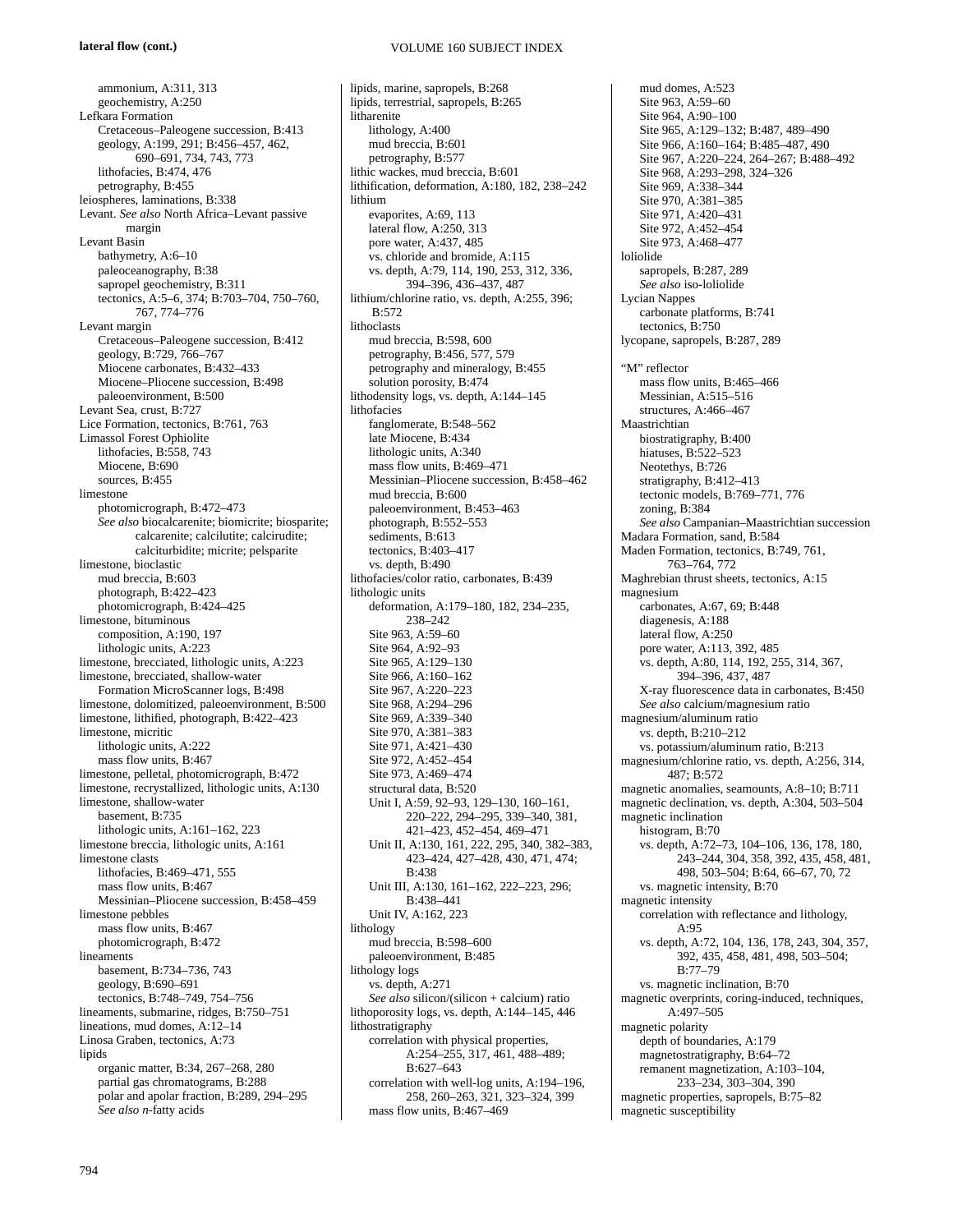composite depths, A:66 correlation with reflectance and lithology,  $A:95$ sediments, A:72–73, 118, 139, 191, 254, 314, 371–372, 460, 488 vs. depth, A:72, 77, 84, 112, 123, 136, 140, 188–189, 198, 203–205, 252, 262, 311, 320, 365, 373, 392, 435, 458, 460, 481, 485, 490 magnetic susceptibility, volumetric, vs. depth, B:77–79 magnetostratigraphic datums, Mediterranean Sea E, B:64 magnetostratigraphy Pliocene–Pleistocene succession, B:61–73 Pliocene–Quaternary succession, B:170, 172, 177–178 major elements carbonates, B:448 sapropels, B:207–217 major elements/aluminum ratio, sapropels, B:209 Mallorca, Miocene carbonates, B:433 Malta Miocene carbonates, B:433 tectonics, A:16 Malta Graben, tectonics, A:73 Mammoth Subchron magnetostratigraphy, B:67 remanent magnetization, A:179, 234, 357 Mamonia Complex basement, B:734–736, 766, 769, 771, 775 Cretaceous tectonics, B:704–705 lithofacies, B:477 Manavgat Basin, tectonics, B:749–750, 773 manganese carbonates, B:448 photograph, A:298, 346 manganese/aluminum ratio, vs. depth, B:200 Maras, tectonics, B:763 marker beds, photograph, A:346 marl, Messinian gypsum, B:459–460 Maroni Basin geology, A:290 Messinian gypsum, B:459–460 mass accumulation rates Pliocene–Quaternary succession, B:228 sediments, B:231, 234, 237, 240 *See also* sedimentation rates mass flow deposits depositional-tectonic models, B:478–479 lower Pliocene, B:465–481 *See also* debris flows Mass Flow Unit, stratigraphy and tectonics, B:465–481 matrix depth of origin, B:669 diagenesis, B:587 lithologic units, A:383, 431 mud breccia, B:599, 668 mud volcanoes, B:575–595 petrography, B:471, 579–580 matrix lithology, origin, B:586–587 mats. *See* diatom mats Matuyama Chron magnetostratigraphy, B:64, 66–67, 69, 178 remanent magnetization, A:63, 78, 104, 136, 143, 177, 179, 234 *See also* Gauss/Matuyama boundary Matuyama/Brunhes boundary magnetostratigraphy, B:64–66, 70 remanent magnetization, A:177, 179, 356–357, 458, 481 Mazagan Escarpment, hydrocarbons, A:439 median destructive field, histogram, B:69

Mediterranean Intermediate Water currents, A:73 Zanclean, B:119–120 Mediterranean Ridge biostratigraphy, B:13–17, 99–112 clasts and matrix, B:575–595 geology, A:336–337, 374, 378–379, 451, 461, 466–467, 491–492; B:669–670 mud diapirism, A:20 mud volcanoes, B:597–605, 607–624 organic matter in sapropels, B:261–269 paleoceanography, B:38 sapropels,  $\overline{B}$ :349–363 sedimentology, B:5–8 tectonics, A:5–6, 88; B:527–534, 671 Mediterranean Sea, central, Miocene carbonates, B:433 Mediterranean Sea E bacterial populations, B:303–307 biostratigraphy, B:83–112, 125–135 collisions, A:513–520; B:709–721 high-resolution magnetic measurements, B:75–82 Mesozoic–Tertiary evolution, B:723–782 Miocene/Pliocene boundary, B:9–28 normal faults, A:507–511, 645–661 paleoceanography, A:21–25; B:113–123, 167–180, 701–708 paleoclimatology, B:219–248 paleomagnetism, A:497–505 photosynthetic pigments, B:297–302 Pliocene–Pleistocene magnetostratigraphy, B:61–73 radiolarians and silicoflagellates, B:137–154 sapropel age, B:191-197 sapropel geochemistry, B:199–217, 249–259, 271–283, 285–295, 309–331 sapropel stratigraphy, B:181–189 sedimentary sequences, B:37-59 sedimentology, B:3–8 sulfate reduction, B:365–373 tectonic maps, B:432 tectonics, A:5–18; B:527–534, 682–683, 717 meiofauna, laminations, B:338 melange orogenic belts, B:693–695 tectonic models, B:758 tectonics, B:757, 763, 773 Mesaoria Basin, lithofacies, B:474, 476, 746 Mesaoria Plain, fanglomerate, B:555–556, 746, 773 Mesozoic basement, B:734–736 geology, B:738–741 paleoceanography, B:701–708, 710–713 paleogeography, B:740 suture zones, B:682–683 Mesozoic, upper, collisions, A:513–515 Mesozoic–Tertiary evolution, B:723–782 Messina. *See* Ionian (Messina) Abyssal Plain Messinian chemostratigraphy and biostratigraphy, B:17, 21 correlation, B:455 distribution and abundance of planktonic foraminifers, B:16, 19 evaporites, A:14–16, 87–88, 324–326, 451, 466–467; B:669, 673–674, 734, 743, 754 Formation MicroScanner logs, B:619 geology, A:290, 337, 374 lithologic units, A:296 mud matrix, B:587–588, 688 nonmarine deposition, B:437–445

photograph, B:456 salinity, B:477 salinity crisis, A:515–516; B:685–686, 716, 718, 774 Messinian/Pliocene boundary paleoceanography, B:9–28 sedimentology, B:3-8 Messinian/Zanclean boundary, biostratigraphy, B:115–118 metamorphic complexes, tectonics, B:761, 766 methane bubbles, A:401 diagenesis, A:110 gases, B:669 mud domes, A:394, 522–524 organic matter, A:67 oxidation, B:366, 368 sediments, A:69, 113, 136, 188, 250, 313, 367, 394–395, 437–439, 459, 485 vs. depth, A:80, 397, 438; B:371 methane/ethane ratio mud domes, A:523–524 vs. depth, A:397, 438 mica, accumulation rates, B:231, 234, 237, 240 micrite mudstone, B:598 photograph, A:133, 173 photomicrograph, B:473, 508, 593 micrite, foraminiferal, photograph, A:390 micritization, clasts, B:583–584 microbreccia, petrography, B:471 microfabric "e" bed, B:336–337 normal faults, B:650 "O" group, B:337 photograph, A:184 Sapropel S5, B:338 sapropels, B:333–348 *See also* fabric microfaults deformation, A:238–239 dip, A:183, 247, 308, 360 frequency with depth, A:183 photograph, A:76, 109, 137, 183 structural data, A:63–64, 136, 383–384 vs. depth, A:244 *See also* faults microfaults, high-angle, photograph, A:246 microfossils Miocene, B:422–423 *See also* individual group microphenocrysts photomicrograph, B:592 microplates rotation, B:775 *See also* plate tectonics microveins deformation, A:241 structural data, A:481, 483 *See also* veins Milano mud structure clasts and matrix, B:575–595 gas hydrates, B:569–574 geology, A:378–379, 400–401, 521–522; B:571, 665–680 mud volcanoes, B:597–605, 610–613, 625–643 tectonics, A:5–6, 384–385; B:529 miliolines, photomicrograph, B:425–426 mineralogy carbonates, B:447–448 sediments, B:219–226 minor elements, sapropels, B:207–217 Miocene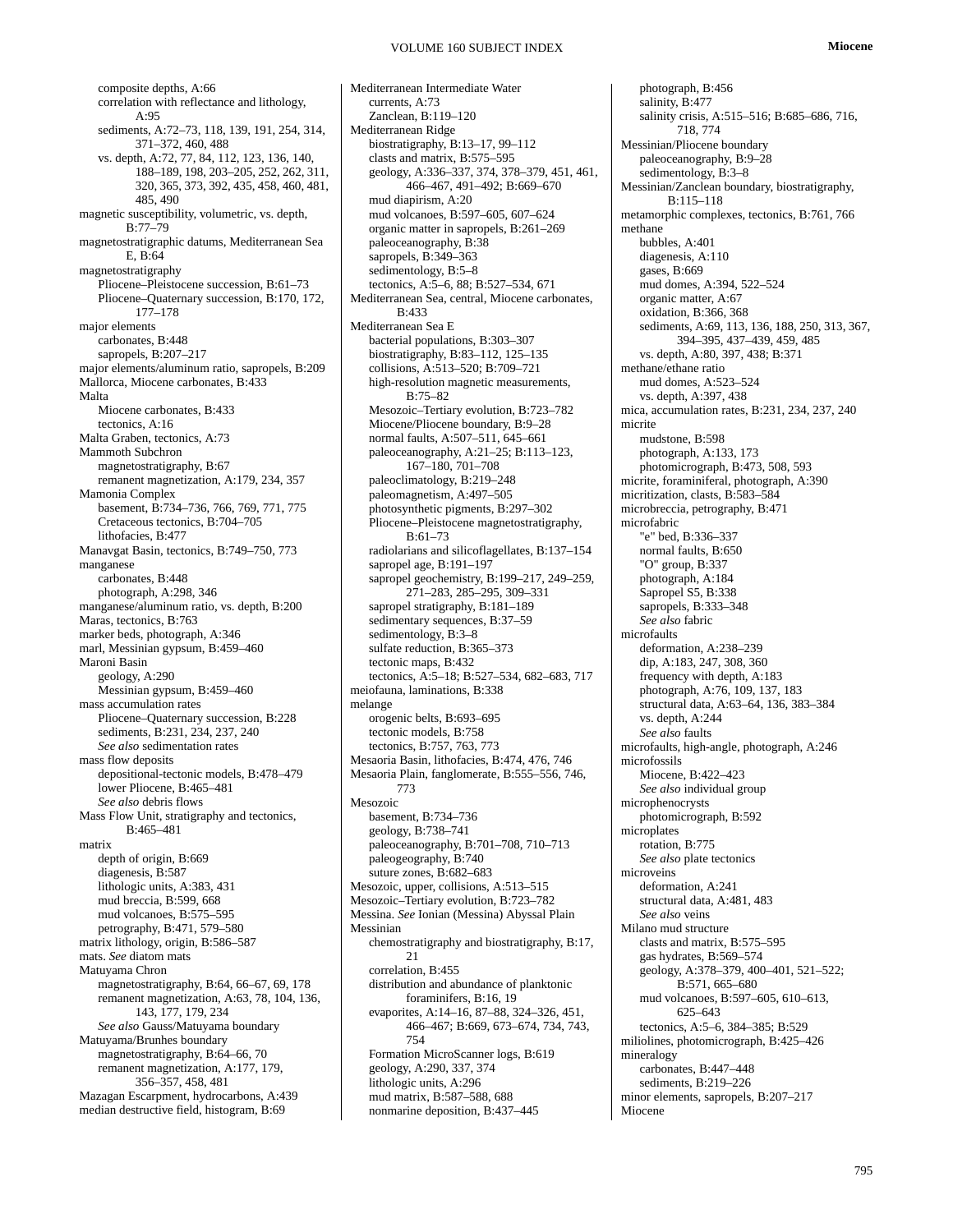# **Miocene (cont.)**

carbonate geochemistry, B:447–451 carbonates, B:419–436 chemostratigraphy and biostratigraphy, B:17, 21 distribution and abundance of benthic foraminifers, B:18, 20 distribution and abundance of planktonic foraminifers, B:16, 19 geology, A:291, 337 grabens, B:733–734 hiatuses, B:524 lithologic units, A:130, 161–162, 223, 428–430 paleoenvironment, B:492–494, 684–685 paleogeography, B:672–673 plate tectonics, A:7 reefs, B:431–435 stratigraphy, B:703 subduction, B:758–759 tectonic models, B:773–774 tectonics, A:14–16; B:757 thrust stacks, B:672 turbidites, A:217–218 uplifts, B:689–690 Miocene, lower, plate tectonics, B:773 Miocene, pre, hiatuses, B:523–524 Miocene, upper paleoenvironment, B:453–463 paleogeography, B:673–674 plate tectonics, B:774 Miocene–Pliocene succession geology, B:737–738 stratigraphy, B:498 Miocene/Pliocene boundary chronostratigraphy, B:101 lithology, B:457 paleoceanography, B:9–28 sedimentology, B:3–8 Misis. *See* Kyrenia-Misis Lineament Misis Mountains, tectonics, A:6; B:750–759, 775 Misis-Andirin Complex, tectonics, B:757, 756–759, 771, 773 mixed-layer clays abundance, B:241 provenance, B:238 moats faults, B:500–501, 716 seamounts, B:691–692 molecular paleontology, sapropels, B:285–295 mollusks accumulation rates, B:231–232, 234, 237, 240 lithologic units, A:223 Miocene, B:422 photomicrograph, B:506, 508 molybdenum, vs. depth, B:201 Moni Melange basement, B:745 blocks, B:691 monsoon index, sapropels, A:24 Moscow mud dome, mud volcanoes, A:417 mottling lithologic units, A:59–60, 130, 222–223 Messinian–Pliocene succession, B:458–459 photograph, A:237–238, 298 Mount Carmel, geology, B:730 Mount Olympus, lithofacies, B:558, 774 mud photograph, A:473 sapropels, A:217–218 mud, calcareous, mass flow units, B:468 mud, carbonaceous, photomicrograph, B:638 mud breccia clast composition vs. depth, B:602–603 clay mineral matrix composition vs. depth,

# VOLUME 160 SUBJECT INDEX

B:603–604 Formation MicroScanner logs, B:615–616 lithologic units, A:383 mud domes, A:10–14, 516–517, 522–524; B:614 mud volcanoes, B:598–600 overpressure, B:668–669 permeability, B:639–640 photomicrograph, A:389 Pliocene–Quaternary succession, A:416–417 sediments, B:581 structural data, A:383–384 units, A:386 mud clasts, lithology, A:196 mud diapirism, vs. mud volcanism, B:666 mud domes diapirism vs. volcanism, A:10–14 gas hydrates, B:573 geology, A:378–379 mud flows, geology, A:378–379 mud matrix, genesis, B:587–588 mud shards, photomicrograph, B:594 mud volcanism geology, A:378–379, 400–401, 445–446, 521–526; B:665–680 models, B:675–678 salinity, A:393–394 structural data, A:383–385 vs. mud diapirism, B:666 mud volcanoes accretionary complexes, B:575–595, 597–605 anatomy, B:666–668 diapiric belt, B:597–605 emplacement, B:641–642 Formation MicroScanner logs, B:618–620 geometry, B:624 photomicrograph, B:638 physical properties, B:625–643 sediment traps, B:358-359 mudstone lithologic units, A:424, 428–430 mass flow units, B:467–468 mud breccia, B:603, 668 mud domes, A:522–524; B:600 petrography, B:577, 580 photograph, B:422, 456 photomicrograph, B:594 Pliocene channels, B:477–478 mudstone, calcareous, lithofacies, B:469 mudstone, carbonate, photograph, A:429 mudstone, lime, photomicrograph, B:424–425 mudstone clasts lithology, A:430–431 photograph, A:428 photomicrograph, B:594 muscovite petrography, B:455 sediments, B:581 muscovite grains, clasts, B:599 Muti Formation, tectonics, B:761 *n-*alcohols, sapropels, B:264, 267–268, 275–276, 278 *n-*alk-1-enes, sapropels, B:288, 290, 292 *n-*alkanes biomarkers, B:352 bituminous limestone, A:190 gas chromatograms, B:291 sapropels, B:263–264, 267–268, 280, 287–290, 292 sediments, A:438 *n-*fatty acids, sapropels, B:277, 279 nannofossil datums, B:91 nannofossils

abundance, B:220 abundance of biostratigraphically Pleistocene significant species, B:84, 88 abundance of middle–late Pleistocene index taxa, B:107 abundance of Pleistocene index taxa, B:106, 109 basal Zanclean distribution, B:118–119 composite of zones, A:175, 355 electron microscopy, B:344, 346 lithologic units, A:294–295 Messinian and Zanclean distribution, B:116– 117 Messinian–Pliocene succession, B:458–459 vs. depth, A:96, 164, 228, 297, 342, 385 nannofossils, calcareous biostratigraphy, A:35–36, 60–61, 100–101, 132–134, 164, 170, 173–175, 196, 224–230, 298–302, 344, 348, 386–387, 431–434, 454–456, 477–478; B:129–131, 157–158 Cretaceous biostratigraphy, B:400–401 Eocene biostratigraphy, B:398–399 Pliocene–Quaternary succession, B:83–112, 161 stratigraphic list, A:102, 135, 177, 242, 303, 356, 480; B:102, 109 Zanclean, B:113–123 naphthalenes, alkylated, sapropels, B:288 Napoli mud dome clasts and matrix, B:575–595 gas hydrates, B:569–574 mud volcanoes, A:16, 445–446; B:597–605, 613–617, 625–643, 665–680 sapropels, B:358–359, 361 tectonics, A:5–6, 416–417, 522 Nathalie structure, tectonics, A:466–467 Negev, Cretaceous–Paleogene succession, B:412 Neogene plate tectonics, A:7; B:706 subsidence, B:500, 512 tectonics, B:750 neotectonics, Pliocene–Quaternary succession,  $A.88$ Neotethyan allochthonous units, tectonics, B:762 Neotethys Late Triassic, B:725 models, B:763–776 south margin, B:728–766 subduction, B:705–706, 713, 759 *See also* Tethyan Ocean Neptunian dikes deformation, A:239 photograph, A:248 neutron porosity logs, vs. depth, A:146–147, 203–205, 208–210, 267–269, 325–326, 447 new forms, *Incertae sedis*, forma A, B:128 nickel, vs. depth, B:201 nickel/aluminum ratio, vs. depth, B:210, 212 Nile Delta, sediments, B:496 Nile River clays, B:586–587 discharge, B:144–145, 182 major and minor elements, B:213 turbidites, B:584 nitrogen bituminous limestone, A:190 sediments, A:69–70, 80–81, 116–117, 137–138, 193, 256–257, 315–316, 368–369, 398, 440, 459–461, 485–488 *See also* carbon, organic/nitrogen ratio; carbon/nitrogen ratio nodules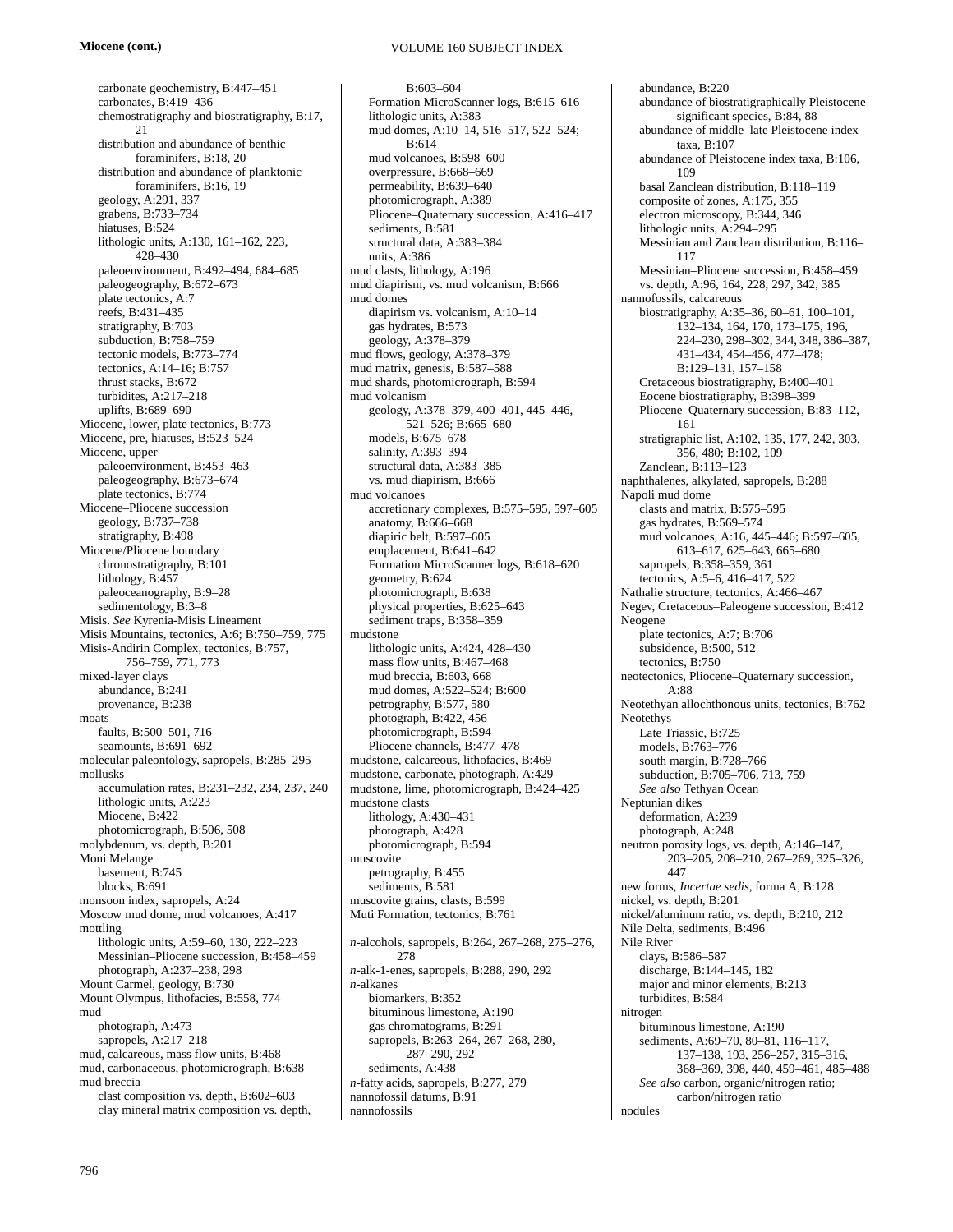paleoenvironment, A:163–164 *See also* chert nodules normal faults advanced hydraulic piston corer, A:507–511 cobblestone topography, A:88 deformation, A:105, 180, 182, 238–242, 304, 307, 310 origin and frequency, B:645–661 paleoenvironment, B:500 photograph, A:109, 137, 247–248, 308–309, 361; B:648–649 Pliocene–Quaternary, A:127 projection, A:75, 137, 360 structural data, A:63–64, 359, 481 tectonic tilt, A:361–362 tectonics, A:58 normalization factor logs, vs. depth, A:285–287 North Africa crust, B:727, 766–767 mud volcanism, B:675–678 North Africa–Levant passive margin, continental margin, B:728–766 North Balearic Basin, tectonics, A:15–16 Nunivak Subchron, remanent magnetization,  $A:179$ nutrients opal, B:358–359 organic matter, B:318–319 obliquity, paleoclimatology, B:187–188 octadecenoic acid, sapropels, B:277 oedometer tests, sediments, B:630–632, 637–640 Olduvai Subchron, remanent magnetization, A:104, 136, 179; B:67 oleic acid, sapropels, B:279 Oligocene bathyal-pelagic carbonates, B:410, 412 hiatuses, B:522–523 paleogeography, B:672–673 planktonic foraminifers, B:380, 383–384 tectonic models, B:773 thrust stacks, B:672 zoning, B:384 oligotrophic conditions, sapropels, B:34 Olimpi mud dome field geology, A:378–379, 416–417, 445–446; B:600–604, 669–670, 673, 677 tectonics, A:5–6; B:666, 671 turbidites, B:584 olistoliths, tectonics, B:757, 759 olistostromes, tectonics, B:757, 759, 773 Olympus. *See* Mount Olympus Oman, lineaments, B:705–706 oncolites, photograph, A:133, 173 Onda well, tectonics, A:56 ooze Messinian–Pliocene succession, B:458 oxygen isotopes, B:17–18 photograph, A:99 Pliocene–Quaternary succession, A:416–417 ooze, clayey-nannofossil, lithologic units, A:339–340, 381, 421–423, 452–454, 469–471 ooze, diatom lithologic units, A:423; B:352–355 photomicrograph, B:342, 346 sapropels, B:349–363 ooze, foraminifer-nannofossil lithologic units, A:339–340 photograph, A:471 ooze, nannofossil composition, B:5–6 electron microscopy, B:443–444 Formation MicroScanner logs, B:616 index properties, B:636

lithofacies, B:469 lithologic units, A:92–93, 129–130, 160–161, 220–222, 294–295, 339–340, 381, 421–423, 452–454, 469–474; B:438 mass flow units, B:467–468 mud domes, A:12–14 photograph, A:230, 237, 245–246, 299, 455–456, 471–472, 474–476 photomicrograph, B:658 opal diagenesis, B:427 dissolution, B:338–339 organic matter, A:247, 311 photomicrograph, B:424 preservation and dissolution, B:358–359 opal-CT, petrography, B:455 ophiolites basement, B:735–736 clast lithology, B:585–586 emplacement, B:695–696, 759–761, 763 lineaments, B:705–706 plate tectonics, B:764–775 stratigraphy, B:413–414, 684 thrust stacks, B:672 ophiolitic clasts, lithofacies, B:558 orbital insolation, sapropels, A:24 organic fragments photograph, A:470, 474 sapropels, A:93 organic matter alteration, B:660 bituminous limestone, A:190, 199 composition, A:189 correlation with physical properties,  $A:254-255$ degradation, A:67, 108, 110, 247, 310–311, 363 laminations, B:338 lithofacies, B:408 lithologic units, A:60, 294, 454 lithostratigraphy, A:75–76, 78 Messinian–Pliocene, B:441 oxidation, B:366, 368 preservation, B:200–204 reactivity, B:254 sapropels, B:33–35, 261–283, 271–283 organic matter, methylated and silylated total solvent extractable, gas chromatograms,  $B.287$ *Oridorsalis stellatus*, size fraction and stable isotopes, B:13–15 orogenic belts, melange, B:693–695 ostracods accumulation rates, B:231–232, 234, 237, 240 biostratigraphy, A:355; B:13 Messinian–Pliocene succession, B:441 photomicrograph, B:506, 508 sediments, B:457 Outer Deformation Front, geology, A:451 overpressure mud volcanoes, B:641–642 veinlets, B:668–669 overthrusting tectonics, B:761 thrust stacks, B:672 Ovgos Fault, tectonics, B:773 oxidation lithologic units, A:161 organic matter, A:67; B:366, 368 photograph, A:348 pyrite, B:258 sapropels, B:257 *See also* redox oxidation fronts provenance of trace elements, B:202

pyrite, B:254–255 oxygen, water circulation, A:57 oxygen index sapropels, B:273–274 vs. hydrogen index, B:274 oxygen isotope signal, Messinian/Pliocene boundary, B:6–7 oxygen isotopes averages, B:177 biochronology, B:167–180 calcareous plankton, B:159 carbonates, B:4, 448–450 Cretaceous, B:384, 389–390 gypsum, B:440–442 *Incertae sedis*, forma A, B:132 ooze, B:5–6, 17–18, 21 Pliocene–Quaternary succession, B:157, 162, 181–189 sapropels, B:309–331 sediments, B:13-15 sulfate reduction, B:365–373 vs. age, B:186, 316–317, 389 vs. carbon isotopes, B:450 vs. carbon isotopes of *Globigerinoides obliquus, Oridorsalis stellatus*, and *Incertae sedis*, forma A, B:132 vs. composite depth, B:172 vs. depth, B:6, 184, 389, 449, 573 vs. Messinian/Pliocene boundary, B:6 vs. planktonic foraminiferal zones, B:389 vs. sulfate, B:370 vs. time, B:173, 177 oxygen isotopes, sulfate  $\overline{\text{vs. depth}}$ , B:371 vs. sulfur isotopes, B:373 packstone lithofacies, B:495 lithology, A:143, 196 Miocene, B:420–436 photograph, B:422 photomicrograph, B:425, 472, 506, 508 X-ray diffraction data, B:427–428 Pakhna Formation geology, A:291, 297; B:456–457, 462, 743 limestone, B:476–477 Messinian gypsum, B:459–460 petrography, B:455 paleobathymetry, vs. depth, B:511–512 paleoceanography Mesozoic–Tertiary, B:701–708 Messinian/Pliocene boundary, B:9–28 sapropels, A:21–25; B:29–36 stable isotopes, B:167–180 Zanclean, B:113–123 Paleocene stratigraphy, B:412–413 tectonic models, B:771–772 Paleocene–lower Eocene succession, plate tectonics, B:771 paleoclimatology comparison, B:327–328 middle Pliocene, B:219–226 paleoenvironment, A:296–297 Pliocene–Quaternary succession, B:186–188 sapropels, B:35, 227–248, 317–331 stable isotopes, B:167–180 Zanclean, B:119–120 paleocurrents, lithofacies, B:550–551, 558–559 paleodepth, paleoenvironment, B:500 paleoecology diatoms, B:356–358 *Pseudosolenia calcar-avis* and rhizosolenids, B:357–358 radiolarians and silicoflagellates, B:137–154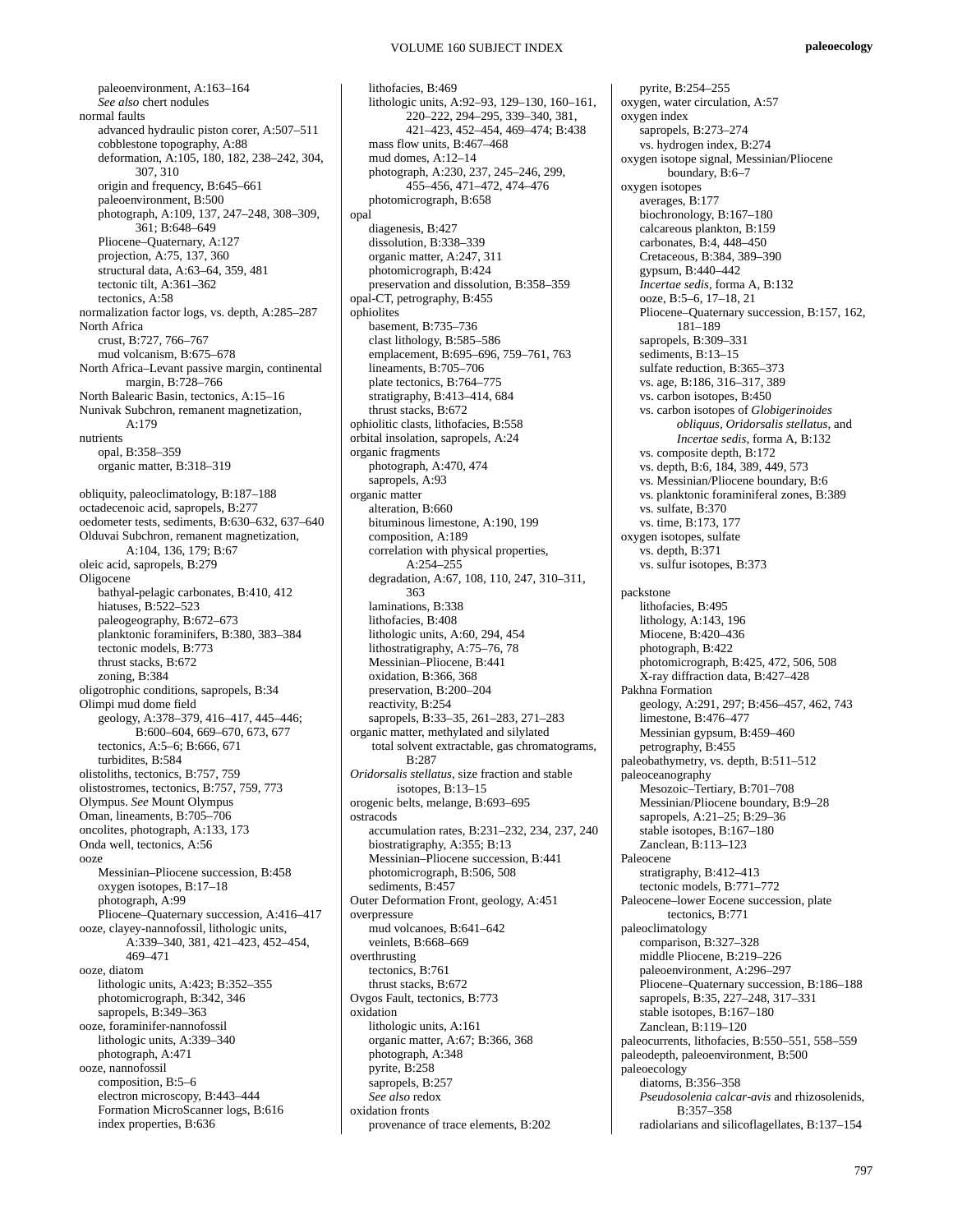#### **paleoenvironment**

paleoenvironment Cretaceous–Eocene succession, B:499 deposition, A:102–103, 130–132, 162–164, 176, 223–224, 296–297, 303, 344, 454 downhole logging, B:483–508 late Miocene, B:453–463 lithologic units, A:60 Messinian–Pliocene, B:441 ooze, B:18–20 sapropels, A:95–97, 100; B:35 Upper Cretaceous, B:408 Paleogene biostratigraphy, B:377–394 *See also* Cretaceous–Paleogene succession paleogeography Jurassic–Eocene, B:414 Late Cretaceous, B:672 Mesozoic, B:740 Mesozoic–Tertiary succession, B:728–766 Messinian/Pliocene boundary, B:9–28 Tertiary–Holocene, B:744 paleomagnetic directions, coercivity, A:73 paleomagnetism discrete samples vs. long cores, A:503–504 magnetic overprints, A:497–505 Site 963, A:63 Site 964, A:103–104 Site 965, A:135–136 Site 966, A:177–179 Site 967, A:233–234 Site 968, A:303–304 Site 969, A:356–357 Site 970, A:390 Site 971, A:435 Site 973, A:479, 481 paleosols lithofacies, B:560 lithologic units, A:130 photograph, A:132 paleotemperature, bitumens, A:115, 117, 189–190, 251–252, 264, 370–371 palygorskite electron microscopy, B:443–444 Formation MicroScanner logs, B:619 lithologic units, B:438 provenance, B:221, 238 vs. depth, B:221, 223 palynofacies, laminations, B:338 Pantelleria rift system, tectonics, A:16, 73 Paphos, fanglomerate, B:560–562 paraconglomerate, calcareous, lithologic units, A:161; B:687 passive margins, continental margins, A:6–10 pebble clusters ghosts, B:614 lithofacies, B:549–564 pebbles Formation MicroScanner logs, B:614–615, 617, 621 photograph, A:249 *See also* gravel; limestone pebbles Peclet number, sediments, A:317 Pegia half-graben, uplifts, B:733 Pelagian Block, Miocene carbonates, B:433 pelagic environment, chalk, B:410 pelagic sedimentation, Pleistocene, A:431 Pelagonian Zone, tectonics, B:682–683 peloids, micritic, photomicrograph, B:405 pelsparite, mud breccia, B:601 penetrometer tests, normal faults, B:651–657, 659 Perapedhi Formation geology, A:291; B:743 petrography, B:455 permeability

matrix, B:668 sediments, B:631–633, 637–640 vs. effective stress, B:639 Permian, Upper, tectonic models, B:766 petrographic facies, vs. depth, B:495 petrography clasts, B:577–579 mass flow units, B:471 matrix, B:579–580 petrophysical units, correlation, A:142 pH, vs. depth, A:114 phaeophytins, sapropels, B:298–302 phenocrysts. *See* microphenocrysts phenols, alkylated, sapropels, B:288, 292 phenols, sapropels, B:288 phosphate, sapropels, A:23 phosphatic material, Miocene, B:423 phosphorus, water circulation, A:57 phosphorus oxide, carbonates, B:448 photic zone organic matter, B:34, 285–295 Zanclean, B:120 *See also* anoxia; euxinia photoautotrophs, sapropels, B:289 photoelectric factor logs, vs. depth, A:146–148, 203–205, 208–210, 264–266, 325–326, 404–408, 447 physical properties correlation with lithostratigraphy, A:73, 118, 139, 141, 254–255, 263, 317, 461, 488–489; B:625–643 correlation with organic matter, A:254–255 Site 963, A:71–73 Site 964, A:117–118 Site 965, A:137–141 Site 966, A:190–192 Site 967, A:252, 254–255 Site 968, A:313–314, 316–317 Site 969, A:371–373 Site 970, A:396–397 Site 971, A:439, 441–444 Site 972, A:460–461 Site 973, A:487–489 vs. depth, B:538–540 phytane biomarkers, B:355–356 gas chromatograms, B:287, 290 phytoplankton, sapropels, B:266–268, 277 Piacenzian calcareous plankton, B:155–165 *See also* Zanclean/Piacenzian boundary Piacenzian/Gelasian boundary, cyclostratigraphy, B:195–196 pigments chromatograms, B:299–301 sapropels, B:34 pigments, photosynthetic, sapropels, B:297–302 Pina well, tectonics, A:56–57 Pisano Plateau drilling, A:5 sapropels, B:207–217, 271–283 tectonics, A:87–88 Pissouri sub-basin fanglomerate, B:560–562 Messinian gypsum, B:459–460 plagioclase petrography, B:455 *See also* individual minerals Plagoniids*,* Site 971, B:141, 151 plankton, calcareous, biostratigraphy, B:155–165 *Planolites* lithofacies, B:408 lithologic units, A:59–60, 161, 220–223 photograph, A:68, 169, 171, 237

plate boundary isostasy, B:691 tectonics, B:731 plate boundary, convergent. *See* convergent plate boundaries plate tectonics Campanian–Maastrichtian succession, B:771 Cenomanian–Turonian succession, B:770 early Miocene, B:773 Eurasia, A:5–6; B:682–683 evolution of seamount in relation to Eratosthenes Seamount, B:696 late Miocene, B:774 late Pliocene–Quaternary succession, B:774 lineaments, B:705–706 mass flow deposits, B:479–480 middle–late Eocene, B:772 ophiolite, B:764 Paleocene–lower Eocene succession, B:771 subsidence, B:509–515 thrust stacks, B:673 Triassic–Jurassic succession, B:769 *See also* convergent plate boundaries; microplates Plattenkalk, thrust stacks, B:672 Pleistocene fanglomerate, B:545–566, 743, 746 lithologic units, A:59, 129–130, 294–295, 381–383, 423–430 paleogeography, B:674–675 sedimentation model, B:563–564 tectonic models, B:775 uplifts, B:733 *See also* Pliocene–Quaternary succession; Pliocene/Pleistocene boundary; **Ouaternary** Pleistocene, lower, *Gephyrocapsa* sp., B:191–197 Pliocene calcareous plankton, B:155–165 carbonate geochemistry, B:447–451 channels, B:477–478 chemostratigraphy and biostratigraphy, B:17, 21 chronostratigraphy, B:101 distribution and abundance of benthic foraminifers, B:18, 20 hiatuses, B:524 lithologic units, A:92–93, 129–130, 160–161, 220–222, 294–295, 339–340, 381, 383, 421–423, 452–454, 469–474 paleoclimatology, B:227–248 paleogeography, B:674–675 sapropels, B:199–217 tectonic models, B:774–775 tectonics, A:56–58 *See also* Messinian/Pliocene boundary; Miocene–Pliocene succession; Miocene/Pliocene boundary Pliocene, lower mass flow deposits, B:465–481 sedimentary facies, A:516; B:686–687 Pliocene, middle, paleoclimatology, B:219–226 Pliocene–Quaternary succession biostratigraphy, B:83–112, 125–135 magnetostratigraphy, B:61–73 normal faults, A:127 oxygen isotopes, B:181–189 paleoclimatology, B:167–180, 227–248 plate tectonics, B:774 productivity, B:244–245 sapropel stratigraphy, B:181–189 sapropels, B:333–348 sedimentation, B:687–688 tectonics, A:5–6, 73, 157, 196–197, 199,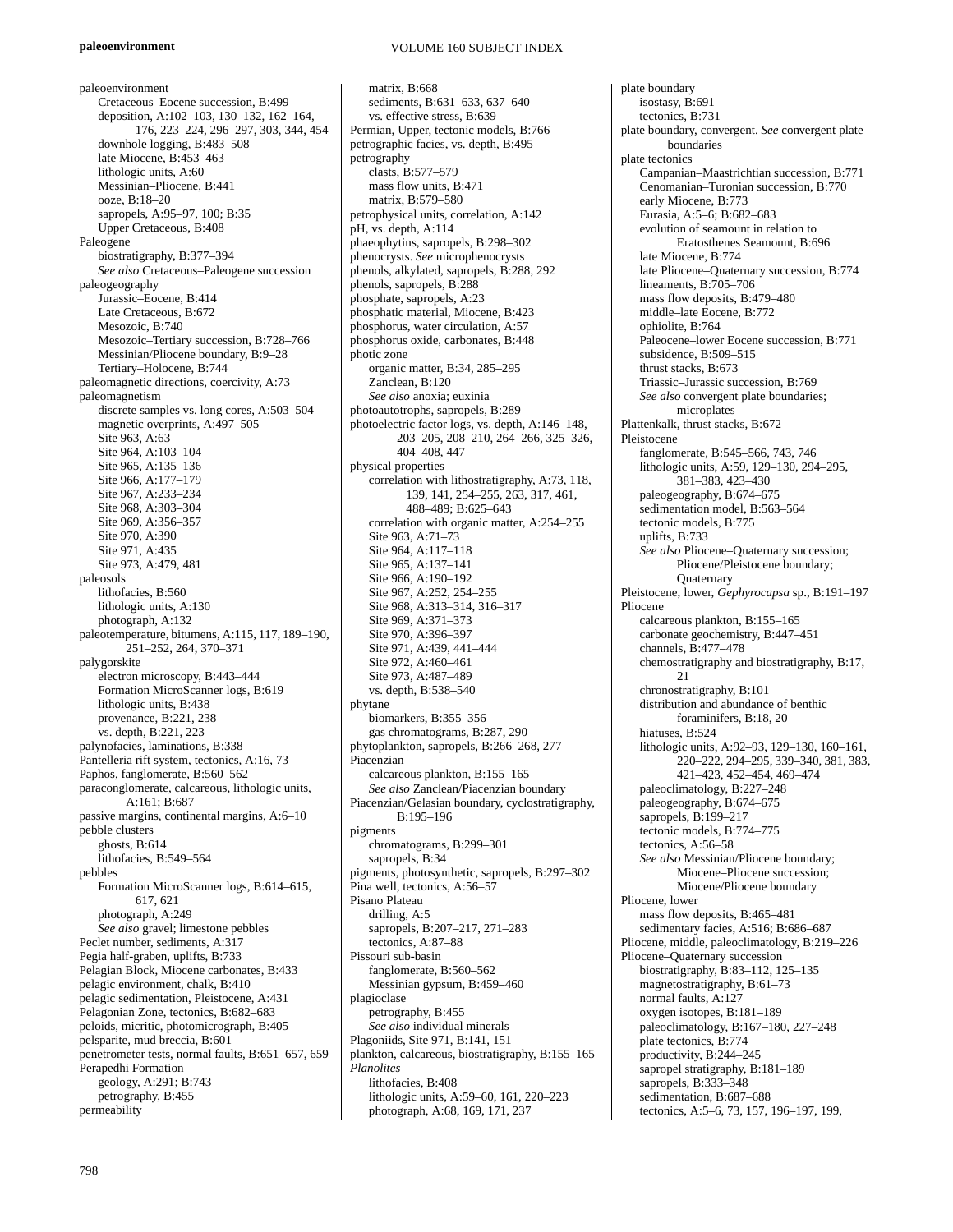217–218, 416–417, 466–467, 516–517 vertical tectonics, A:88 Pliocene/Miocene boundary, unconformities, B:348 Pliocene/Pleistocene boundary chronostratigraphy, B:101 correlation, B:160–164 polar fraction gas chromatograms, B:292 lipids, B:286–287, 294–295 polar fraction, desulfurized, sapropels, B:287–288 Polis Graben lithofacies, B:477 uplifts, B:733–734, 773 pore water bacteria, B:305–306 gas hydrates, B:569–574 geochemistry, A:78, 114, 190, 253, 312, 366, 393, 436, 451, 486, 492 sulfate reduction, B:365–373 *Porites* sp., lithofacies, B:489 porosity diagenesis, B:424–425, 427, 429 diatom ooze, B:355 vs. bulk density, B:541 vs. compressional wave velocity, B:538, 541 vs. depth, A:83, 401, 442; B:510, 539–540, 633 *See also* dissolution porosity; neutron porosity logs; solution porosity porosity, moldic chalk, B:406, 408 lithologic units, A:162, 197 photograph, A:133 porosity logs vs. depth, A:261–263, 271 *See also* gamma ray–density–porosity logs; hydrogen/(silicon + calcium) ratio; lithoporosity logs; neutron porosity logs potassium evaporites, A:69 lateral flow, A:313 pore water, A:67, 110, 187, 311, 437, 485 vs. chloride and bromide, A:115 vs. depth, A:79, 190, 255, 271, 312, 367, 394–396, 436–437, 487; B:572 vs. rubidium, A:313 potassium/chlorine ratio, vs. depth, A:396, 487; B:571–572 potassium logs, vs. depth, A:150–151, 208–210, 271, 323–324 potassium oxide logs, vs. depth, A:285–287 potassium/aluminum ratio vs. depth, B:210, 212, 214 vs. magnesium/aluminum ratio, B:213 precession index, sapropels, A:24; B:33, 35 precipitation diagenesis, A:366 isotopic stratigraphy, B:178–179 sapropels, B:35, 245 preferred orientation, mud breccia, B:600 preservation opal, B:358–359 radiolarians and silicoflagellates, B:144–145 pressure dissolution, diagenesis, B:427 prist-1-ene, sapropels, B:288 pristane biomarkers, B:352 gas chromatograms, B:287, 290 productivity geochemistry, B:211, 213, 215 isotopic stratigraphy, B:178–179, 317–331 organic matter, B:200–204

Pliocene–Quaternary succession, B:232, 235, 238, 241 radiolarians and silicoflagellates, B:144–145 sapropels, A:23; B:33, 227–248 sedimentation rates, B:34 Zanclean, B:120 Prometheus II mud diapir field, mud volcanoes,  $A.19$ provenance clast lithology, B:585–586, 668, 678 major and minor elements, B:213 paleoenvironment, A:296–297 sandstone, B:578, 584 sapropels, B:35 sediments, B:221 trace elements, B:200–204 Provence, tectonics, A:15 Prymnesiophyceae, sapropels, B:264, 267 pseudolaminations, photomicrograph, B:594–595 *Pseudosolenia calcar-avis*, paleoecology, B:357–358 Pterocorythids, three-segmented, Site 971, B:141, 148, 152 pteropods photograph, A:98, 299 sediments, B:230, 232–233, 236, 239 Punta Piccola, paleoclimatology, B:219–226 Puturge. *See* Bitlis-Puturge massifs Puturge metamorphic massif, tectonics, B:761, 763, 770 pycnocline, Zanclean, B:119–120 Pyloniid group, Site 971, B:140, 144, 148, 150 pyrite chalk, B:410 diagenesis, B:408 diffusion, B:255–256 lithologic units, A:59, 93, 294, 340, 454 origin, B:587 photograph, A:457, 474 reactivity, B:254–255 remineralization, B:254 sediments, B:230, 232–233, 236, 239, 581 vs. depth, A:96 pyrite, diagenetic, photomicrograph, B:409, 594 pyritization, vs. organic carbon, B:254 pyrolysis, sapropels, A:113, 115, 119, 189 pyrophaeophytin, sapropels, B:298–302 pyrridines, alkylated, sapropels, B:288 pyrroles, alkylated, sapropels, B:288 quartz accumulation rates, B:231, 234, 237, 240 lithologic units, A:129–130, 220–222, 296 petrography, B:455, 577–578 provenance of major elements, B:213 sediments, B:581 vs. depth, A:96, 228, 385 quartz arenite, photomicrograph, B:591

quartz grains clasts, B:598, 601 photomicrograph, B:591 quartz, metamorphic, photomicrograph, B:592 quartz, microcrystalline, photomicrograph, B:405 **Ouaternary** calcareous plankton, B:155–165 lithologic units, A:92–93, 160–161, 220–222, 339–340, 421–430, 452–454, 469–471 paleoclimatology, B:227–248 sapropels, B:311 *See also* Pliocene–Quaternary succession Quaternary, upper

radiolarians and silicoflagellates, B:137–154 sapropels, B:349-363

radiolarians Quaternary, B:137–154 systematics, B:138–142 Raffaello Basin, tectonics, A:87–88 rainfall, provenance, B:225 recrystallization deposition, A:130–132 diagenesis, A:188, 366; B:423–424, 581, 583 photomicrograph, B:473, 592 redox provenance of trace elements, B:203–204 sapropels, B:317 *See also* oxidation; pH reduction sulfur, B:253–257, 289 *See also* redox; sulfate reduction reefs comparison with Miocene carbonates, B:433 deposition, B:433–435 paleoenvironment, B:492–493 reefs, seeding, Miocene–Pliocene succession,  $R.\overline{499}$ reflectance composite depths, A:106, 108, 182–183, 185, 242–246, 310, 362–363, 469, 484; B:39, 46–50 correlation with lithology, A:95, 227, 296 lithologic units, A:59 lithology, A:131, 164, 470 remanent magnetization, A:179 sapropels, A:91-92 vitrinite, B:668 vs. depth, A:111, 187, 251, 311, 364, 484 reflectors Messinian, A:515–516 Messinian gypsum, B:459–460 *See also* "M" reflector remanent magnetization, sediments, A:63, 103–104, 135–136, 177, 179, 233–234, 303–304, 356–357, 390, 435, 458, 479, 481 remanent magnetization, anhysteretic, vs. depth, B:77–79 remanent magnetization, anhysteretic/volumetric magnetic susceptibility ratio, vs. depth, B:80–82 remanent magnetization, "hard" isothermal sediments, A:179 vs. depth, A:178; B:80–82 remanent magnetization, natural, intensity, vs. inclination, B:70 remanent magnetization, saturation isothermal, vs. depth, B:77–79 remanent magnetization, saturation isothermal/volumetric magnetic susceptibility ratio, vs. depth, B:80–82 remanent magnetization, stirred, magnetic intensity, A:499 remineralization, organic matter, B:254 resistivity, lithofacies, B:490 resistivity logs vs. depth, A:146–147, 203–205, 211–213, 267–269, 278–281, 325–327, 408, 447, 491 *See also* gamma ray–resistivity–sonic logs retention times, hydrocarbons, B:274, 276 Reticulofenestra pseudoumbilicus abundance, B:103 paracme, B:104 Réunion Subchron, remanent magnetization, B:67 reverse faults cobblestone topography, A:88 deformation, A:105, 238 geology, B:738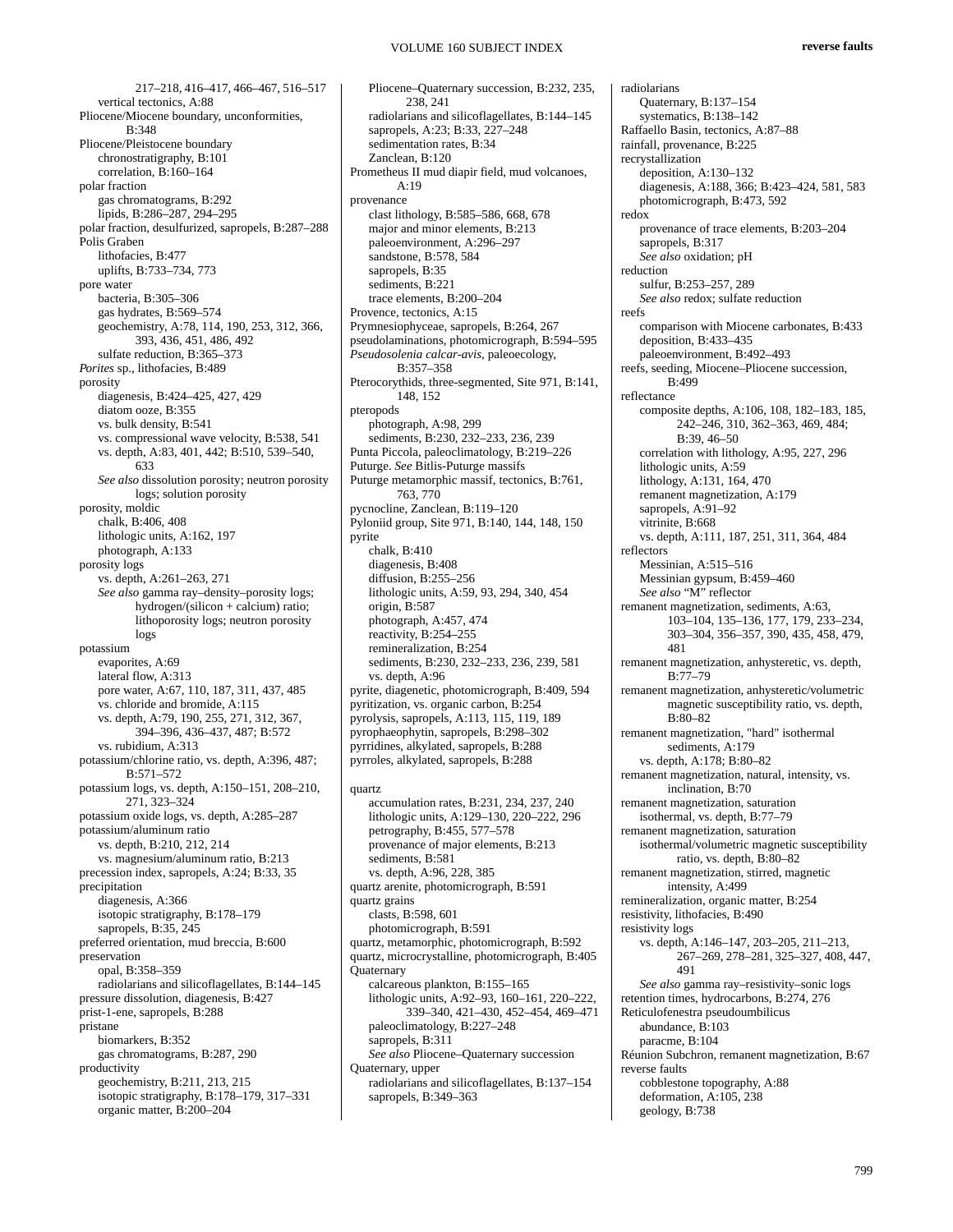photograph, A:362, 460 projection, A:459 structural data, A:359, 361, 481, 483 rheology, mud, A:13–14 rhizosolenids, paleoecology, B:357–358 Rhodes, tectonics, A:6 rhodoliths Miocene, B:421 photomicrograph, B:424 rifting geology, B:737–738 tectonic models, B:775 tectonics, A:16 Triassic, B:728 river capture, sedimentation, B:563–564 river transport, provenance, B:225 rivers provenance of major elements, B:213 provenance of trace elements, B:202–203 rock fragments, vs. depth, A:228, 297, 385 Rock-Eval data Messinian–Pliocene succession, B:441 sediments, A:70–71, 82, 113, 115, 119, 137–138, 189, 195, 250–251, 259, 313, 318, 369–370, 395–396, 400 *Rosella*, sapropel age, B:187 Rosetta Formation, sediments, B:496 rubidium evaporites, A:249 lateral flow, A:313 pore water, A:67, 110, 187, 311 vs. depth, A:79, 312 vs. potassium, A:313 rudstone, lithofacies, B:495 S-ratio, vs. depth, A:178 Sahara, sandstone, B:584 salinity diagenesis, A:110 evaporites, A:247, 249, 311, 366–367 Formation MicroScanner logs, B:619 Messinian, B:477 mud volcanoes, B:638–639 organic matter, B:317–318 pore water, A:67, 110, 186, 393–394, 401, 435–437, 485 reefs, B:435 sapropels, B:319, 323–327, 329 vs. depth, A:79, 114, 190, 254, 314, 367, 393–395, 436, 486; B:572 vs. temperature, B:324, 330 Zanclean, B:119–120 salinity crisis, Messinian, A:515–516; B:774 salinity logs vs. depth, A:271 *See also* chlorine/hydrogen ratio salinity ratio, vs. depth, A:271 sand lithologic units, A:296, 469–471; B:438–439, 441, 454 occurrence and correlation, A:480 petrography and mineralogy, B:454–456 photograph, A:473 sand, carbonate, photograph, A:472 sand, foraminifer, lithologic units, A:129–130 sand fraction, sediments, B:230, 233, 236, 239 sandstone clasts, B:598 lithologic units, A:383 mud breccia, A:11–14 mud domes, A:522–524 photograph, A:470 photomicrograph, B:595 *See also* litharenite; quartz arenite

sandstone, calcareous, lithofacies, B:469 sandstone, carbonate, photograph, A:429 sandstone, green, lithofacies, B:555 sandstone, lithoclastic, photomicrograph, B:592 sandstone, quartzose petrography, B:577–578 photomicrograph, B:591 sandstone, subarkose, mud breccia, B:603 sandstone clasts cross laminations, B:583 lithology, A:400, 430–431 photomicrograph, A:389 Santernian, calcareous plankton, B:155–165 Santernian/Emilian boundary, cyclostratigraphy, B:195 Santonian biostratigraphy, B:401 stratigraphy, B:412 Santorini, tectonics, A:5–6 sapropels abundance, B:658 age model, B:183–186, 191–197 bacteria, B:303–307 beds within composite section, A:96 bioturbation, B:336–337 calibration to insolation, B:194–195 composition, B:333–348 correlation, A:91, 167, 474, 476 deformation, A:304, 307, 310 deposition, B:227–248 duration of events, B:214–215 formation models, A:21, 23–24, 118, 120; B:29–36, 215, 242–244, 249–259, 309–331 geochemistry, A:395–396; B:199–217, 285–295, 309–331 lithofacies, B:469 lithologic units, A:93, 95–96, 129, 220–222, 294, 340–342, 374, 423, 454, 471 lithology, A:445 magnetic properties, B:75–82 microfabric, B:333–348 mud, A:217–218 mud breccia, A:12 normal faults, B:647–649 occurrence, A:352 occurrence and correlation, A:480 occurrence through time, B:32 organic matter, B:261–269, 285–295 paleoceanography, A:21–25 photograph, A:97–100, 168–172, 229–230, 233–236, 298–299, 345–351, 425–426, 473–475; B:348 photomicrograph, B:247–248, 658 pigments, B:34, 297–302 Pliocene, B:262 position, A:92–93 position and astronomical ages, B:193 position and extent, A:353–354 position and organic carbon, A:165–166, 478–479 pyrolysis, A:119 sedimentation, B:563–564 stable isotopes, B:177–178 stratigraphy, B:181–189 tectonic tilt, A:361–362 timing of deposition, A:24 upper Quaternary, B:349–363 vs. depth, B:649 Zanclean, B:113–123 sapropels, composite, lithologic units, A:96 sapropels, deformed, photograph, A:346, 349 sapropels, diatom-ooze, electron microscopy, B:349–363

sapropels, laminated "0" group, B:336 "e" bed, B:336 electron microscopy, B:335–336, 349–363 "O" group, B:336 photograph, A:345, 347, 350, 475 sapropels, multiple-band, photograph, A:99 sapropels, oxidized lithologic units, A:96 photograph, A:100, 348, 474 sapropels, relict, photograph, A:477 sapropels, S1, photograph, A:298, 346, 425–426 sapropels, S3, photograph, A:299, 342 sapropels, S5, photograph, A:234, 347, 426, 475; B:341, 361 sapropels, S6, photograph, A:347, 475 sapropels, single-band, photograph, A:97–98 sapropels, thick-bedded, lithologic units, A:95–96 sapropels, thin-bedded, lithologic units, A:95 Sardinia, tectonics, A:15 Scisti a Fucoidi, paleogeography, B:672 *Scyphosphaera*, Zanclean abundance, B:119 seafloor spreading, Carnian-Norian, B:766 sea-level changes lithologic units, B:438 Pliocene channels, B:478 sedimentation, B:563–564 subsidence, B:513 uplifts, A:520 *See also* eustacy; glacioeustacy; isostasy seamounts bathymetry, A:7–10, 157 collision with active margins, B:465–481 collisions, A:513–520 Cretaceous–Holocene evolution, B:525 Eocene–Miocene shallowing, B:496, 498–499 geologic setting, A:217–218 Holocene tectonic framework, B:716–718 Mesozoic origin, B:710–713 Messinian island, B:716 Miocene, B:434 paleoenvironment, B:483–508 Pliocene–Quaternary, A:127 structural history, B:688–689, 711 Tertiary evolution, B:713–716 seawater, provenance of trace elements, B:203– 204 sedimentary facies mud domes, A:522–524 Pliocene, A:516 sedimentary sequences, continuous, composite sections, B:37–59 sedimentary structures lithofacies, B:408 mass flow units, B:471 mud breccia, B:600 within clasts, B:583 *See also* burrows; grading; lineations; preferred orientation; trace fossils sedimentation clastic environment, B:563–564 Pliocene–Quaternary succession, B:687–688 provenance, B:225 sapropels, A:118, 120 sources, B:200–204 sedimentation rates biochronology, B:108–109 Cretaceous, B:384, 386 diatom annual cycles, B:358 major elements/aluminum ratio, B:213–214 organic carbon, B:34 Site 963, A:62–63 Site 964, A:102–103 Site 965, A:135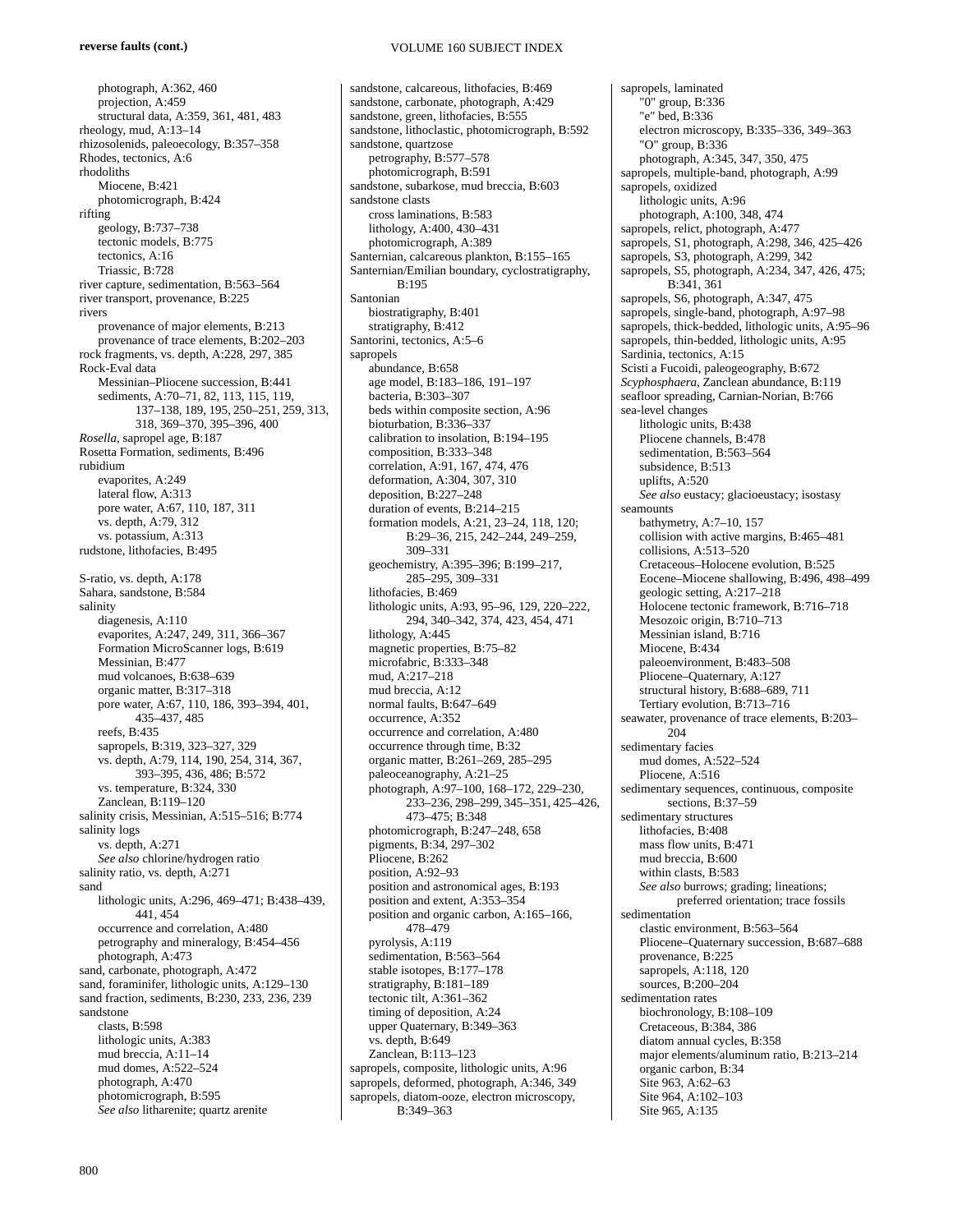Site 966, A:176–177 Site 967, A:231, 233 Site 968, A:303 Site 969, A:355–356 Site 972, A:458 Site 973, A:479 Upper Cretaceous, B:408 vs. sulfate reduction, B:370 *See also* mass accumulation rates sedimentation rates, linear, Pliocene–Quaternary succession, B:228 sedimentology Cretaceous–Paleogene succession, B:403–417 Messinian, B:115 Messinian/Pliocene boundary, B:3–8 mud breccia, B:601 sapropels, B:349–352 sediments bacteria, B:303–307 bathymetry, A:7–10 composition, B:611–612 iron and sulfur, B:249–259 lithostratigraphy, A:75–76, 78 magnetic properties, B:75–82 mineralogy, B:219–226 mud breccia, A:10–14 physical properties, B:625–643 Pliocene–Quaternary, A:88 sediments, clast-rich, matrix-supported, lithofacies, B:469–471 sediments, dark gray, lithologic units, A:59 sediments, distal mud-volcanic, petrography, B:580 sediments, fine-grained lithologic units, A:294–295 petrography, B:579 sediments, hemipelagic, petrography, B:580–581 sediments, layered, Formation MicroScanner logs, B:615 sediments, mixed index properties, B:636 lithologic units, A:469–471 sediments, oxidized, photomicrograph, B:247–248 sediments, red occurrence, A:352 photograph, A:343 seismic profiles Cyprus, B:731 paleoenvironment, B:483–508, 710–715 seamounts, B:692–693, 710–715 Site 963, A:57, 59, 61 Site 964, A:90 Site 965, A:126–127, 129 Site 966, A:157–159, 162 Site 967, A:218–220, 223 Site 968, A:291–292, 294 Site 969, A:339–340 Site 970, A:379, 382 Site 971, A:418, 421 Site 972, A:453–454 Site 973, A:467, 469 seismic-stratigraphic string logs, vs. depth, A:146–147 selenium, vs. depth, B:201 sepiolite Formation MicroScanner logs, B:619 provenance, B:238 sequences, lithofacies, B:554 serpentine, electron microscopy, B:443–444 shear strength vs. depth, A:84, 123, 198, 262, 319, 372, 403, 443, 463, 489; B:637 vs. sediment fabric and composition, B:659–660

shear strength, drained normal faults, B:650 sediments, B:657, 659 shear strength, undrained, normal faults, B:649–656 shear strength, vane sediments, A:72, 83, 118, 122, 139, 191, 197, 254, 261, 314, 371–372, 397, 402, 442–443, 460, 463, 487, 489; B:630, 636–638, 640; bp:CD-ROM vs. depth, B:650, 657 shear zones deformation, A:182 overpressure, B:668–669 photograph, A:109, 184–185, 309 photomicrograph, B:638, 658 structural data, A:484 shells fragments, B:579 photomicrograph, B:405, 426, 473, 475, 506 *See also* bivalves; gastropods; mollusks shore-based processing, well-logs, A:149, 207, 273, 329, 409, 448, 493 shortening, strain, B:521–522 Sicilian, calcareous plankton, B:155–165 Sicily Miocene carbonates, B:433 paleoclimatology, B:219–226 tectonics, A:15, 56 *See also* Strait of Sicily Sikhari Formation, tectonics, B:749 silica depth, A:367 diagenesis, B:427 lateral flow, A:311, 313 organic matter, A:247, 310–311, 363 pore water, A:67, 110, 187–188, 391 radiolarians and silicoflagellates, B:144–145 vs. depth, A:115, 190, 253, 312, 394–396 silica logs, vs. depth, A:285–287 silicic acid, opal, B:358–359 siliciclastics petrography, B:580 photomicrograph, B:593 silicification, photomicrograph, B:405 silicoflagellates Quaternary, B:137–154 systematics, B:142–143 silicon provenance of major elements, B:213 *See also* hydrogen/(silicon + calcium) ratio silicon/aluminum ratio, vs. depth, B:210–212 silicon/(silicon + calcium) ratio vs. depth, A:271 *See also* lithology logs silt abundance, B:241 lithologic units, A:296, 469–471; B:438–439, 441, 454 Messinian, B:455 petrography, B:577–578 photograph, A:298, 424, 430, 455 silt, calcareous mass flow units, B:468 photograph, B:456 silt, sandy lithologic units, A:423–424, 427–428 photograph, A:300 siltstone clasts, B:598 mud breccia, A:11–14 mud domes, A:522–524 petrography, B:578 photograph, A:390

siltstone, calcareous lithofacies, B:469 photograph, A:477 siltstone clasts, lithology, A:430–431 simulation, magnetic intensity change, A:502 Sinai, Cretaceous–Paleogene succession, B:412 Singa correlation, B:160–161, 164 sapropel age, B:187 Sirte Abyssal Plain, geology, A:337, 451 Site 121, Messinian gypsum, B:459 Site 122, Messinian gypsum, B:459 Site 124, Messinian gypsum, B:459 Site 125, Messinian gypsum, B:459 Site 129, Messinian gypsum, B:459 Site 132, Messinian gypsum, B:459 Site 134, Messinian gypsum, B:459 Site 371, Messinian gypsum, B:459 Site 375 lithofacies, B:459 Miocene–Pliocene succession, B:478 Site 376 lithofacies, B:459 Miocene–Pliocene succession, B:478 Site 378, Messinian gypsum, B:459 Site 849, oxygen isotopes, B:186 Site 963, A:55–84 background and objectives, A:56 biostratigraphy, A:60–63; B:102 composite depths, A:64, 66 coring summary, A:60 geological setting, A:56–58 inorganic geochemistry, A:67, 69 lithostratigraphy, A:59–60 magnetostratigraphy, B:63–64 operations, A:58 organic geochemistry, A:69–71 oxygen isotopes, B:168–172 paleomagnetism, A:63 physical properties, A:71–73 sedimentation rates, A:62–63 site description, A:55–84 site geophysics, A:58 smear slides, A:951 structural geology, A:63–64 summary and conclusions, A:73, 75–76, 78 Site 964, A:85–123 background and objectives, A:86–87 biostratigraphy, A:100–102; B:155–165 composite depths, A:106, 108 coring summary, A:89 geological setting, A:87–88 inorganic geochemistry, A:108, 110, 113 lithostratigraphy, A:90–100 magnetostratigraphy, B:64–66 normal faults, B:645–661 operations, A:88–89 organic geochemistry, A:113, 115–117 organic matter in sapropels, B:271–283 oxygen isotopes, B:169, 172–176 paleoclimatology, B:219–248 paleomagnetism, A:103–104 physical properties, A:117–118 sapropel geochemistry, B:199–217, 309–331 sapropels, B:32 sedimentary sequences, B:41–45 sedimentation rates, A:102–103 site description, A:85–123 site geophysics, A:89–90 smear slides, A:953–954 structural geology, A:104–106 summary and conclusions, A:118, 120 Site 965, A:125–153 background and objectives, A:125–126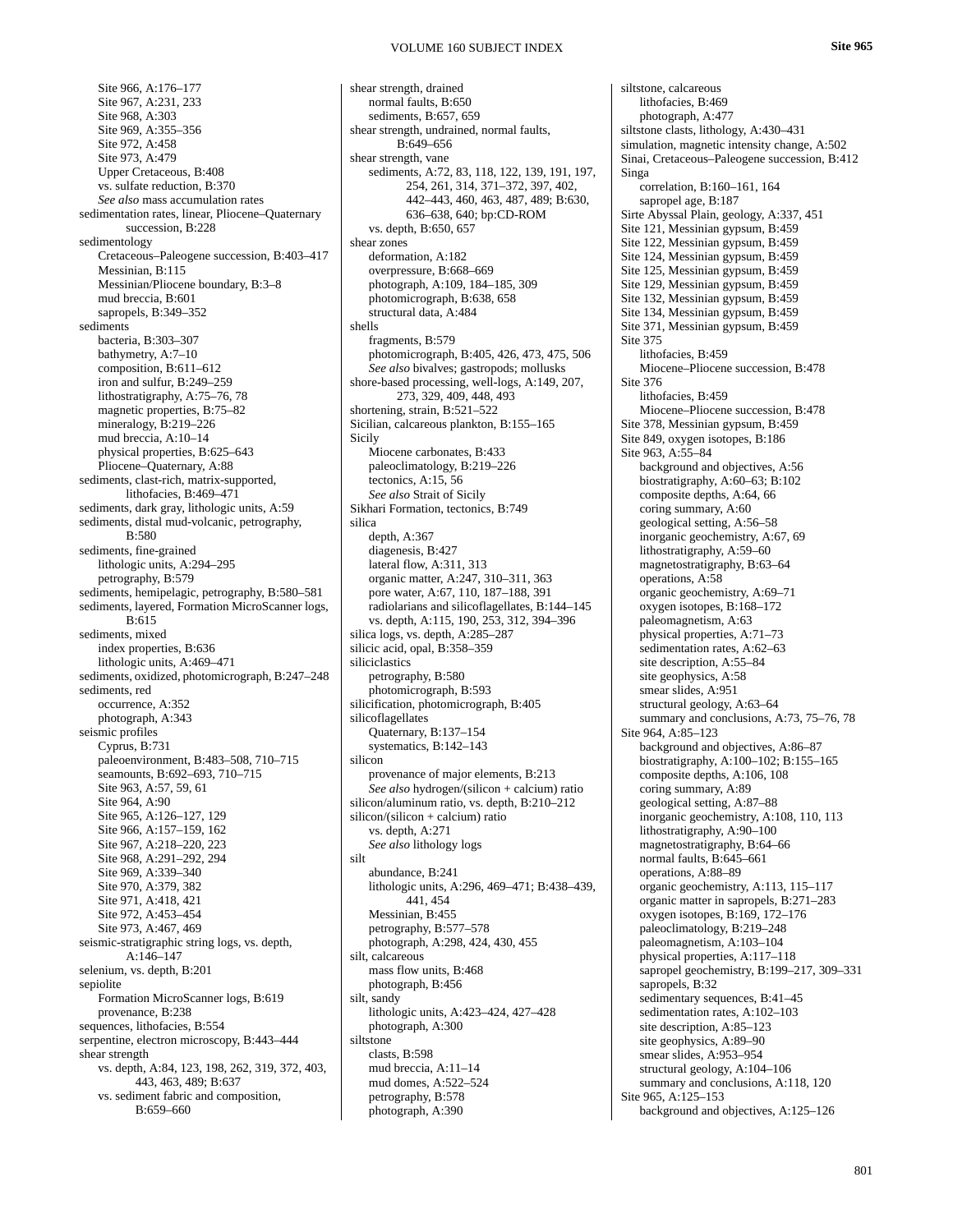biostratigraphy, A:132–135; B:85–86, 129–130 carbonate geochemistry, B:447–451 coring summary, A:128 downhole measurements, A:141–142 geological setting, A:126–127 lithostratigraphy, A:129–132; B:487, 489–490, 519 Messinian, B:458 Miocene carbonates, B:420 normal faults, B:645–661 operations, A:128 organic geochemistry, A:136–137 paleoenvironment, B:453–463 paleomagnetism, A:135–136 physical properties, A:137–141 sedimentation rates, A:135 site description, A:125–153 site geophysics, A:128–129 smear slides, A:955 structural geology, A:136; B:517–526 summary and conclusions, A:142–143 tectonics, B:527–534 temperature, A:317–318 Site 966, A:155–213 acoustic properties, B:535–543 background and objectives, A:156–157 biostratigraphy, A:164, 170, 173–176; B:86–89, 130, 377–394 composite depths, A:182–183, 185 coring summary, A:160 downhole measurements, A:192, 194–196 Eocene–Upper Cretaceous, B:395–396 geological setting, A:157 high-resolution magnetic measurements, B:75–82 inorganic geochemistry, A:185–188 lithostratigraphy, A:160–164; B:403, 485–487, 489, 519 magnetostratigraphy, B:66–68 mass flow deposits, B:465–481 Messinian, B:458–459 Miocene carbonates, B:420–421 normal faults, B:645–661 operations, A:157–159 organic geochemistry, A:188–190 paleoclimatology, B:227–248 paleoenvironment, B:483–508 paleomagnetism, A:177–179 photosynthetic pigments, B:297–302 physical properties, A:190–192 sapropels, B:32, 285–295 sedimentary sequences, B:45, 403 sedimentation rates, A:176–177 site description, A:155–213 site geophysics, A:159–160 smear slides, A:957–959 structural geology, A:179–182; B:517–526 subsidence, B:509-515 summary and conclusions, A:196–199 tectonics, B:527–534 temperature, A:318–319 Site 967, A:215–287 acoustic properties, B:535–543 background and objectives, A:216–217 biostratigraphy, A:224–231; B:11, 13, 89–92, 130–131, 377–394 composite depths, A:242–244, 246 coring summary, A:221 downhole measurements, A:255, 258–263 Eocene–Upper Cretaceous, B:396–397 geological setting, A:217–218 high-resolution magnetic measurements,  $B.75-82$ 

inorganic geochemistry, A:246–247, 249–250 isotope stratigraphy, B:377–394 lithostratigraphy, A:220–224; B:403, 488–492, 519 magnetostratigraphy, B:68–71 Messinian, B:457–458 Miocene/Pliocene boundary, B:9–28 normal faults, B:645–661 operations, A:218–219 organic geochemistry, A:250–252 paleoceanography, B:113–123 paleoclimatology, B:227–248 paleoenvironment, B:453–463, 483–508 paleomagnetism, A:233–234 physical properties, A:252, 254–255 sapropel age, B:191–197 sapropel geochemistry, B:199–217, 249–259, 309–331 sapropel stratigraphy, B:181–189 sapropels, B:32 sedimentary sequences, B:45–47 sedimentation rates, A:231, 233 site description, A:215–287 site geophysics, A:219–220 smear slides, A:960–964 structural geology, A:234–235, 238–242; B:517–526 subsidence, B:509–515 summary and conclusions, A:263–267 tectonics, B:527–534 temperature, A:320 Site 968, A:289–333 background and objectives, A:290 biostratigraphy, A:298–303; B:92–93 composite depths, A:310 coring summary, A:293 downhole measurements, A:321–324 geological setting, A:290–291 heat flow, A:317–320 organic geochemistry, A:310–313 lithostratigraphy, A:293–298 magnetostratigraphy, B:71 Messinian nonmarine deposition, B:437–445 operations, A:291–293 organic geochemistry, A:313 paleomagnetism, A:303–304 physical properties, A:313–314, 316–317 sedimentation rates, A:303 sedimentology, B:3–4 site description, A:289–333 site geophysics, A:293 smear slides, A:965–966 structural geology, A:304–310 summary and conclusions, A:324–326 temperature, A:320 Site 969, A:335–375 background and objectives, A:336 bacterial populations, B:303–307 biostratigraphy, A:344, 348, 351–355; B:13–17, 101, 131 composite depths, A:362–363 coring summary, A:339 geological setting, A:336–337 heat flow, A:373–374 high-resolution magnetic measurements, B:75–82 inorganic geochemistry, A:363, 366–367 lithostratigraphy, A:338–344 magnetostratigraphy, B:71 Miocene/Pliocene boundary, B:9–28 operations, A:337–338 organic geochemistry, A:367–371 organic matter in sapropels, B:261–269, 285–295

paleoceanography, B:113–123 paleoclimatology, B:227–248 paleomagnetism, A:356–357 photosynthetic pigments, B:297–302 physical properties, A:371–373 radiolarians and silicoflagellates, B:137–154 sapropel age, B:191–197 sapropel geochemistry, B:199–206, 249–259 sapropels, B:32 sedimentary sequences, B:47–49 sedimentation rates, A:355–356 sedimentology, B:5–6 site description, A:335–375 site geophysics, A:338 smear slides, A:967 structural geology, A:357–362 summary and conclusions, A:374 Site 970, A:377–413 background and objectives, A:378 biostratigraphy, A:385–387, 389–390 coring summary, A:380 downhole measurements, A:399 gas hydrates, B:569–574 geological setting, A:378–379 inorganic geochemistry, A:390–394 lithostratigraphy, A:381–385 mud volcanoes, B:597–605, 607–624, 665–680 operations, A:379–380 organic geochemistry, A:394–396 paleomagnetism, A:390 physical properties, A:396–397; B:625–643 site description, A:377–413 site geophysics, A:380–381 smear slides, A:969–970 summary and conclusions, A:400–401 Site 971, A:415–450 background and objectives, A:416 biostratigraphy, A:431–435 coring summary, A:419 downhole measurements, A:444–445 gas hydrates, B:569–574 geological setting, A:416–417 inorganic geochemistry, A:435–437 lithostratigraphy, A:420–431 mud volcanoes, B:597–605, 607–624, 665–680 operations, A:417–420 organic geochemistry, A:437–439 paleomagnetism, A:435 physical properties, A:439, 441–444; B:625–643 radiolarians and silicoflagellates, B:137–154 sapropels, B:349–363 site description, A:415–450 site geophysics, A:420 smear slides, A:971–972 summary and conclusions, A:445–446 Site 972, A:451–464 background and objectives, A:451 biostratigraphy, A:454–458 coring summary, A:453 geological setting, A:451 heat flow, A:461 lithostratigraphy, A:452–454 magnetostratigraphy, B:71 operations, A:451–452 organic geochemistry, A:459–460 physical properties, A:460–461 sedimentation rates, A:458 site description, A:451–464 site geophysics, A:452 structural geology, A:458–459 summary and conclusions, A:461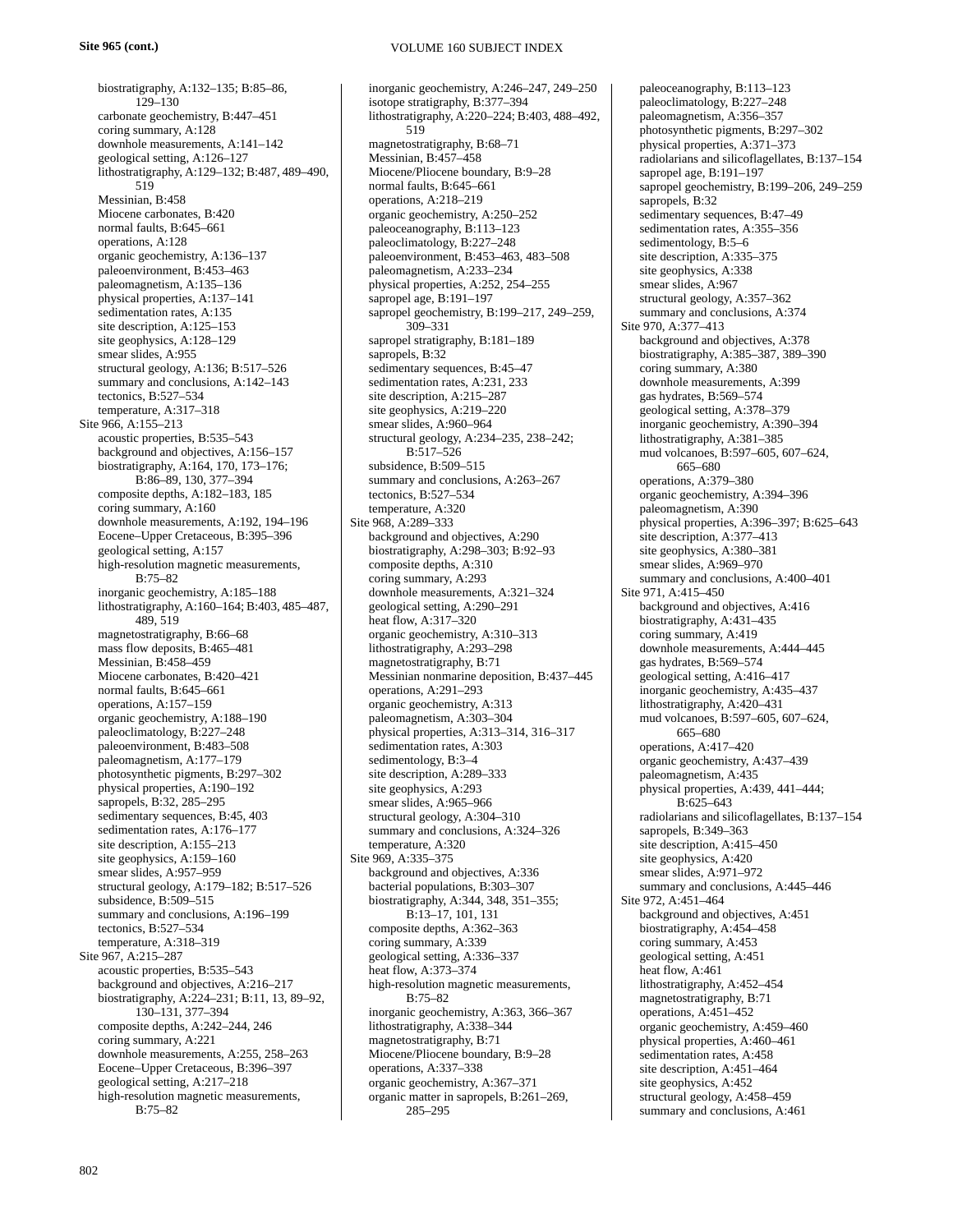Site 973, A:465–494 background and objectives, A:466 biostratigraphy, A:477–479 composite depths, A:484 coring summary, A:468 downhole measurements, A:489–491 geological setting, A:466–467 inorganic geochemistry, A:484–485 lithostratigraphy, A:468–477 magnetostratigraphy, B:71–72 operations, A:467–468 organic geochemistry, A:485–487 paleomagnetism, A:479, 481 physical properties, A:487–489 sedimentation rates, A:479 site description, A:465–494 site geophysics, A:468 structural geology, A:481–484 summary and conclusions, A:491–492 site geophysics Site 963, A:58 Site 964, A:89–90 Site 965, A:128–129 Site 966, A:159–160 Site 967, A:219–220 Site 968, A:293 Site 969, A:338 Site 970, A:380–381 Site 971, A:420 Site 972, A:452 Site 973, A:468 sitosterol sapropels, B:266-267 *See also* beta-sitosterol size grading, clasts, B:583 slickensides, deformation, A:242 slump/slide unit, lithologic units, A:220–222 slump folds, photograph, A:229, 246, 426 slumping deposition, A:130–132 structural data, A:63, 136 smear slide data lithology, A:427 vs. depth, A:96, 228, 297, 342, 385 smear slides Site 963, A:951 Site 964, A:953–954 Site 965, A:955 Site 966, A:957–959 Site 967, A:960–964 Site 968, A:965–966 Site 969, A:967 Site 970, A:969–970 Site 971, A:971–972 smectite abundance, B:241–242 electron microscopy, B:443–444 Formation MicroScanner logs, B:619 lithologic units, A:295; B:438 matrix, B:599 origin, B:586–587 provenance, B:238 vs. depth, B:221, 223 *See also* kaolinite/smectite ratio smectite/illite ratio, sediments, B:235, 242–244 sodium evaporites, A:247, 249, 311, 366–367 pore water, A:186–187, 391–392, 485 vs. chlorine, A:254, 313 vs. depth, A:114, 190, 254, 314, 367, 393–395, 437, 486 sodium/chlorine ratio, vs. depth, A:486; B:572 solution cavities diagenesis, B:425, 427

photomicrograph, B:475 solution porosity, lithoclasts, B:474 South Aegean Volcanic Arc, tectonics, A:5–6 South Anatolian Fault Zone, tectonics, B:760–761 South Troodos Transform Fault Zone, basement, B:734, 745, 769 spar, photomicrograph, B:425–426 *Sphaeridinellopsis* group, abundance, B:22 *Sphaeroidinellopsis* acme event, Site 967, B:13, 17, 19, 21 *Sphenolithus* spp., abundance, B:103 splice tie points, composite depths, A:113, 189, 253, 366, 485 sponge spicules Miocene, B:423 photomicrograph, B:424 spreiten, photograph, A:68 stable isotopes biochronology, B:167–180 carbonates, B:448–450 *Incertae sedis*, forma A, B:132 ooze, B:17–18 sapropels, B:35, 309–331 sedimentology, B:3-8 sediments, B:13-15 sulfate reduction, B:365–373 stanols, sapropels, B:266–267 stanols/sterols ratio, sapropels, B:267 steradienes, sapropels, B:287, 289 sterenes, desmethyl, sapropels, B:287, 289 sterenes, four-methyl gas chromatograms, B:287 sapropels, B:287, 289 sterols gas chromatograms, B:278 sapropels, B:266–268, 276–279 structure, B:283 vs. organic carbon, B:279 *See also* stanols/sterols ratio sterols, desmethyl, sapropels, B:287, 289 sterols, four-methyl, sapropels, B:266, 287, 289 stigmasterol, sapropels, B:266–267 strain seamounts, B:688–689 shortening, B:521–522 vs. depth, B:521–523 Strait of Sicily paleoceanography, B:38 tectonics, A:56 *See also* Sicily stratigraphy Eratosthenes Seamount, B:703 mass flow deposits, B:466–469 sapropels, A:24, 27–28; B:31–33 stress fractures, B:530–534 seamounts, B:688-689 tectonics, B:527–534 stress, effective mud volcanoes, B:638 vs. permeability, B:639 strike-slip faults deformation, A:105 emplacement, B:736 strontium carbonates, B:448 diagenesis, A:188, 311 evaporites, A:69, 249 gypsum, A:250, 311 vs. chloride and bromide, A:115 vs. depth, A:80, 114, 192, 255, 314, 367;  $B.371$ vs. dolomite, B:450 vs. sulfate, A:255

X-ray fluorescence data in carbonates, B:450 strontium/calcium ratio carbonates, B:448 gypsum, A:263 strontium/chlorine ratio, vs. depth, A:255–256, 314, 367 structural data normal faults, B:647–649 Site 963, A:74–75 Site 964, A:107–108 Site 965, A:137 Site 966, A:181–182 Site 967, A:245 Site 968, A:305–307 Site 969, A:359-360 Site 970, A:391 Site 971, A:432 Site 972, A:459 Site 973, A:482 structural geology Site 963, A:63–64 Site 964, A:104–106 Site 965, A:136 Site 966, A:179–182 Site 967, A:234–235, 238–242 Site 968, A:304–310 Site 969, A:357–362 Site 972, A:458-459 Site 973, A:481–484 structures mud volcanism, B:669–670 sediments, B:612–617 within clasts, B:583–584 stylolites, origin, B:587 subduction African Plate, A:5–6 geology, A:337 lineaments, B:705–706 Miocene, B:758–759, 775 moats, B:500–501 movement, A:5–6; B:770–776 mud volcanoes, B:641–642, 671 paleogeography, B:672–673 tectonics, B:763–764 uplifts, B:689–690 subduction zones, crust, B:694, 705–706 submarine sliding, tectonics, A:56 submergence, seamounts, B:691 subsidence collisions, B:509–515, 719 deposition, A:130–132 mass flow deposits, B:479–480, 504 paleoenvironment, B:500 Pliocene–Quaternary succession, A:518–519 seamounts, B:689–690 tectonics, B:704 subsidence, flexure-induced, seamounts, B:692 sulfate availability, B:254 gypsum, A:250, 311 pore water, A:186–187, 391–393, 485 vs. calcium, A:255; B:259 vs. depth, A:79, 114, 190, 255 , 312, 366, 394–396, 486; B:367–368 vs. strontium, A:255 sulfate/chlorine ratio, vs. depth, A:256, 396; B:572 sulfate reduction diagenesis, A:110 occurrence, A:445 organic matter, A:67 pore water, B:365–373, 450 stable isotopes, B:365–373 storage, B:253–257 vs. sedimentation rates, B:370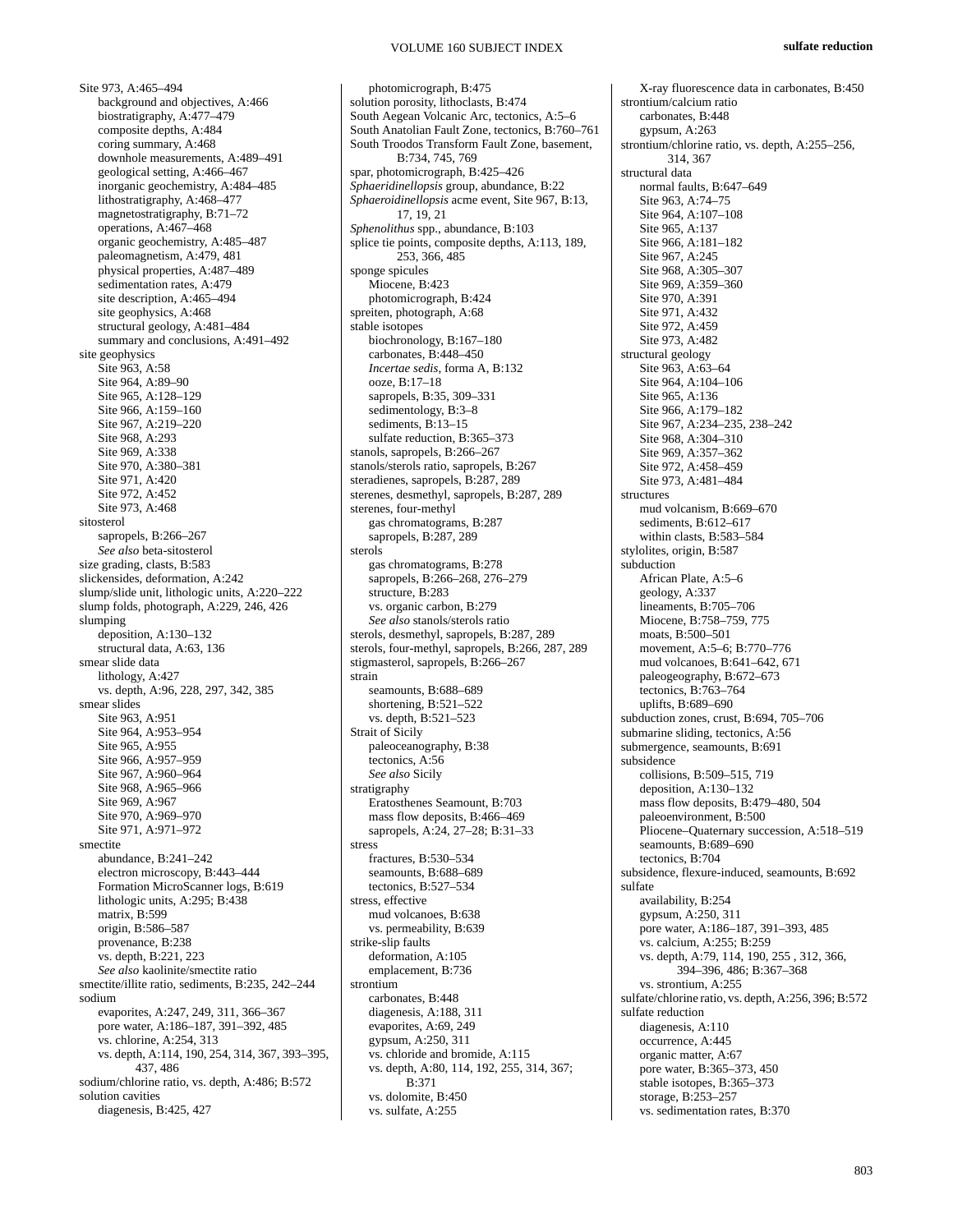*See also* redox sulfides organic matter, A:67 photograph, A:361 sulfidization imbalance between sulfide production and iron addition, B:256–257 sapropels, B:257 sulfur bacteria, B:305–306 bituminous limestone, A:190 electron microscopy, B:346 sapropels, B:229, 272–274 sediment chemistry, B:249–259 sediments, A:69–70, 80–81, 115–117, 137–138, 189, 193, 251, 256–257, 313, 315–316, 368–370, 396, 398, 439–440, 459–461, 485–488 vs. depth, A:195, 371; B:200, 251–252, 305 *See also* carbon/sulfur ratio sulfur, acid-volatile sulfide, pore water, B:251–253 sulfur, elemental, pore water, B:251–253 sulfur, humic, sapropels, B:253 sulfur, NaCl-extractable pore water, B:250–251 vs. dithionite-extracted iron, B:253 vs. NaCl-extracted calcium, B:252 vs. water content, B:252 sulfur, nonextractable organic, sapropels, B:253 sulfur, organic polysulfide, pore water, B:251–253 sulfur, pyritic, sapropels, B:253 sulfur, reduced, storage, B:253–257 sulfur, total, vs. organic carbon, B:254 sulfur/calcium ratio, vs. depth, A:271 sulfur/carbon ratio, pyrite, B:254–255 sulfur compounds, organic matter, B:289 sulfur isotopes carbonates, B:448–450 gypsum, B:440–442 sulfate reduction, B:365-373 vs. accepted sulfur isotopes, B:373 vs. depth, B:367–368 vs. sulfate, B:370–371 vs. sulfate oxygen isotopes, B:373 sulfur logs, vs. depth, A:285–287 sulfuric acid, sapropels, B:258 Susuz Dag, carbonate platforms, B:741 suture zones, tectonics, B:683 syntaxial overgrowths, diagenesis, B:427 Syria lineaments, B:705–706 Miocene carbonates, B:432–433 tectonics, B:682–683, 772 Syrian Arc, tectonics, B:704, 759, 766 Tauride Mountains conglomerate comparison, B:563 tectonics, B:683, 766, 770 Taurus Mountains, lineaments, B:750–751 tectonic controls, sedimentation, B:563–564 tectonic maps Cyprus, B:732 Mediterranean Sea E, B:432, 724 tectonic structures mass flow units, B:474 within clasts, B:583–584 tectonic tilt, structural data, A:361–362 tectonic units, offshore geology, B:737 tectonics diagenesis, B:429 hiatuses, B:517–526, 684 lithofacies, B:403–417, 718–720 mass flow units, B:465–480

models, B:765 mud volcanoes, B:641–642, 665–680 paleoenvironment, B:453–463 Pliocene–Quaternary succession, A:157, 217–218, 516–517 zones, B:751–753 *See also* extensional tectonics; neotectonics; vertical tectonics *Teichichnus* lithofacies, B:408 lithologic units, A:223 Tekirova ophiolite, tectonics, B:769 temperature alkenones, B:309–331 isotopic stratigraphy, B:178–179 mud volcanoes, B:639 vs. age, B:316–319, 323–328 vs. depth, A:148, 206, 272, 317–320, 328, 374, 408, 464; B:570 vs. salinity, B:324, 330 vs. time, A:206 temperature, alkenone sea-surface vs. chain length, B:279–280 vs. organic carbon, B:280 temperature, in-situ data, sediments, A:321, 374, 464 temperature, sea-surface organic matter, A:251–252; B:317–318 sapropels, B:273 vs. depth, A:120, 196, 260, 371 temperature logs, lithology, A:263, 324, 399 tension gashes, photograph, A:483 tensors, normal faults, A:509 ter-alcohols, sapropels, B:265 ter-alkanes, sapropels, B:265 Terra Member, limestone, B:431 terraces, Pleistocene, B:733, 746 terrigenous material accumulation rates, B:231, 234, 237, 240 origin, B:586–587 provenance, B:238, 241–242 sediments, B:230, 232–233, 236, 239 **Tertiary** paleoceanography, B:701–708, 713–716 *See also* Cretaceous/Tertiary boundary; Mesozoic–Tertiary evolution Tertiary, lower, collisions, A:513, 515 Tertiary–Holocene succession, paleogeography, B:744 Tethyan Ocean tectonics, A:5–6; B:682–684 *See also* Neotethys textures, sediments, B:612–617 Theoperids*,* Site 971, B:141, 148, 152 thermal conductivity sediments, A:73, 83, 118, 122, 139, 191–192, 197, 254, 261, 316–317, 319, 372–373, 397, 403, 444; bp:CD-ROM vs. depth, A:84, 123, 141, 198, 262, 320, 373, 403, 444 thiolanes, biomarkers, B:356 thiolanes, isoprenoid, sapropels, B:287, 289 thiophenes, alkylated, sapropels, B:288–289 thiophenes, biomarkers, B:356 thiophenes, hopanoid, sapropels, B:287 Tholoniid group, Site 971, B:140, 150 thorium, vs. depth, A:271 thorium logs gypsum, A:263 vs. depth, A:144–147, 150–151, 200–202, 208–210, 264–271, 274–277, 282–284, 323–324, 404–408, 446–447, 491 thrust faults emplacement, B:736, 759–760

Miocene, B:690 tectonics, A:56 thrust sheets, tectonics, B:753 thrust stacks, overthrusting, B:672 Thvera Subchron, remanent magnetization, A:356–357 tin, vs. depth, B:201 titanium/aluminum ratio, vs. depth, B:210–212 titanium oxide logs, vs. depth, A:285–287 Tortonian plate tectonics, A:7 salinity, B:477 trace elements carbonates, B:448 electron microscopy, B:344, 346 sapropels, B:199-206 sources in sapropel, B:203–204 vs. depth, B:449 trace fossils lithologic units, A:59–60, 161, 220–222 photograph, A:66, 68–69 *See also* individual fossil Triassic, tectonics, B:704–705, 761 Triassic, Upper Neotethys, B:725 tectonic models, B:766 Triassic–Jurassic succession, plate tectonics, B:769 Tripoli Formation, paleoenvironment, B:492 triterpinoids. *See* des-A-triterpinoids Troodos. *See* South Troodos Transform Fault Zone Troodos Margin N, fanglomerate, B:548–555 Troodos ophiolite basement, B:734–736, 745, 769 Cretaceous tectonics, B:704–705, 776 fanglomerate, B:545–566, 743 geology, A:291, 297; B:695–696, 713, 727 lithofacies, B:474, 476–478 Messinian gypsum, B:459–460, 686 paleogeography, B:413–414 plate boundary, B:731 Pliocene channels, B:477–478 sources, B:455 subsidence, B:512 tufa, geology, B:737–738 Tunisia, tectonics, A:16 turbidites composition, B:584 geochemistry, B:208–211 gravity flows, B:687 lithologic units, A:222, 422, 453–454 lithology, A:401 Messinian, A:515–516; B:455 mud breccia, B:600 mud domes, A:524–525 paleoenvironment, A:296–297 paleogeography, B:672–673 photograph, A:308, 456–457, 473 Pliocene–Quaternary succession, A:217–218; B:311 *See also* calciturbidite Turkey crust fragmentation, B:695 tectonics, A:6; B:682–683, 713, 718 Turkey S Cretaceous–Paleogene succession, B:413–414 crust, B:727 Miocene carbonates, B:431–432 Turkey SE, tectonics, B:749–750, 759–761 Turkey SW offshore geology, B:737–738 onshore geology, B:741 Turonian

carbonate compensation depth, B:499

Mediterranean Sea E, A:5–18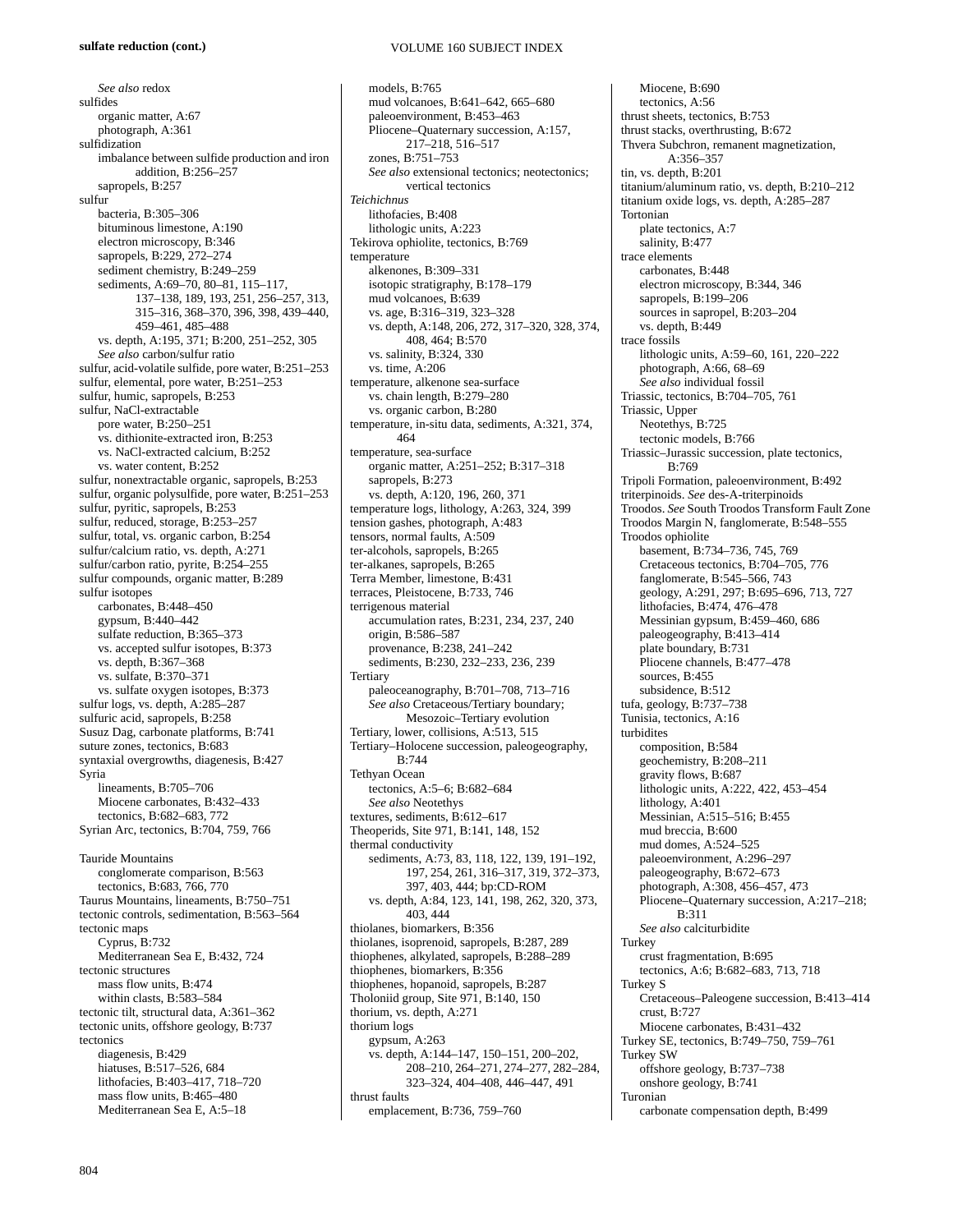## VOLUME 160 TAXONOMIC INDEX

stratigraphy, B:412–413 tectonic models, B:769 *See also* Cenomanian–Turonian succession Turonian, intra, hiatuses, B:522 Tyrrhenian Sea Messinian gypsum, B:459 tectonics, A:16 unconformities biostratigraphy, A:302–303 carbonates, B:494, 719, 743 composite depths, A:242–246 lithology, A:199; B:476 nannofossil datums, B:93–95 photograph, A:174; B:348 Pliocene, A:516 tectonics, B:673 *See also* disconformities; discontinuities; erosional surfaces; hiatuses underthrusting, crust, B:694–695 United Nations Rise diapiric area, mud breccia, B:603 uplifts cobblestone topography, A:88 collisions, A:513, 515–520; B:716 Eocene–Miocene succession, B:496, 498–499 fanglomerate, B:545–566 flexure, B:513 lithofacies, B:551, 558–559 plate boundary, B:731 Pleistocene, B:733 seamounts, B:689–690, 719–720 sedimentation, B:563–564 tectonics, B:704 thrust stacks, B:672 uranium pelagic chalk, B:410 vs. depth, A:271 uranium logs gypsum, A:263 lithology, B:485 vs. depth, A:144–147, 150–151, 200–202, 208–210, 264–271, 274–277, 282–284, 323–324, 404–408, 446–447, 491

vanadium, vs. depth, B:201 vanadium/aluminum ratio, vs. depth, B:210, 212 varves, laminated diatom ooze, B:358 veinlets, overpressure, B:668–669 veins

*Abathomphalus intermedius*, Site 967, B:383 *Abathomphalus mayaroensis*, Site 967, B:392 *Abathomphalus mayaroensis* Zone, Site 967, A:231, 265; B:383–386, 389 *abies, Sphenolithus*  Eratosthenes Seamount, B:85, 89, 97 Mediterranean Sea E, B:115, 122 Site 963, A:61 Site 966, A:173–174 Site 967, A:227–228; B:92, 184 Site 968, A:302; B:93 Site 969, A:348, 351; B:101, 103 *Acanthodesmia* group, Site 971, B:140, 144, 148 *Acanthodesmia vinculata*, Site 971, B:140, 148 *Acarinina broedermanni*, Site 967, A:231 *Acarinina bullbrooki* Mediterranean Sea E, B:378 Site 966, A:176 Site 967, A:231 *Acarinina* cf. *broedermanni*, Site 966, A:176

frequency with depth, A:183 photograph, A:248 photomicrograph, B:594 vs. depth, A:244 *See also* microveins velocity, vs. depth, A:402, 443 velocity logs vs. depth, A:211–213, 267–270, 278–281, 325–326, 447, 491 *See also* gamma ray–resistivity–sonic logs venting, mud domes, A:11 vertical tectonics, Pliocene–Quaternary, A:88 Victor Hensen Seahill, structures, A:466–467 vitrinite, reflectance, B:668 volcanic ash lithologic units, A:59, 129–130, 161, 222, 294–295, 469–470 occurrence and correlation, A:480 photograph, A:62, 342, 456 volcanic glass lithologic units, A:220–222, 454 vs. depth, A:96, 164, 228 volcaniclastics, tectonics, B:761 volcanism mud domes, A:10–14 tectonics, B:771 Vrica, sapropel age, B:187, 191–197 wackestone lithofacies, B:495 Miocene, B:420–436 photomicrograph, B:506, 508 X-ray diffraction data, B:427–428 wackestone, algal, photograph, A:133 Walvis Ridge, hydrocarbons, A:439 water content vs. depth, A:83, 122; B:633, 637–638 vs. friction angle, B:660 vs. NaCl-extracted sulfur, B:252 water exchange, water circulation, A:57 water flow, zones, A:272, 328, 408 water masses, sapropels, A:23 wax esters, sapropels, B:264 well-log units, correlation with lithostratigraphy, A:141–142, 194–196, 258, 260–263, 321, 323–324, 399; B:607–624 well-logging Site 965, A:141–142 Site 966, A:192, 194–196 Site 967, A:255, 258–263

# **VOLUME 160 TAXONOMIC INDEX**

*Acarinina cuneicamerata*, Site 967, B:383 *Acarinina matthewsae*, Mediterranean Sea E, B:378 *Acarinina mckannai*, Mediterranean Sea E, B:383 *Acarinina nitida*, Mediterranean Sea E, B:378, 383 *Acarinina pentacamerata* Mediterranean Sea E, B:378 Site 966, A:176 *Acarinina rotundimarginata*, Site 967, A:231 *Acarinina rugosoaculeata* Mediterranean Sea E, B:378 Site 966, A:176 Site 967, A:231 *Acarinina spinuloinflata*, Site 967, B:383 *acervulinoides, Planoglobulina*, Site 967, B:393 *acervulinoides, Pseudotextularia*, Site 967, B:383 *acostaensis, Neogloboquadrina* Site 964, A:102 Site 967, B:10

Site 968, A:321–324 Site 970, A:399; B:610–611 Site 971, A:444–445; B:613–614, 618–619 Site 973, A:489–491 well-logs acoustic properties, B:535–543 lithofacies, B:490–491, 494–495, 497 shore-based processing, A:149, 207, 273, 329, 409, 448, 493; B:497 windborne input provenance, B:225 provenance of major elements, B:213 provenance of trace elements, B:202 X-ray diffraction data carbonates, B:427–428 mass flow units, B:474 mud volcanoes, B:582–583, 609, 628 sediments, B:222–225 Xylophagou, lithofacies, B:555 Yerasa Fold and Thrust Belt, Miocene, B:690–691, 743, 759 Zanclean chemostratigraphy and biostratigraphy, B:17, 21 distribution and abundance of planktonic foraminifers, B:16, 19 paleoceanography, B:113–123 *See also* Messinian/Zanclean boundary Zanclean/Piacenzian boundary, cyclostratigraphy, B:196 zeaxanthin, sapropels, B:298–302 zeolites, origin, B:587 zinc, vs. depth, B:201 zircon, provenance of major elements, B:213 zirconium, provenance of major elements, B:213 zirconium/aluminum ratio, vs. depth, B:210–212 zonation, calcareous nannofossils, B:84 *Zoophycos* chalk, B:410 lithofacies, B:408 lithologic units, A:60, 161, 220–223, 340–342 photograph, A:66, 68, 169, 171–172, 238, 350 sedimentary structures, B:471 Zyyi, Pleistocene fanglomerate, B:743

Site 969, B:14 *Acropora* sp., Cyprus, B:430 *Acrosphaera spinosa* group?, Site 971, B:138, 149 *acrostoma, Paragloborotalia*, Site 970, A:389 *Actinastrea* sp., Cyprus, B:430 *aculeata aculeata, Dictyocha*, Site 971, B:142, 153 *aculeus, Ceratolithoides*, Site 967, A:229; B:397 *acuminatum, Eucyrtidium*, Site 971, B:141, 148, 152 *acuta, Gublerina*, Site 967, B:383 *acutus, Ceratolithus*, Mediterranean Sea E, B:115, 118, 122 *aegyptiaca, Globotruncana*, Site 967, A:231 *aemiliana, Globorotalia*, Site 964, B:156 *Ahmuellerella octoradiata*, Eratosthenes Seamount, B:397 *alata, Proboscia*, Site 971, B:355, 357, 362 *alternans, Pleurostomella*, Site 967, B:13, 26 *altiformis, Gyroidinoides*, Site 969, A:354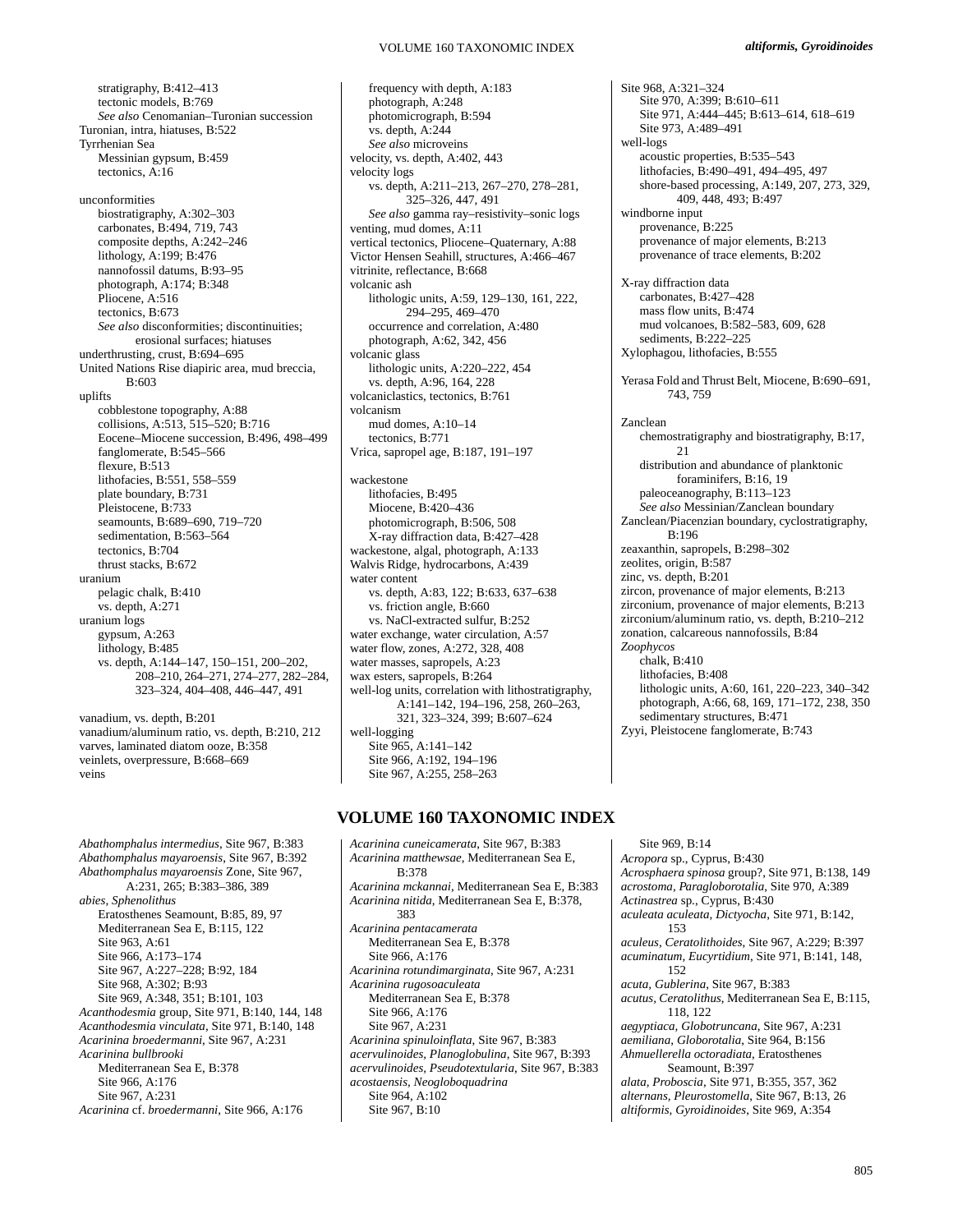#### *altispira altispira, Dentoglobigerina*

VOLUME 160 TAXONOMIC INDEX

*altispira altispira, Dentoglobigerina*, Site 970, A:389 *alvarezi, Globigerinelloides*, Mediterranean Sea E, B:383 *Amaurolithus delicatus* Eratosthenes Seamount, B:98, 495 Site 965, A:134 Site 966, A:173–174; B:89 Site 967, A:227–228; B:92 Site 968, A:302; B:93 Site 969, A:348, 351; B:104 *Amaurolithus primus* Site 966, A:173–174 Site 967, A:228 Site 968, A:302 Site 969, A:348 *Amaurolithus* spp., Mediterranean Sea E, B:118–119 *Amaurolithus tricorniculatus* Site 966, A:173–174; B:89 Site 967, A:227–228; B:92 Site 968, A:302; B:93 Site 969, A:348, 351 *Ammonia beccarii*, Site 968, A:302, 325 *Ammonia* sp. Site 966, A:176 Site 968, B:439, 441 *Ammonia tepida* Mediterranean Sea E, A:516 Site 967, B:13, 28 Site 968, A:302; B:4, 453 *Amphistegina* sp. Levant, B:432 Site 966, A:176 Turkey, B:432 *Amphitholus metallasson*, Site 971, B:140, 150 *ampliaperta, Helicosphaera*, Site 963, A:61 *ampliapertura, Zeaglobigerina*, Mediterranean Sea E, B:378 *anfracta, Tenuitella*, Site 964, A:102 *angiporoides, Subbotina*, Mediterranean Sea E, B:378 *angulata, Morozovella*, Mediterranean Sea E, B:383 *angulisuturalis*, "*Globigerina*", Site 970, A:389 *Anomalinoides helicinus*  Site 967, B:27 Site 969, B:14 *Anthocyrtidium* group, Site 971, B:141, 144, 152 *anthophorus, Reinhardtites*, Eratosthenes Seamount, B:397 *antillea, Stilostomella*, Site 967, B:26 *aprica, Whiteinella*, Site 967, B:394 *Arachnocorallium* group, Site 971, B:141, 143–144, 151 *Arachnocorys circumtexta*, Site 971, B:141, 151 *Arachnocorys* group, Site 971, B:141, 151 *aragonensis, Morozovella* Mediterranean Sea E, B:378 Site 967, A:231 *arca, Globotruncana*, Mediterranean Sea E, B:383, 391 *Archaealveolina reicheli*, Mediterranean Sea E, B:378, 384, 394 *Archaeoglobigerina blowi*, Site 967, B:392 *Archaias* spp., Levant, B:432 *Arctica islandica*, Site 964, B:163 *Ariculina tubulosa*, Site 969, A:354 *ariminensis, Planulina*, Site 967, B:27 *Arkhangelskiella cymbiformis*, Eratosthenes Seamount, A:229–230; B:397 *Aspidiscus parcus*, Site 967, B:383 *Aspidolithus parcus*, Site 967, A:229–230 *asymetrica, Dicarinella*, Site 967, B:380

*asymmetricus, Discoaster*  Eratosthenes Seamount, B:94–95, 97, 496 Site 964, A:101 Site 965, A:134; B:85 Site 966, A:170, 173, 177; B:89 Site 967, A:227; B:92, 184 Site 968, A:302; B:93 Site 969, A:348; B:107–108 *atlantica, Neogloboquadrina*, Site 964, B:156, 159–160 *Bachymayerella* cf. *tenuis*, Mediterranean Sea E, B:134 *Bachymayerella tenuis*, Mediterranean Sea E, B:126–128, 130–134 *bacillaris, Thalassionema*, Site 971, A:435 *baltica, Hyalinea* Site 963, A:61–62 Site 964, B:162 Site 967, B:192–193, 197 Site 969, B:192–193, 197 *baltica, Whiteinella*, Site 967, B:394 *barbadiensis, Discoaster* Eratosthenes Seamount, B:395, 397 Site 963, A:61 Site 966, A:175 Site 967, A:228 *barnesae*, *Watznaueria* Eratosthenes Seamount, B:397 Site 967, A:229 *beccarii, Ammonia*, Site 968, A:302, 325 *Beella digitata*, Site 964, A:102 *berggreni, Discoaster*, Eratosthenes Seamount, B:495 *bergonii, Rhizosolenia*, Site 971, B:355 *bidens, Chiasmolithus*, Eratosthenes Seamount, B:397 *bigelowii, Braarudosphaera*, Site 964, A:100 *bijugatus, Zygrhablithus*, Eratosthenes Seamount,  $R:396$ *bilobata, Orbulina* Site 964, A:102 Site 970, A:390 Site 971, A:434–435 *birnageae, Paragloborotalia*, Site 964, A:102 *bisecta, Dictyococcites* Site 967, A:228 Site 969, A:351 Site 971, A:434 *bisectus, Dictyococcites*, Site 969, B:101 *bisphericus, Globigerinoides* Site 966, A:176 Site 970, A:389 Site 972, A:458 *blowi, Archaeoglobigerina*, Site 967, B:392 *Bolboforma* sp., Mediterranean Sea E, B:132 *Bolboforma* sp. E Site 964, A:101–102 Site 965, A:135 Site 966, A:176 Site 969, A:355 *bollii, Globigerinelloides*, Mediterranean Sea E,  $B.383$ *bombus, Lipmanella*, Site 971, B:141, 148 *bononiensis, Globorotalia* Site 964, A:101–102; B:156, 159–160, 162 Site 965, A:134–135 Site 966, A:176; B:130 Site 967, A:230 Site 968, A:302 Site 969, A:353 Site 971, A:434 *Borelis* spp., Levant, B:432 *Botrystrobus* group, Site 971, B:142, 152

*Braarudosphaera bigelowii*, Site 964, A:100 *bradyi, Karrieriella*, Site 967, B:13 *bradyi, Parrelloides*, Site 967, B:13, 19, 26 *Brizalina punctata*, Site 967, B:13 *broedermanni, Acarinina*, Site 967, A:231 *broedermanni, Acarinina* cf., Site 966, A:176 *broedermanni, Igorina*, Mediterranean Sea E, B:378 *brouweri, Discoaster* Eratosthenes Seamount, B:97 Mediterranean Sea E, B:118–119 Site 964, A:100–101, 103; B:158, 160, 163 Site 965, A:133–134; B:85, 129 Site 966, A:170, 174, 177 Site 967, A:227, 231; B:90–92, 184, 192 Site 968, A:302–303; B:92–93 Site 969, A:348, 356; B:106–108, 192 Site 970, A:386 Site 971, A:432 Site 972, A:456 Site 973, A:478 *bullbrooki, Acarinina* Mediterranean Sea E, B:378 Site 966, A:176 Site 967, A:231 *bulloides, Globigerina* Mediterranean Sea E, B:120, 131 Site 963, A:61; B:167–179 Site 964, A:102; B:158–159, 167–179 Site 967, B:10, 22 Site 969, B:14, 22 Site 970, A:390 Site 971, A:434–435 Site 972, A:458 Site 973, A:478 *bulloides, Globotruncana*, Mediterranean Sea E, B:391 *burdigalensis, Miolepidocyclina*, Cyprus, B:430 *calcar-avis, Pseudosolenia* Site 967, B:338 Site 969, B:338 Site 971, B:355, 357–358 *calcar-avis, Rhizosolenia*, Site 971, A:435; B:362 *Calcidiscus leptoporus* Eratosthenes Seamount, B:85, 87–88 Site 970, A:386 Site 971, A:433–434 *Calcidiscus leptoporus* Zone, Site 965, A:134 *Calcidiscus macintyrei* Eratosthenes Seamount, B:97 Site 963, A:61 Site 964, A:100; B:158 Site 965, A:133; B:85 Site 966, A:170; B:88 Site 967, B:90, 184 Site 968, A:301–303; B:93 Site 969, A:348, 351, 355–356; B:101, 106 Site 970, A:386 Site 971, A:432 Site 972, A:455 Site 973, A:477–478 *Calcidiscus premacintyrei* Site 970, A:387 Site 971, A:432 *Calcidiscus protoannulus*, Eratosthenes Seamount, B:396 *calida, Globigerina* Site 970, A:390 Site 971, A:434 *calida ampliata, Dictyocha*, Site 971, B:142, 153 *callida, Reticulofenestra*, Eratosthenes Seamount, B:397

*Campylosphaera dela*, Eratosthenes Seamount,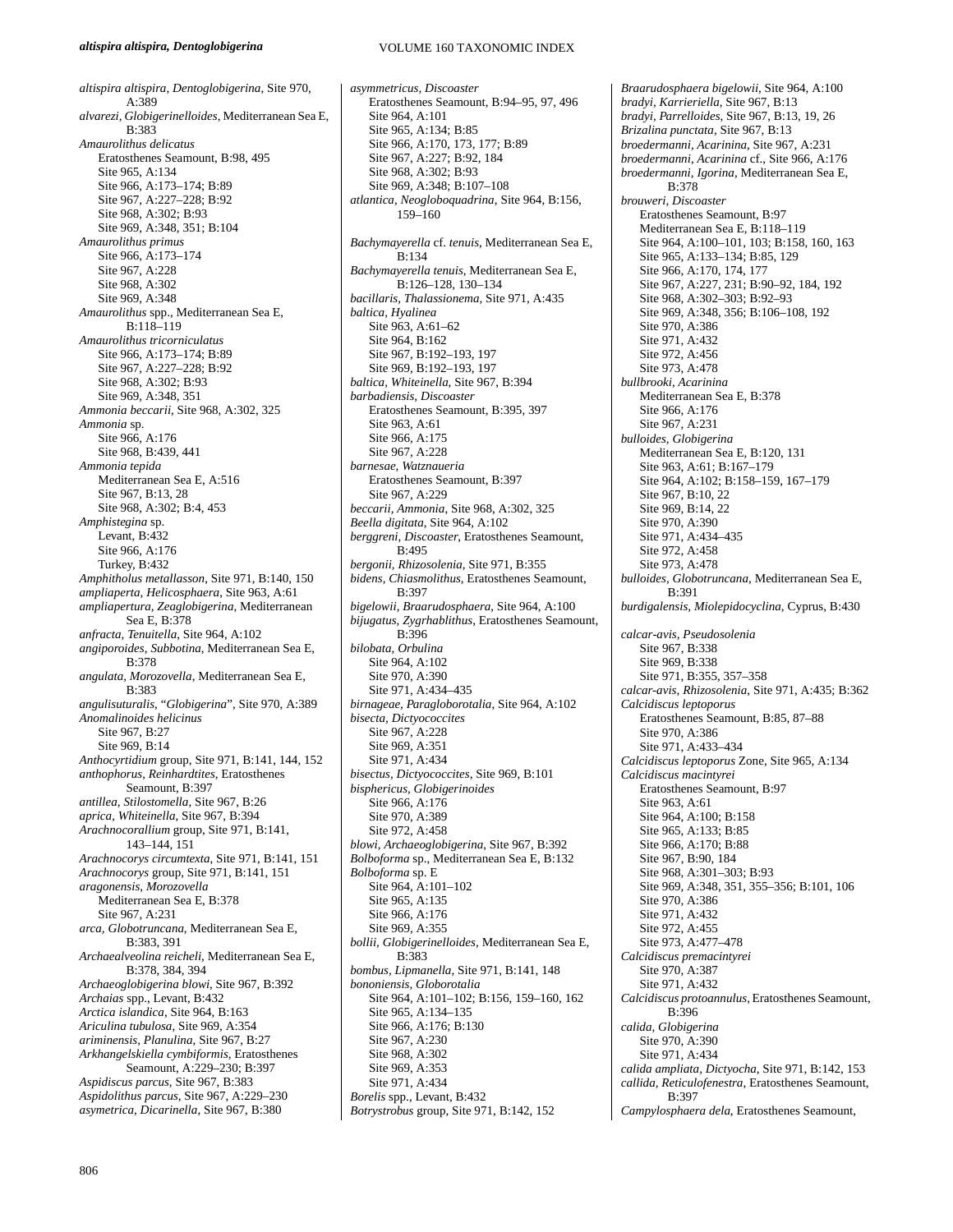B:397 *canaliculata, Dicarinella*, Mediterranean Sea E, B:379, 394 *carinata, Cassidulina*, Site 969, A:354 *carinata, Heterohelix*, Mediterranean Sea E, B:380, 383, 393 *carniolensis, Lithraphidites* Eratosthenes Seamount, B:397 Site 967, A:229 *Carpocanarium* group, Site 971, B:142 *Carpocanistrum* group A, Site 971, B:141, 152 *carseyae, Planoglobulina*, Site 967, B:383 *Cassidulina carinata*, Site 969, A:354 *cayeuxii, Lucianorhabdus*, Site 967, A:229; B:397 *celsus, Sphenolithus*, Eratosthenes Seamount, B:397 *Ceratocyrtis* group, Site 971, B:141, 151 *Ceratolithoides aculeus*, Site 967, A:229; B:397 *Ceratolithus acutus*, Mediterranean Sea E, B:115, 118, 122 *Ceratolithus delicatus*, Eratosthenes Seamount, B:86 *Ceratolithus rugosus*, Mediterranean Sea E, B:108 *Ceratolithus* sp., Mediterranean Sea E, B:118 *Ceratospyris* group A, Site 971, B:140, 144, 151 *Ceratospyris* group B, Site 971, B:140, 151 *Ceratospyris* group C, Site 971, B:140, 151 *cerroazulensis, Turborotalia*, Mediterranean Sea E, B:378 *Chaetoceros* spp. Site 969, B:339 Site 971, A:435; B:356, 358 *Chiasmolithus bidens*, Eratosthenes Seamount, B:397 *Chiasmolithus gigas*, Eratosthenes Seamount, B:396 *Chiasmolithus grandis* Eratosthenes Seamount, B:395 Site 966, A:175 Site 967, A:228 *Chiasmolithus oamaruensis*, Eratosthenes Seamount, B:395, 397 *Chiasmolithus solitus*, Eratosthenes Seamount, B:395, 397 *chierchiae, Solenosphaera*, Site 971, B:138, 149 *Chiloguembelina* sp., Site 964, A:102 *Cibicidoides italicus* Site 967, B:27 Site 969, B:14 *Cibicidoides ornatus*, Site 967, B:27 *Cibicidoides pachyderma*, Site 967, B:27 *Cibicidoides ungerianus*, Site 967, B:27 *ciperoensis*, "*Globigerina*", Site 970, A:389 *ciperoensis, Sphenolithus*, Site 971, A:434 *circumtexta, Arachnocorys*, Site 971, B:141, 151 *Cladococcus* group, Site 971, B:139 *Clathrocorys teuscheri*, Site 971, B:141, 151 *clavigera, Rhabdosphaera* Site 963, A:61 Site 964, A:100 Site 965, A:133; B:85 Site 966, A:164; B:87–88 Site 967, A:225 Site 968, A:301 Site 969, A:344 Site 970, A:386 Site 971, A:432 Site 972, A:455 Site 973, A:477 *Coccolithus miopelagicus*, Site 971, A:432 *Coccolithus pelagicus* Mediterranean Sea E, B:115, 119–120 Site 963, A:61 Site 964, A:100 Site 965, A:133

Site 966, A:164 Site 967, A:225 Site 968, A:301 Site 969, A:344, 351; B:101 Site 970, A:386 Site 971, A:432 Site 972, A:455 Site 973, A:477 *cocki, Sphaeroidinellopsis*, Site 964, A:102–103 *coenurum, Cribrocentrum*, Eratosthenes Seamount, B:397 *communis, Martinottiella*, Site 967, B:13, 26 *compacta, Helicosphaera*, Eratosthenes Seamount, B:395, 397 *concavata, Dicarinella*, Site 967, B:380 *conglobatus, Globigerinoides* Site 963, A:61 Site 964, A:102 Site 970, A:390 Site 971, A:434 Site 972, A:458 Site 973, A:478 *conica, Globotruncanita*, Site 967, B:383 *conicotruncata, Morozovella*, Mediterranean Sea E, B:378 *Contusotruncana contusa*/*Racemiguembelina fructicosa* Zone, Mediterranean Sea E, B:383–386, 389 *Contusotruncana fornicata*, Mediterranean Sea E, B:379, 394 *Contusotruncana patelliformis* Mediterranean Sea E, B:383, 394 Site 967, A:231 *Contusotruncana plummerae*, Mediterranean Sea E, B:383, 394 *Cornutella profunda*, Site 971, B:141, 152 *Cornutella* spp., Site 971, B:141, 144, 152 *coronata, Marginotruncana*, Site 967, B:380, 391 *costulata, Pseudoguembelina*, Mediterranean Sea E, B:383, 393 *crassacrotonensis, Globorotalia*, Site 964, B:156 *crassaformis, Globorotalia* Site 964, A:102; B:156, 159 Site 967, B:192–194 Site 969, B:192-194 Site 970, A:390 *crassaformis hessi*, *Globorotalia*, Site 964, A:102 *crassaformis* s.l., *Globorotalia*, Site 964, B:156 *cretacea, Prediscosphaera* Eratosthenes Seamount, B:397 Site 967, A:229 *Cribrocentrum coenurum*, Eratosthenes Seamount, B:397 *Cribrocentrum reticulatum*, Eratosthenes Seamount, B:395–396 *Cribrosphaerella ehrenbergii* Eratosthenes Seamount, B:397 Site 969, A:351; B:101 *crotonensis, Globorotalia*, Site 964, B:156 *cuneicamerata, Acarinina*, Site 967, B:383 *Cuneolina* sp., Mediterranean Sea E, B:394 *cuvillieri, Gublerina*, Site 967, B:383 *Cyclicargolithus floridanus*  Site 965, A:134 Site 967, A:228 Site 969, A:351; B:101 Site 970, A:386–387 Site 971, A:432, 434 *Cylindroclavulina rudis*, Site 967, B:27 *cymbiformis, Arkhangelskiella*, Eratosthenes Seamount, A:229–230; B:397 *Cyprideis pannonica* Site 967, B:13, 28, 457, 686 Site 968, A:302; B:3–4, 453 Site 969, A:355; B:18, 131

Site 970, A:389 *Cyprideis* sp., Site 968, B:439, 441 *daubjergensis, Globoconusa*, Mediterranean Sea E, B:383 *decoraperta, Zeaglobigerina* Site 967, B:10 Site 969, B:14 *decoratissima carpatica*, *Sigalia*, Mediterranean Sea E, B:379–380, 393 *decoratus, Microrhabdulus* Eratosthenes Seamount, B:397 Site 967, A:229 *decussata, Micula* Eratosthenes Seamount, B:397 Site 963, A:61 Site 967, A:229 Site 969, A:351; B:101 Site 971, A:432 *deflaensis rugocostata, Sigalia*, Mediterranean Sea E, B:380 *deflandrei, Discoaster*, Site 967, A:228 *dehiscens, Globoquadrina*, Site 970, A:389 *dehiscens, Sphaeroidinella* Site 966, A:176 Site 969, A:353 Site 971, A:434 *dela, Campylosphaera,* Eratosthenes Seamount, B:397 *delicata, Dictyocha*, Site 971, B:142–143, 154 *delicatus, Amaurolithus*  Eratosthenes Seamount, B:98, 496 Site 965, A:134 Site 966, A:173–174; B:89 Site 967, A:227–228; B:92 Site 968, A:302; B:93 Site 969, A:348, 351; B:104 *delicatus, Ceratolithus*, Erastosthenes Seamount, B:86 *delrioensis, Hedbergella*, Mediterranean Sea E, B:394 *dentata*, *Laeviheterohelix*, Mediterranean Sea E, B:383 *Dentoglobigerina altispira altispira*, Site 970, A:389 *Dentoglobigerina galavisi*, Mediterranean Sea E, B:378 *Dentoglobigerina langhiana*, Site 970, A:389 *Desmospyris* group, Site 971, B:140, 151 *diaffarovi, Loxoconca*, Site 967, B:13, 28, 457 *Dicarinella algeriana* Zone, Site 967, B:385 *Dicarinella asymetrica*, Site 967, B:380 *Dicarinella asymetrica* Zone, Site 967, A:231; B:380, 384–386, 389 *Dicarinella canaliculata*, Mediterranean Sea E, B:379, 394 *Dicarinella concavata*, Site 967, B:380 *Dicarinella concavata* Zone, Mediterranean Sea E, B:379–380, 384–386, 389 *Dicarinella primitiva*, Site 967, B:394 *Dicarinella primitiva* Zone, Site 967, B:385 *Dicarinella* sp., Site 967, B:394 *Dicarinella*? sp., Site 967, B:394 *dictyoceras, Lipmanella*, Site 971, B:141, 152 *Dictyocha aculeata aculeata*, Site 971, B:142, 153 *Dictyocha aculeata* Zone, Site 971, B:142 *Dictyocha calida ampliata*, Site 971, B:142, 153 *Dictyocha delicata*, Site 971, B:142–143, 154 *Dictyocha fibula*, Site 971, B:143, 154 *Dictyocha messanensis,* Site 971, B:143, 153 *Dictyocha messanensis aculeata* Zone, Site 971, B:142 *Dictyocha perlaevis perlaevis*, Site 971, B:143, 154 *Dictyocha stapedia aspinosa,* Site 971, B:143, 154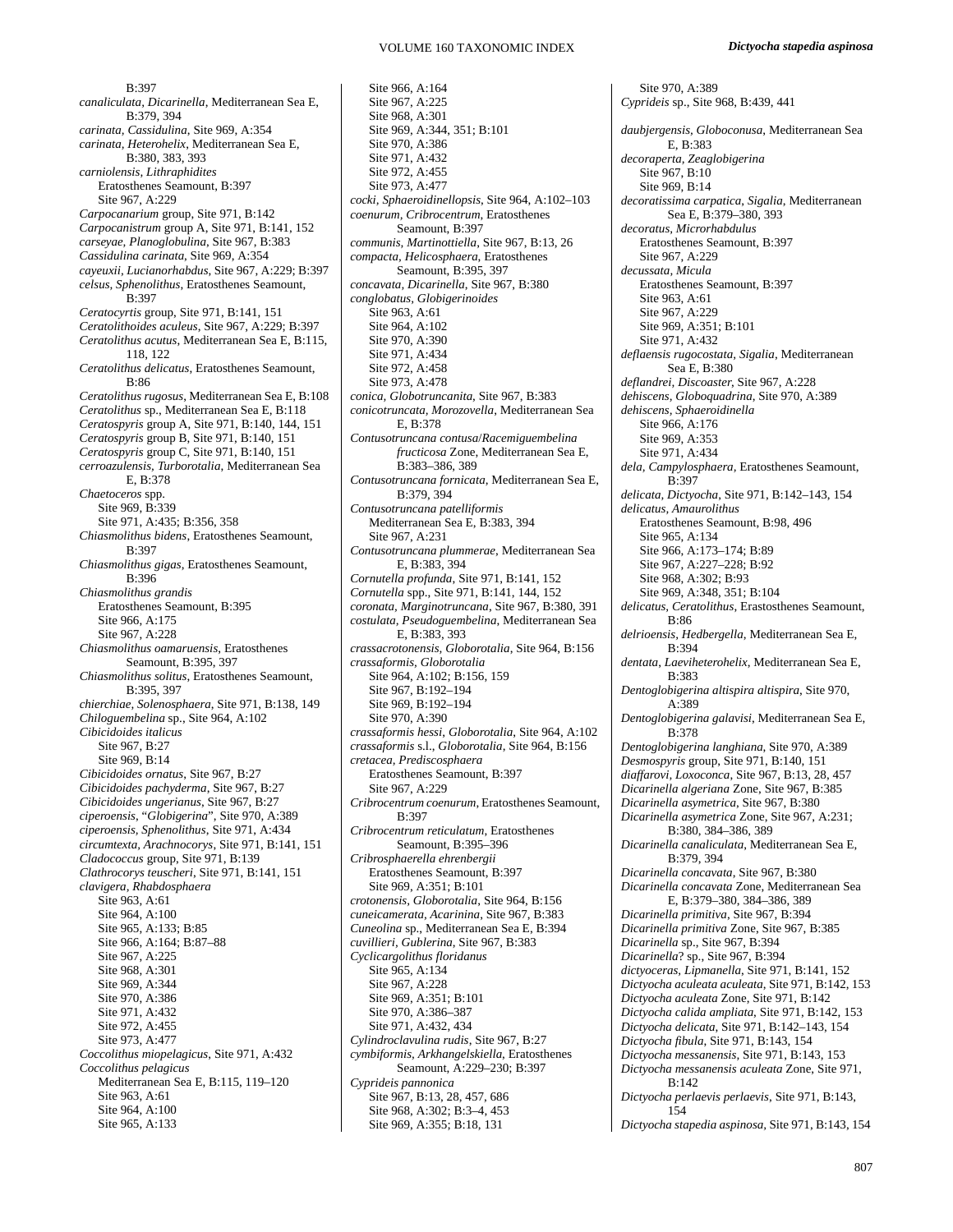VOLUME 160 TAXONOMIC INDEX

*Dictyocha stapedia stapedia*, Site 971, B:143, 154 *Dictyococcites bisecta*  Site 967, A:228 Site 969, A:351 Site 971, A:434 *Dictyococcites bisectus*, Site 969, B:101 *Dictyococcites* spp. Mediterranean Sea E, B:115 Site 965, A:134 *Dictyocoryne* group, Site 971, B:139, 144, 148–149 *Dictyocoryne profunda*, Site 971, B:139, 149 *Dictyocoryne truncatum*, Site 971, B:139, 148–149 *Didymocyrtis* spp., Site 971, B:139, 144, 149 *digitata, Beella*, Site 964, A:102 *Discoaster asymmetricus* Eratosthenes Seamount, B:94–95, 97, 496 Site 964, A:101 Site 965, A:134; B:85 Site 966, A:170, 173, 177; B:89 Site 967, A:227; B:92, 184 Site 968, A:302; B:93 Site 969, A:348; B:107–108 *Discoaster asymmetricus* Zone, Site 967, A:265 *Discoaster barbadiensis*  Eratosthenes Seamount, B:395, 397 Site 963, A:61 Site 966, A:175 Site 967, A:228 *Discoaster berggreni*, Eratosthenes Seamount, B:495 *Discoaster brouweri*  Eratosthenes Seamount, B:97 Mediterranean Sea E, B:118–119 Site 964, A:100–101, 103; B:158, 160, 163 Site 965, A:133–134; B:85, 129 Site 966, A:170, 174, 177 Site 967, A:227, 231; B:90–92, 184, 192 Site 968, A:302–303; B:92–93 Site 969, A:348, 356; B:106–108, 192 Site 970, A:386 Site 971, A:432 Site 972, A:456 Site 973, A:478 *Discoaster deflandrei*, Site 967, A:228 *Discoaster intercalaris*  Eratosthenes Seamount, B:97 Site 965, A:134 Site 967, A:227; B:90–92 Site 968, A:302; B:93 Site 969, A:348 Site 971, A:433 Site 973, A:478 *Discoaster lodoensis,* Eratosthenes Seamount, B:396 *Discoaster pentaradiatus* Eratosthenes Sea, B:94–95, 97 Mediterranean Sea E, B:118–120 Site 964, A:100–101; B:157–158, 162 Site 965, A:134–135; B:85, 129 Site 966, A:170, 173–174; B:88–89 Site 967, A:227–228, 233; B:90–92, 184 Site 968, A:302–303; B:93 Site 969, A:348, 356; B:101 Site 971, A:432 Site 973, A:478 *Discoaster pentaradiatus* paracme Eratosthenes Sea, B:94–95 Site 969, B:104, 107 *Discoaster pentaradiatus* Zone, Eratosthenes Sea,  $B:94-95$ *Discoaster quinqueramus*  Eratosthenes Seamount, B:495

Mediterranean Sea E, B:115 *Discoaster saipanensis*  Eratosthenes Seamount, B:395, 397 Site 963, A:61 Site 965, A:134 Site 966, A:175 Site 967, A:228 *Discoaster* spp. Mediterranean Sea E, B:118–119, 158 Site 969, B:105 *Discoaster surculus*  Eratosthenes Seamount, B:94–95, 97 Mediterranean Sea E, B:118–119 Site 964, A:100; B:158, 162 Site 965, A:134; B:129 Site 966, A:170, 173–174; B:89 Site 967, A:227–228; B:91–92 Site 968, A:302; B:93 Site 969, A:348 Site 971, A:433 Site 973, A:478 *Discoaster tamalis*  Eratosthenes Seamount, B:94–95, 97 Mediterranean Sea E, B:101 Site 964, A:100–101; B:157–158, 160, 163, 219–220 Site 965, A:134–135; B:85, 129 Site 966, A:170; B:88-89 Site 967, A:227, 233; B:92, 184 Site 968, A:302; B:93 Site 969, A:348, 356; B:104, 107, 110 Site 971, A:432–433 Site 973, A:478 *Discoaster tamalis* paracme, Site 969, B:107 *Discoaster tamalis* Zone, Site 969, B:107 *Discoaster triradiatus*  Site 964, A:101; B:158 Site 965, A:134; B:85 Site 966, A:170; B:88 Site 967, A:227; B:90–91, 192–193 Site 968, A:302; B:92–93 Site 969, A:348; B:106–108, 192–193 Site 970, A:386 *Discoaster variabilis*  Eratosthenes Seamount, B:86, 94–95, 97 Mediterranean Sea E, B:118–119 Site 966, A:173–174; B:89 Site 967, A:227–228 Site 971, A:432 *distentus, Sphenolithus,* Site 971, A:434 *Distephanus octogonus,* Site 971, B:143, 154 *druryi, Zeaglobigerina,* Site 964, A:102 *dupeublei, Globotruncana,* Site 967, B:392 *dutertrei, Neogloboquadrina*, Site 964, A:102;  $B.160$ *eggeri, Ventilabrella*, Mediterranean Sea E, B:380, 383 *ehrenbergii, Cribrosphaerella* Eratosthenes Seamount, B:397 Site 969, A:351; B:101 *Eiffelithus eximius*, Eratosthenes Seamount, B:397 *Eiffelithus* sp., Site 971, A:432 *Eiffelithus turriseiffelii,* Site 963, A:61 *elegans, Pseudotextularia*, Mediterranean Sea E, B:383, 393 *elongatus, Globigerinoides*  Site 964, A:102 Site 970, A:390 Site 971, A:434–435 *Elphidium* spp. Levant, B:432 Site 967, B:13

Site 973, A:478

*Emiliania huxleyi*  Eratosthenes Seamount, B:84–85, 87, 89, 92, 97 Mediterranean Sea E, B:71 Site 963, A:61–62; B:109 Site 964, A:100–101, 103; B:158, 160, 276 Site 965, A:132–133, 135 Site 966, A:164, 170, 174 Site 967, A:225, 228; B:89, 184 Site 969, B:107, 266 Site 970, A:386 Site 971, A:432, 434 Site 972, A:454 Site 973, A:477 *Eprolithus floralis,* Site 967, A:230; B:397 *Ericsonia formosa*  Eratosthenes Seamount, B:395, 397 Site 963, A:61 Site 965, A:134 Site 966, A:175 Site 967, A:228 Site 970, A:387 Site 971, A:432, 434 *esnehensis, Globotruncana,* Site 967, B:383 *Ethomodiscus* spp., Site 971, B:355, 357, 362 *Eucecryphalus* group, Site 971, B:141, 144, 148, 152 *Eucyrtidium acuminatum*, Site 971, B:141, 148, 152 *Eucyrtidium punctatum* group, Site 971, B:141, 152 *Eucyrtidium* spp., Site 971, B:141, 148, 152 *eugubina, Parvularugoglobigerina*, Mediterranean Sea E, B:383 *Eulepidina* spp., Cyprus, B:430 *excolata, Pseudoguembelina,* Site 967, B:383, 393 *eximius, Eiffelithus,* Eratosthenes Seamount,  $R:307$ *extremus, Globigerinoides*  Site 963, A:61 Site 966, A:176 Site 967, A:230 Site 968, A:302 Site 972, A:458 *falconensis, Globigerina* Site 964, A:102 Site 967, B:10 Site 969, B:14 Site 970, A:390 Site 971, A:434–435 *falsostuarti, Globotruncana*, Site 967, B:383 *Favia* sp., Cyprus, B:430 *Favites* sp. Cyprus, B:430 Turkey, B:432 *Favusella washitensis*, Mediterranean Sea E, B:378–379, 394 *fibula, Dictyocha*, Site 971, B:143, 154 *flandrini, Hedbergella*, Mediterranean Sea E, B:379, 394 *floralis, Eprolithus*, Site 967, A:230; B:397 *floridanus, Cyclicargolithus*  Site 965, A:134 Site 967, A:228 Site 969, A:351; B:101 Site 970, A:386–387 Site 971, A:432, 434 *Florisphaera profunda,* Mediterranean Sea E, B:118–120, 123 *forma* A, *Incertae sedis*, Mediterranean Sea E, B:126–128, 130–134 *formosa, Ericsonia*  Eratosthenes Seamount, B:395, 397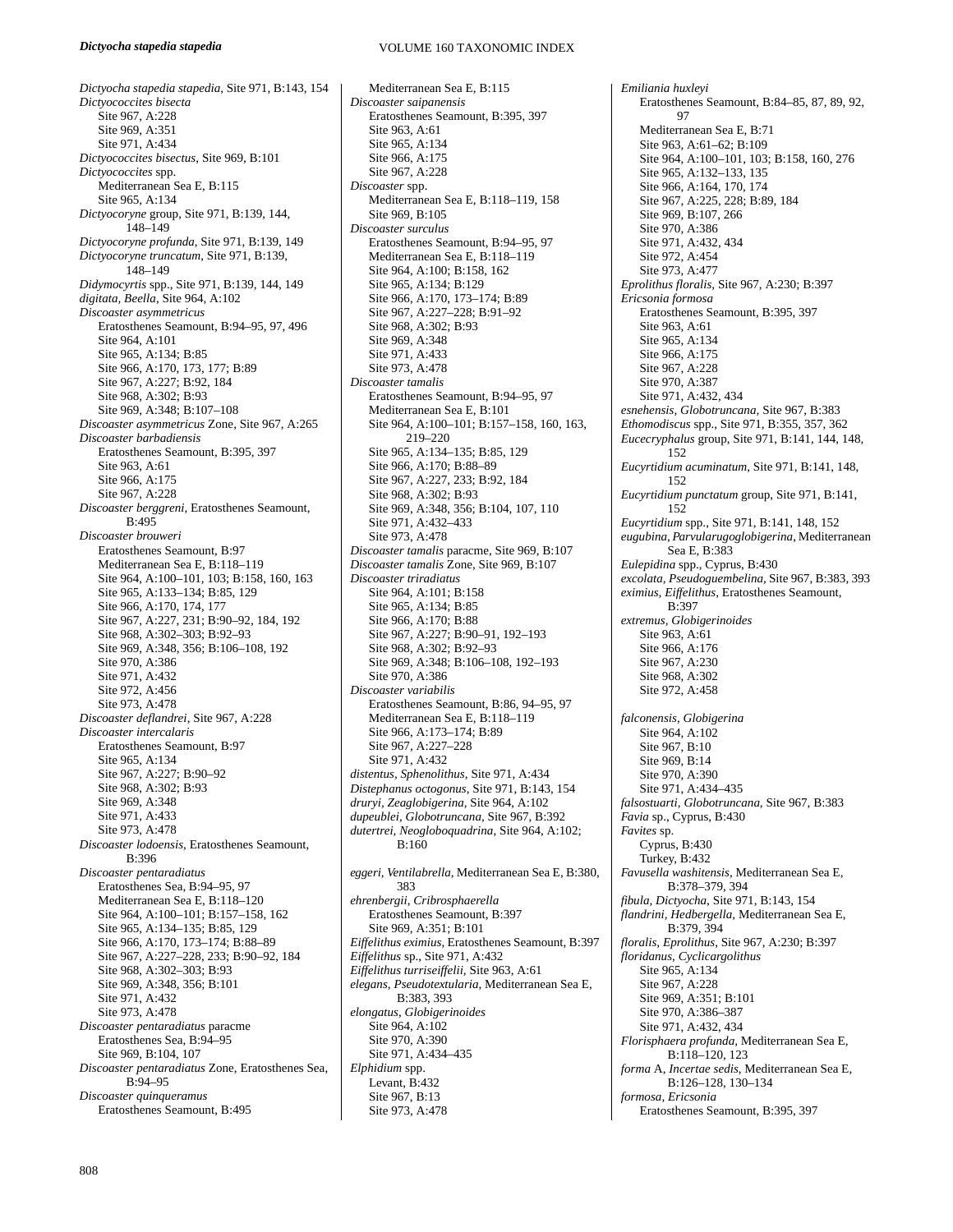Site 963, A:61 Site 965, A:134 Site 966, A:175 Site 967, A:228 Site 970, A:387 Site 971, A:432, 434 *fornicata, Contusotruncana*, Mediterranean Sea E, B:379, 394 *fornicata, Globotruncana*, Site 967, A:231 *fossilis, Scapholithus,* Eratosthenes Seamount, B:85, 87–88 *frauenfeldii, Thalassionema*, Site 971, A:435; B:355, 358 *fructicosa, Racemiguembelina*, Site 967, A:231 *fulgens, Nannotetrina,* Eratosthenes Seamount, B:396 *furcatus, Marthasterites*, Eratosthenes Seamount, B:397 *galavisi, Dentoglobigerina*, Mediterranean Sea E, B:378 *gammation, Toweius*, Eratosthenes Seamount, B:396–397 *gansseri, Globotruncana,* Site 967, A:231 *Gansserina gansseri* Zone, Mediterranean Sea E, B:383–386, 389 *Gansserina wiedenmayeri*, Site 967, B:383 *Gephyrocapsa oceanica,* Eratosthenes Seamount, B:84, 97 *Gephyrocapsa oceanica* s.l. Mediterranean Sea E, B:101 Site 963, A:61–62 Site 964, A:100–101 Site 965, A:132–133; B:85 Site 966, A:164, 170; B:87–88 Site 967, A:225, 227–228, 231; B:90 Site 968, A:300–303; B:93 Site 969, A:344, 348, 356 Site 970, A:386 Site 971, A:432–434 Site 972, A:455–456 Site 973, A:477–478 *Gephyrocapsa* sp. Eratosthenes Seamount, B:84 Site 963, B:102, 109 Site 964, A:100; B:158, 160, 162–163, 276 Site 965, A:132–133, 135 Site 966, A:164, 170, 177 Site 967, A:225–228, 231; B:184–185, 187, 191–192, 195–196 Site 968, A:300–303; B:93 Site 969, A:348; B:104, 106 Site 970, A:386–387 Site 971, A:432–434, 445 Site 972, A:455–456, 458 Site 973, A:477–479 *Gephyrocapsa* sp. 3 Eratosthenes Seamount, B:85, 97 Site 963, A:61; B:109 Site 964, A:100, 104; B:158, 160 Site 965, A:133, 135 Site 966, A:170, 177; B:88 Site 967, A:226–228, 231; B:89–90, 184 Site 968, A:301 Site 969, A:348, 357; B:107–108 Site 970, A:386–387 Site 972, A:455, 458 Site 973, A:477–479 *gibba, Praeglobotruncana,* Site 967, B:394 *gigas, Chiasmolithus*, Eratosthenes Seamount, B:396 *Globanomalina planocompressa,* Mediterranean Sea E, B:383 *Globanomalina pseudoscitula*, Mediterranean Sea

E, B:378 *"Globigerina" angulisuturalis*, Site 970, A:389 *Globigerina bulloides*  Mediterranean Sea E, B:120, 131 Site 963, A:61; B:167–179 Site 964, A:102; B:158–159, 167–179 Site 967, B:10, 22 Site 969, B:14, 22 Site 970, A:390 Site 971, A:434–435 Site 972, A:458 Site 973, A:478 *Globigerina calida*  Site 970, A:390 Site 971, A:434 *Globigerina cariacoensis* Zone Mediterranean Sea E, B:131–132 Site 964, A:101–102; B:156–157, 160 Site 965, A:134; B:129–130 Site 966, A:176; B:130 Site 967, A:230; B:130 Site 968, A:302 Site 969, A:353; B:131 Site 970, A:389 Site 971, A:434 Site 972, A:456 Site 973, A:478 *"Globigerina" ciperoensis,* Site 970, A:389 *Globigerina falconensis*  Site 964, A:102 Site 967, B:10 Site 969, B:14 Site 970, A:390 Site 971, A:434–435 *Globigerina linaperta*, Site 966, A:176 *Globigerina* sp. Eratosthenes Seamount, B:430 Site 970, B:598 *Globigerinatheka* cf. *index*, Site 966, A:176 *Globigerinatheka index*, Site 967, A:231 *Globigerinatheka subconglobata*  Site 966, A:176 Site 967, A:231 *Globigerinella obesa*  Site 964, A:102 Site 969, B:14 *Globigerinella siphonifera*  Site 969, B:14 Site 970, A:390 Site 971, A:434 *Globigerinelloides alvarezi*, Mediterranean Sea E, B:383 *Globigerinelloides bollii,* Mediterranean Sea E, B:383 *Globigerinelloides messinae,* Mediterranean Sea E, B:380 *Globigerinelloides prairiehillensis*  Mediterranean Sea E, B:379, 383, 393 Site 967, A:231; B:380 *Globigerinelloides ultramicrus,* Mediterranean Sea E, B:379–380 *Globigerinita glutinata*  Mediterranean Sea E, B:131 Site 963, A:61 Site 964, A:102; B:160 Site 967, B:10 Site 969, B:14 Site 970, A:389–390 Site 971, A:434–435 Site 972, A:458 Site 973, A:478 *Globigerinita juvenilis*  Mediterranean Sea E, B:131 Site 963, A:61

Site 964, A:102 Site 967, B:10 Site 969, B:14 Site 970, A:390 Site 971, A:434–435 Site 972, A:458 Site 973, A:478 *Globigerinita uvula*  Site 964, A:102 Site 969, B:14 *Globigerinoides bisphericus*  Site 966, A:176 Site 970, A:389 Site 972, A:458 *Globigerinoides conglobatus*  Site 963, A:61 Site 964, A:102 Site 970, A:390 Site 971, A:434 Site 972, A:458 Site 973, A:478 *Globigerinoides elongatus*  Site 964, A:102 Site 970, A:390 Site 971, A:434–435 *Globigerinoides extremus*  Site 963, A:61 Site 966, A:176 Site 967, A:230 Site 968, A:302 Site 972, A:458 *Globigerinoides gomitulus*  Site 963, A:61 Site 964, A:102 Site 970, A:390 Site 971, A:434 Site 972, A:458 Site 973, A:478 *Globigerinoides obliquus*  Mediterranean Sea E, B:128, 132 Site 964, A:101–102; B:156, 158 Site 965, A:134 Site 967, B:10, 13 Site 968, A:302 Site 969, B:14–15, 21 Site 970, A:389–390 Site 971, A:434 Site 972, A:458 Site 973, A:479 *Globigerinoides obliquus* s.l., Site 964, B:156 *Globigerinoides pyramidalis*  Site 963, A:61 Site 964, A:102 Site 970, A:390 Site 971, A:434–435 Site 972, A:458 Site 973, A:478 *Globigerinoides quadrilobatus*  Site 964, A:102; B:156, 158 Site 967, B:10, 13 Site 969, B:14 *Globigerinoides ruber*  Mediterranean Sea E, B:131 Site 963, A:61 Site 964, A:102; B:158, 160 Site 967, B:10, 183 Site 970, A:390 Site 971, A:434–435; B:361 Site 972, A:458 Site 973, A:478 *Globigerinoides sacculifer*  Site 963, A:61 Site 964, A:102 Site 967, B:10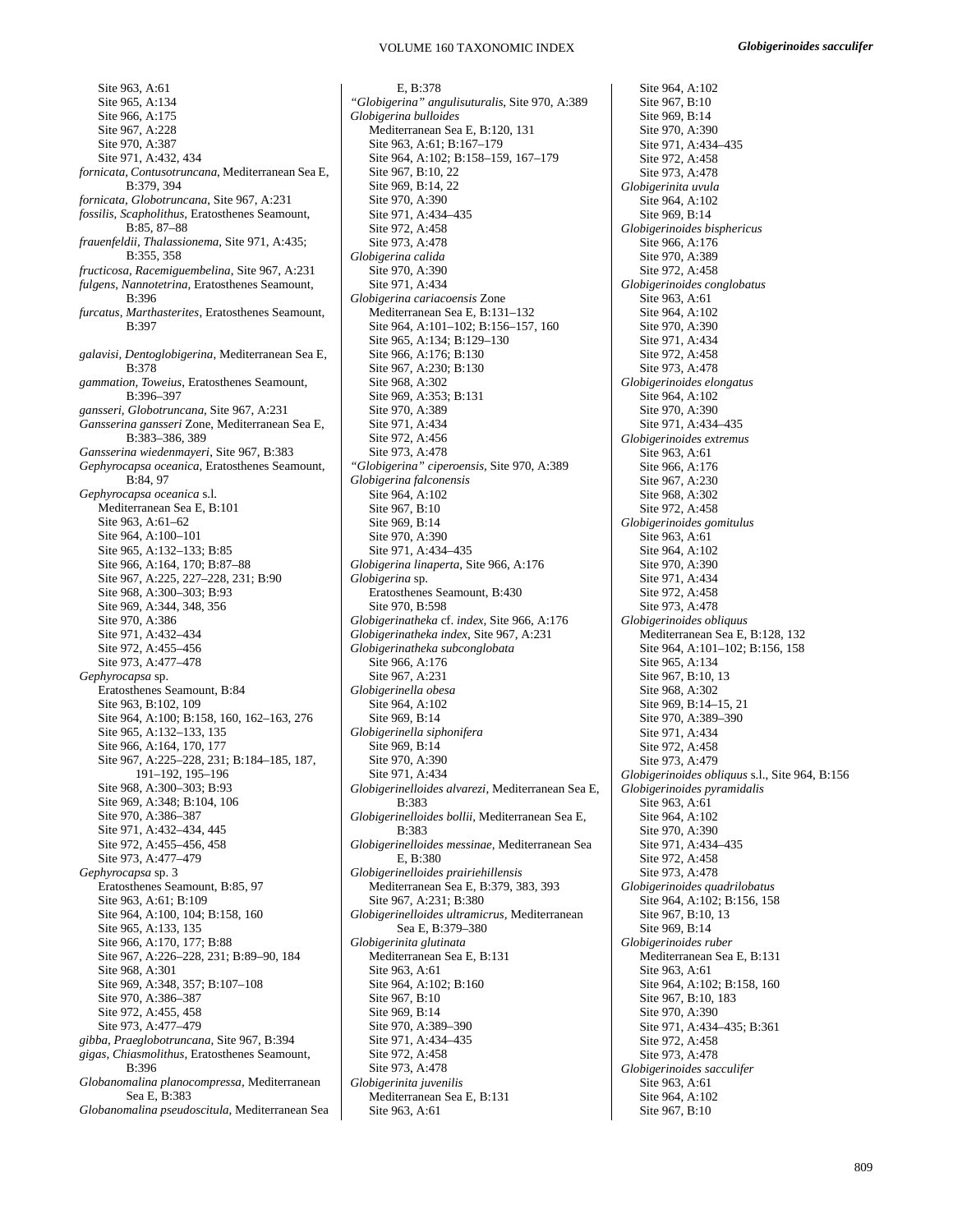Site 969, B:14 Site 972, A:458 Site 973, A:478 *Globigerinoides* spp., Mediterranean Sea E, B:17, 22, 157, 159–163 *Globigerinoides subsacculifer,* Site 964, A:102 *Globigerinoides trilobus*  Site 964, A:102 Site 967, B:10 Site 969, B:14 *Globocassidulina oblonga*, Site 969, A:354 *Globocassidulina subglobosa*  Site 967, B:13 Site 969, B:14 *Globoconusa daubjergensis,* Mediterranean Sea E, B:383 *Globoquadrina dehiscens*, Site 970, A:389 *Globorotalia aemiliana*, Site 964, B:156 *Globorotalia bononiensis*  Site 964, A:101–102; B:156, 159–160, 162 Site 965, A:134–135 Site 966, A:176; B:130 Site 967, A:230 Site 968, A:302 Site 969, A:353 Site 971, A:434 *Globorotalia crassacrotonensis*, Site 964, B:156 *Globorotalia crassaformis*  Site 964, A:102; B:159 Site 967, B:192–194 Site 969, B:192–194 Site 970, A:390 *Globorotalia crassaformis hessi*, Site 964, A:102 *Globorotalia crassaformis* s.l., Site 964, B:156 *Globorotalia crotonensis,* Site 964, B:156 *Globorotalia inflata*  Mediterranean Sea E, B:131 Site 963, A:61 Site 964, A:101–103; B:156, 159–160 Site 966, A:176–177 Site 967, A:230–231 Site 968, A:302–303; B:93 Site 969, A:353, 356 Site 970, A:390 Site 971, A:434 Site 972, A:458 Site 973, A:478 *Globorotalia margaritae*  Eratosthenes Seamount, B:495 Site 964, A:102 Site 965, A:134 Site 966, A:176–177; B:467 Site 967, A:231; B:10 Site 968, A:302 Site 969, A:353, 356; B:14 Site 972, A:458 Site 973, A:479 *Globorotalia menardii,* Site 967, B:10, 19, 26 *Globorotalia puncticulata*  Mediterranean Sea E, B:101 Site 964, A:101–103; B:161–162 Site 965, A:134–135 Site 966, A:176–177 Site 967, A:230–231; B:130 Site 968, A:302–303, 325 Site 969, A:353, 356; B:104 Site 970, A:389 Site 972, A:458 Site 973, A:479 *Globorotalia scitula*  Mediterranean Sea E, B:131 Site 963, A:61 Site 964, A:102; B:157, 160 Site 967, B:10

Site 970, A:390 Site 971, A:434–435 Site 972, A:458 Site 973, A:478 *Globorotalia truncatulinoides*  Site 964, B:160 Site 967, B:192–193 Site 969, B:192–193 *Globorotalia truncatulinoides excelsa*, Site 964, B:162–163 *Globorotalia viola*, Site 964, B:156 *Globotruncana*, *aegyptiaca,* Site 967, A:231 *Globotruncana aegyptiaca* Zone, Site 967, A:231; B:383, 385–386, 389 *Globotruncana arca*, Mediterranean Sea E, B:383, 391 *Globotruncana bulloides,* Mediterranean Sea E, B:391 *Globotruncana dupeublei*, Site 967, B:392 *Globotruncana esnehensis,* Site 967, B:383 *Globotruncana falsostuarti,* Site 967, B:383 *Globotruncana fornicata,* Site 967, A:231 *Globotruncana gansseri*, Site 967, A:231 *Globotruncana lapparenti*, Site 967, A:231 *Globotruncana linneiana* Mediterranean Sea E, B:383 Site 967, A:231 *Globotruncana mariei,* Mediterranean Sea E, B:383 *Globotruncana orientalis*, Mediterranean Sea E, B:383, 391 *Globotruncana rosetta,* Mediterranean Sea E, B:383, 391 *Globotruncana ventricosa,* Site 967, A:231; B:380, 383, 391 *Globotruncana ventricosa* Zone, Site 967, A:231; B:383, 385–386, 389 *Globotruncanella havanensis,* Mediterranean Sea E, B:383 *Globotruncanella havanensis* Zone, Mediterranean Sea E, B:383–386, 389 *Globotruncanella minuta,* Site 967, B:383 *Globotruncanella pschadae,* Mediterranean Sea E, B:383 *Globotruncanita calcarata* Zone, Site 967, A:231 *Globotruncanita conica,* Site 967, B:383 *Globotruncanita elevata* Zone, Site 967, B:380, 383–386, 389 *Globotruncanita pettersi,* Site 967, B:383 *Globotruncanita stuarti,* Site 967, A:231; B:383 *Globotruncanita stuartiformis,* Site 967, A:231; B:383, 392 *globulosa, Heterohelix*  Mediterranean Sea E, B:379–380 Site 967, A:231 *glomerosa, Praeorbulina*  Site 964, A:102 Site 966, A:176 Site 970, A:389 *glutinata, Globigerinita*  Mediterranean Sea E, B:131 Site 963, A:61 Site 964, A:102; B:160 Site 967, B:10 Site 969, B:14 Site 970, A:389–390 Site 971, A:434–435 Site 972, A:458 Site 973, A:478 *gomitulus, Globigerinoides*  Site 963, A:61 Site 964, A:102 Site 970, A:390 Site 971, A:434

Site 972, A:458 Site 973, A:478 *gothicum, Quadrum*  Eratosthenes Seamount, B:397 Site 967, A:229 *gracilis, Morozovella,* Mediterranean Sea E, B:378, 383 *grandis, Chiasmolithus*  Eratosthenes Seamount, B:395 Site 966, A:175 Site 967, A:228 *griffinae, Turborotalia*, Mediterranean Sea E, B:378 *griffinae, Turborotalia* cf., Site 966, A:176 *Gublerina acuta,* Site 967, B:383 *Gublerina cuvillieri,* Site 967, B:383 *Gyroidina soldanii,* Site 969, A:354 *Gyroidinoides altiformis,* Site 969, A:354 *Gyroidinoides laevigatus* Site 967, B:13, 26 Site 969, B:14 *hantkeninoides, Plummerita,* Site 967, B:383 *Hastigerina parapelagica*  Site 970, A:390 Site 971, A:434 *Hastigerinopsis riedeli*  Site 970, A:390 Site 971, A:434 Site 972, A:458 Site 973, A:478 *havanensis, Globotruncanella,* Mediterranean Sea  $E$ , B $\cdot$ 383 *Hedbergella delrioensis*, Mediterranean Sea E, B:394 *Hedbergella flandrini,* Mediterranean Sea E, B:379, 394 *Hedbergella holmdelensis,* Mediterranean Sea E, B:380 *helicinus, Anomalinoides*  Site 967, B:27 Site 969, B:14 *Helicosphaera ampliaperta*, Site 963, A:61 *Helicosphaera compacta,* Eratosthenes Seamount, B:395, 397 *Helicosphaera intermedia,* Mediterranean Sea E, B:118, 123 *Helicosphaera kamptneri*  Site 963, A:61 Site 964, A:100–101 Site 965, A:133; B:85 Site 966, A:164, 170; B:87–88 Site 967, A:225, 227 Site 968, A:300–301 Site 969, A:344 Site 970, A:386 Site 971, A:432 Site 972, A:455–456 Site 973, A:477 *Helicosphaera sellii*  Eratosthenes Seamount, B:495 Site 963, A:61 Site 964, A:100; B:158 Site 965, A:133 Site 966, A:170, 173 Site 967, A:227; B:192 Site 968, A:301–302 Site 969, A:348; B:104, 108, 192 Site 970, A:386 Site 973, A:477–478 *Helicosphaera stalis,* Site 970, A:387 *Helicosphaera walberdorfensis*  Site 970, A:387 Site 971, A:432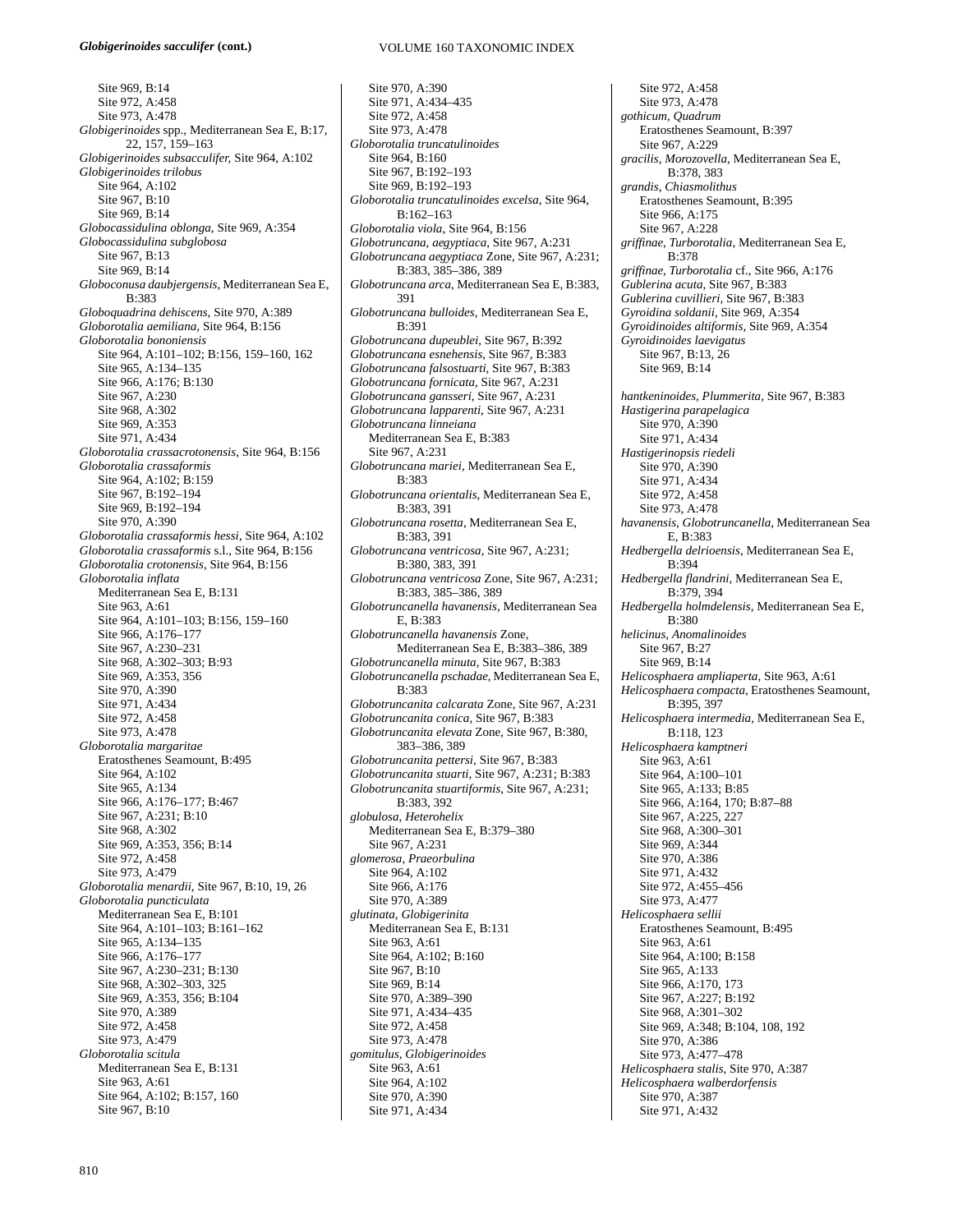*Helicosphaera wilcoxonii,* Eratosthenes Seamount, B:397 *helvetica, Helvetoglobotruncana,* Mediterranean Sea E, B:379 *Helvetoglobotruncana helvetica*, Mediterranean Sea E, B:379 *Helvetoglobotruncana helvetica* Zone, Mediterranean Sea E, B:378–380, 384–386, 389, 683 *Hemiaulus* spp., Site 971, B:355, 357, 362–363 *Heterohelix carinata,* Mediterranean Sea E, B:380, 383, 393 *Heterohelix globulosa*  Mediterranean Sea E, B:379–380 Site 967, A:231 *Heterohelix labellosa*, Mediterranean Sea E, B:383 *Heterohelix planata*, Mediterranean Sea E, B:383 *Heterohelix punctulata,* Mediterranean Sea E, B:383, 393 *Heterohelix rajagopalani*, Mediterranean Sea E, B:383 *Heterohelix reussi*  Mediterranean Sea E, B:379 Site 967, A:231 *Heterohelix* spp., Mediterranean Sea E, B:379 *Heterohelix striata*  Mediterranean Sea E, B:380 Site 967, A:231 *heteromorphus, Sphenolithus*  Site 963, A:61 Site 970, A:387 Site 971, A:434 *Heterostegina* spp. Eratosthenes Seamount, B:493 Levant, B:432 *hexacamerata, Rugoglobigerina*  Mediterranean Sea E, B:383 Site 967, A:231 *Hexacontium* group, Site 971, B:139, 144, 148–149 *hexagonalis, Lithostrobus,* Site 971, B:141, 152 *holmdelensis, Hedbergella*, Mediterranean Sea E, B:380 *huxleyi, Emiliania*  Eratosthenes Seamount, B:84–85, 87, 89, 92, 97 Mediterranean Sea E, B:71 Site 963, A:61–62; B:109 Site 964, A:100–101, 103; B:158, 160, 276 Site 965, A:132–133, 135 Site 966, A:164, 170, 174 Site 967, A:225, 228; B:89, 184 Site 969, B:107, 266 Site 970, A:386 Site 971, A:432, 434 Site 972, A:454 Site 973, A:477 *Hyalinea baltica*  Site 963, A:61–62 Site 964, B:162 Site 967, B:192–193, 197 Site 969, B:192–193, 197 *Hymeniastrum* group, Site 971, B:139, 149 *Hymeniastrum regulare*, Site 971, B:139, 149 *Hymeniastrum virchowii,* Site 971, B:139, 149 *Igorina broedermanni*, Mediterranean Sea E, B:378 *imbricata, Rhizosolenia,* Site 971, B:355 *Incertae sedis, forma* A, Mediterranean Sea E,

B:126–128, 130–134 *index, Globigerinatheka,* Site 967, A:231 *index, Globigerinatheka* cf., Site 966, A:176 *inermis, Thecosphaera*, Site 971, B:139, 149 *inflata, Globorotalia*  Mediterranean Sea E, B:131 Site 963, A:61 Site 964, A:101–103; B:156, 159–160 Site 966, A:176–177 Site 967, A:230–231 Site 968, A:302–303; B:93 Site 969, A:353, 356 Site 970, A:390 Site 971, A:434 Site 972, A:458 Site 973, A:478 *intercalaris, Discoaster*  Eratosthenes Seamount, B:97 Site 965, A:134 Site 967, A:227; B:90–92 Site 968, A:302; B:93 Site 969, A:348 Site 971, A:433 Site 973, A:478 *intermedia, Helicosphaera,* Mediterranean Sea E,  $B.118, 123$ *intermedia, Pseudotextularia*, Mediterranean Sea E, B:383 *intermedius, Abathomphalus*, Site 967, B:383 *ionica, Islandiella*  Site 967, B:193 Site 969, B:193 *islandica, Arctica,* Site 964, B:163 *Islandiella ionica*  Site 967, B:193 Site 969, B:193 *Istriloculina* spp., Mediterranean Sea E, B:378 *italicus, Cibicidoides*  Site 967, B:27 Site 969, B:14 *japonica, Pontosphaera*  Site 963, A:61 Site 964, A:100 Site 965, A:133 Site 966, A:164 Site 967, A:225 Site 968, A:301 Site 969, A:344 Site 970, A:386 Site 971, A:432 Site 972, A:455 Site 973, A:477 *juvenilis, Globigerinita*  Mediterranean Sea E, B:131 Site 963, A:61 Site 964, A:102 Site 967, B:10 Site 969, B:14 Site 970, A:390 Site 971, A:434–435 Site 972, A:458 Site 973, A:478 *kamptneri, Helicosphaera*  Site 963, A:61 Site 964, A:100–101 Site 965, A:133; B:85 Site 966, A:164, 170; B:87–88 Site 967, A:225 227 Site 968, A:300–301 Site 969, A:344 Site 970, A:386 Site 971, A:432 Site 972, A:455–456 Site 973, A:477 *Kamptnerius magnificus,* Eratosthenes Seamount,

B:397 *Karrieriella bradyi*, Site 967, B:13 *kochi, Sphaeroidinellopsis,* Site 967, B:10 *kugleri, Paragloborotalia*, Site 970, A:389 *Kulgerina rotundata*, Site 967, B:383 *labellosa, Heterohelix,* Mediterranean Sea E, B:383 *lacunosa, Pseudoemiliania*  Eratosthenes Seamount, B:85, 97 Mediterranean Sea E, B:71 Site 963, A:61–62; B:102, 109, 178 Site 964, A:100, 103; B:158, 160, 178 Site 965, A:133, 135 Site 966, A:170; B:88 Site 967, A:226–227, 231; B:89, 184 Site 968, A:301–303; B:93 Site 969, A:348, 352–353; B:104, 107–108 Site 970, A:386–387 Site 971, A:432 Site 972, A:455, 458 Site 973, A:477 *laevigatus, Gyroidinoides*  Site 967, B:13, 26 Site 969, B:14 *Laeviheterohelix dentata*, Mediterranean Sea E, B:383 *langhiana, Dentoglobigerina*, Site 970, A:389 *lapparenti, Globotruncana,* Site 967, A:231 *Larcospira* group, Site 971, B:140, 144 *lehneri, Morozovella*, Mediterranean Sea E, B:378 *Lepidocyclina* spp. Cyprus, B:430 Site 966, A:176 *leptoporus, Calcidiscus*  Eratosthenes Seamount, B:85, 87–88 Site 970, A:386 Site 971, A:433–434 *levis, Reinhardtites*, Eratosthenes Seamount, B:397 *Limacina retroversa*  Site 964, A:101 Site 966, A:176 Site 970, A:389 *linaperta, Globigerina*, Site 966, A:176 *linneiana, Globotruncana* Mediterranean Sea E, B:383 Site 967, A:231 *Lipmanella bombus,* Site 971, B:141, 148 *Lipmanella dictyoceras,* Site 971, B:141, 152 *Litharachnium* group, Site 971, B:141, 144, 152 *Lithophyllum* spp. Cyprus, B:431 Levant, B:432 Site 965, B:421 *Lithoporella* spp., Levant, B:432 *Lithostrobus hexagonalis*, Site 971, B:141, 152 *Lithothamnium* spp. Site 965, A:135 Site 966, A:176 *Lithraphidites carniolensis*  Eratosthenes Seamount, B:397 Site 967, A:229 *Lithraphidites quadratus*  Eratosthenes Seamount, B:397 Site 967, A:229 *lodoensis, Discoaster,* Eratosthenes Seamount, B:396 *longissima, Thalassiothrix*, Site 971, A:435; B:358 *Lophophaena* group, Site 971, B:141, 151 *Loxoconca diaffarovi*, Site 967, B:13, 28, 457 *Lucianorhabdus cayeuxii*, Site 967, A:229; B:397 *lybiaensis, Truncorotaloides,* Site 967, A:231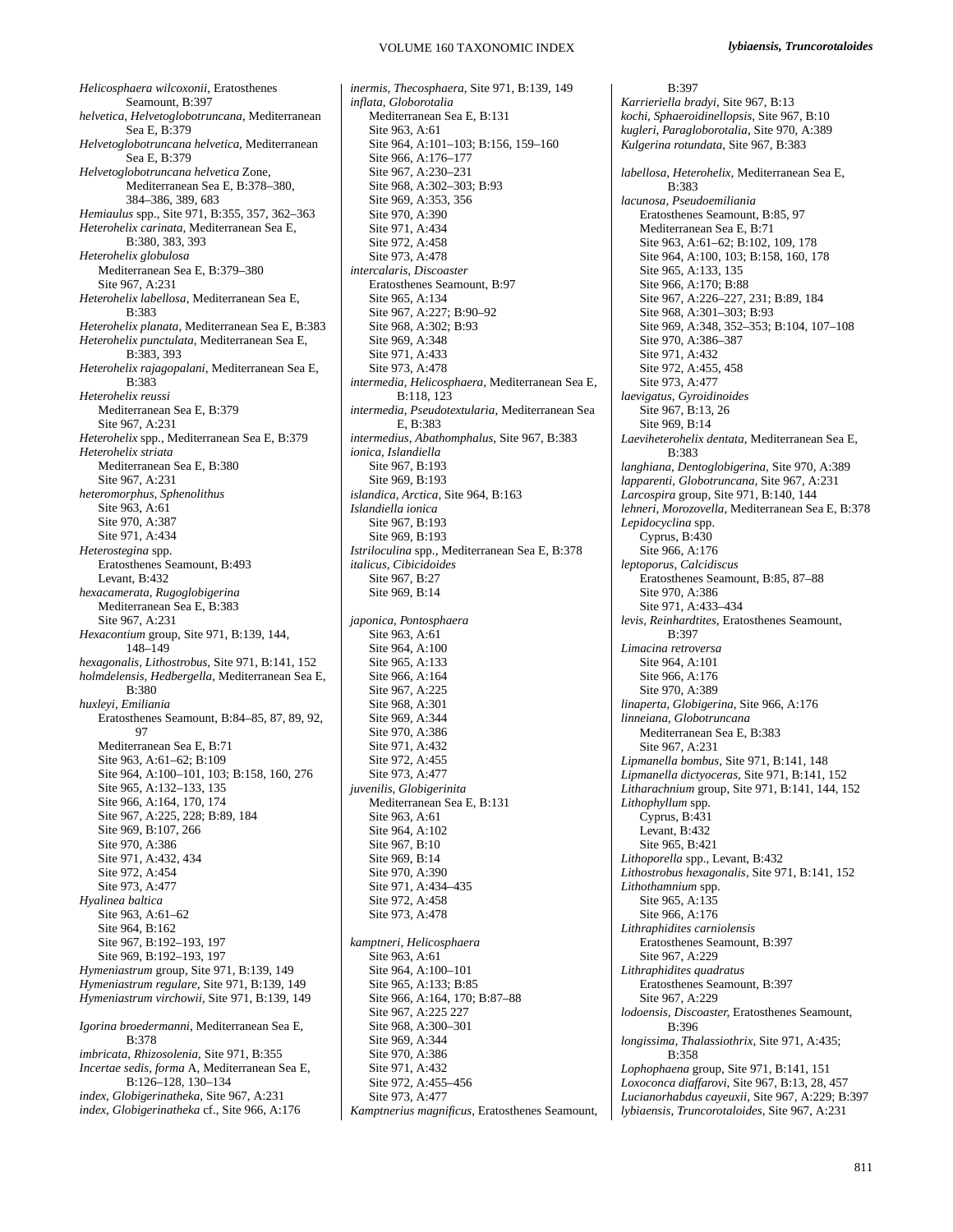*macintyrei, Calcidiscus* Eratosthenes Seamount, B:97 Site 963, A:61 Site 964, A:100; B:158 Site 965, A:133; B:85 Site 966, A:170; B:88 Site 967, B:90, 184 Site 968, A:301–303; B:93 Site 969, A:348, 351, 355–356; B:101, 106 Site 970, A:386 Site 971, A:432 Site 972, A:455 Site 973, A:477–478 *macrocephala, Rugoglobigerina*, Mediterranean Sea E, B:383, 392 *magnificus, Kamptnerius,* Eratosthenes Seamount, B:397 *margaritae, Globorotalia*  Eratosthenes Seamount, B:495 Site 964, A:102 Site 965, A:134 Site 966, A:176–177; B:467 Site 967, A:231; B:10 Site 968, A:302 Site 969, A:353, 356; B:14 Site 972, A:458 Site 973, A:479 *Marginotruncana* cf. *sigali,* Site 967, A:231 *Marginotruncana coronata,* Site 967, B:380, 391 *Marginotruncana pseudolinneiana,* Site 967, A:231; B:380, 383, 391 *Marginotruncana sigali,* Site 967, B:394 *Marginotruncana sigali* Zone, Mediterranean Sea E, B:379, 384–386, 683 *Marginotruncana sinuosa*, Site 967, B:380, 391 *Marginotruncana* sp. aff. *Marginotruncana marianosi*, Site 967, B:394 *marianosi, Marginotruncana* sp. aff. *Marginotruncana,* Site 967, B:394 *mariei, Globotruncana*, Mediterranean Sea E, B:383 *marmorea, Valvulineria,* Site 967, B:13 *Marthasterites furcatus*, Eratosthenes Seamount, B:397 *Martinottiella communis*, Site 967, B:13, 26 *Martinottiella perparva,* Site 967, B:13, 26 *matthewsae, Acarinina,* Mediterranean Sea E, B:378 *mayaroensis, Abathomphalus,* Site 967, B:392 *mckannai, Acarinina,* Mediterranean Sea E, B:383 *mediterranensis, Planorbulina*, Site 973, A:478 *menardii, Globorotalia*, Site 967, B:10, 19, 26 *Mesophyllum* spp. Cyprus, B:431 Levant, B:433 Site 965, B:421 *messanensis, Dictyocha,* Site 971, B:143, 153 *messinae, Globigerinelloides*, Mediterranean Sea E, B:380 *metallasson, Amphitholus*, Site 971, B:140, 150 *Microrhabdulus decoratus*  Eratosthenes Seamount, B:397 Site 967, A:229 *Micula decussata*  Eratosthenes Seamount, B:397 Site 963, A:61 Site 967, A:229 Site 969, A:351; B:101 Site 971, A:432 *Micula murus*, Site 967, A:229 *minuta, Globotruncanella,* Site 967, B:383 *Miogypsina* sp. Cyprus, B:430 Site 966, A:176

#### VOLUME 160 TAXONOMIC INDEX

Turkey, B:432 *Miogypsinoides* sp., Cyprus, B:430 *Miolepidocyclina burdigalensis*, Cyprus, B:430 *miopelagicus, Coccolithus,* Site 971, A:432 *mirabilis, Uvigerina,* Site 966, B:87–88 *Montastrea* spp., Turkey, B:432 *moriformis, Sphenolithus*, Mediterranean Sea E, B:115, 122 *Morozovella angulata*, Mediterranean Sea E, B:383 *Morozovella aragonensis*  Mediterranean Sea E, B:378 Site 967, A:231 *Morozovella conicotruncata*, Mediterranean Sea E, B:378 *Morozovella gracilis,* Mediterranean Sea E, B:378, 383 *Morozovella lehneri*, Mediterranean Sea E, B:378 *Morozovella occlusa*, Mediterranean Sea E, B:383 *Morozovella quetra,* Mediterranean Sea E, B:383 *Morozovella subbotinae,* Mediterranean Sea E, B:378, 383 *multicamerata, Ventilabrella*, Mediterranean Sea E, B:383, 393 *multiloba, Turborotalita,* Site 964, A:102 *murrhina, Pyrgo,* Site 969, A:354 *murus, Micula,* Site 967, A:229 *Nannotetrina fulgens,* Eratosthenes Seamount, B:396 *neoabies, Sphenolithus*  Eratosthenes Seamount, B:85, 89, 92–93, 97 Site 968, A:302 Site 969, B:103 *Neogloboquadrina acostaensis*  Site 964, A:102 Site 967, B:10 Site 969, B:14 *Neogloboquadrina atlantica*, Site 964, B:156, 159–160 *Neogloboquadrina dutertrei,* Site 964, A:102; B:160 *Neogloboquadrina pachyderma*  Mediterranean Sea E, B:101, 131 Site 963, A:61 Site 964, A:101–102; B:156–157, 160, 162 Site 966, A:176 Site 967, A:230 Site 968, A:302 Site 971, A:435 Site 972, A:458 Site 973, A:478 *nepenthes, Zeaglobigerina*  Site 967, A:231; B:10 Site 969, B:14 Site 972, A:458 *Nephreolepidina* sp., Turkey, B:432 *Nephrospyris* group, Site 971, B:140, 151 *Nephrospyris renilla,* Site 971, B:140, 151 new forms, *Incertae sedis, forma* A, Mediterranean Sea E, B:126–128, 130–134 *nitida, Acarinina,* Mediterranean Sea E, B:378, 383 *nitzschiodes, Thalassionema,* Site 971, A:435; B:355 *oamaruensis, Chiasmolithus*, Eratosthenes Seamount, B:395, 397 *obesa, Globigerinella*  Site 964, A:102 Site 969, B:14 *obliquiloculata, Pulleniatina*  Site 963, A:61

Site 964, A:102 Site 972, A:458 Site 973, A:478 *obliquus, Globigerinoides*  Mediterranean Sea E, B:128, 132 Site 964, A:101–102; B:156, 158 Site 965, A:134 Site 967, B:10, 13 Site 968, A:302 Site 969, B:14–15, 21 Site 970, A:389–390 Site 971, A:434 Site 972, A:458 Site 973, A:479 *obliquus* s.l., *Globigerinoides*, Site 964, B:156 *oblonga, Globocassidulina,* Site 969, A:354 *obtusus, Sphenolithus*, Eratosthenes Seamount,  $\hat{\mathbf{B}}$ :397 *occlusa, Morozovella*, Mediterranean Sea E, B:383 *oceanica, Gephyrocapsa*, Eratosthenes Seamount, B:84, 97 *oceanica* s.l., *Gephyrocapsa*  Mediterranean Sea E, B:101 Site 963, A:61–62 Site 964, A:100–101 Site 965, A:132–133; B:85 Site 966, A:164, 170; B:87–88 Site 967, A:225, 227–228, 231; B:90 Site 968, A:300–303; B:93 Site 969, A:344, 348, 356 Site 970, A:386 Site 971, A:432–434 Site 972, A:455–456 Site 973, A:477–478 *octogonus, Distephanus,* Site 971, B:143, 154 *octopyle, Pylospira*, Site 971, B:140, 150 *octoradiata, Ahmuellerella*, Eratosthenes Seamount, B:397 *Operculina* sp. Levant, B:432 Site 966, A:176 *Orbitoidae,* Eratosthenes Seamount, B:496 *Orbulina bilobata*  Site 964, A:102 Site 970, A:390 Site 971, A:434–435 *Orbulina* sp. Site 375, B:459 Site 964, B:160 *Orbulina suturalis* Biozone Site 970, A:389 Site 971, A:434–435 *Orbulina universa*  Mediterranean Sea E, B:131, 430 Site 963, A:61 Site 964, A:102 Site 966, A:176 Site 967, A:231; B:10, 13 Site 969, B:14 Site 970, A:390 Site 971, A:434–435 Site 972, A:458 Site 973, A:478 *Oridorsalis stellatus*  Mediterranean Sea E, B:128, 132 Site 967, B:13, 26 Site 969, B:14–15, 21 *Oridorsalis umbonatus*, Site 969, A:354 *orientalis, Globotruncana*, Mediterranean Sea E, B:383, 391 *ornatus, Cibicidoides,* Site 967, B:27

*pachyderma, Cibicidoides,* Site 967, B:27 *pachycerma, Neogloboquadrina*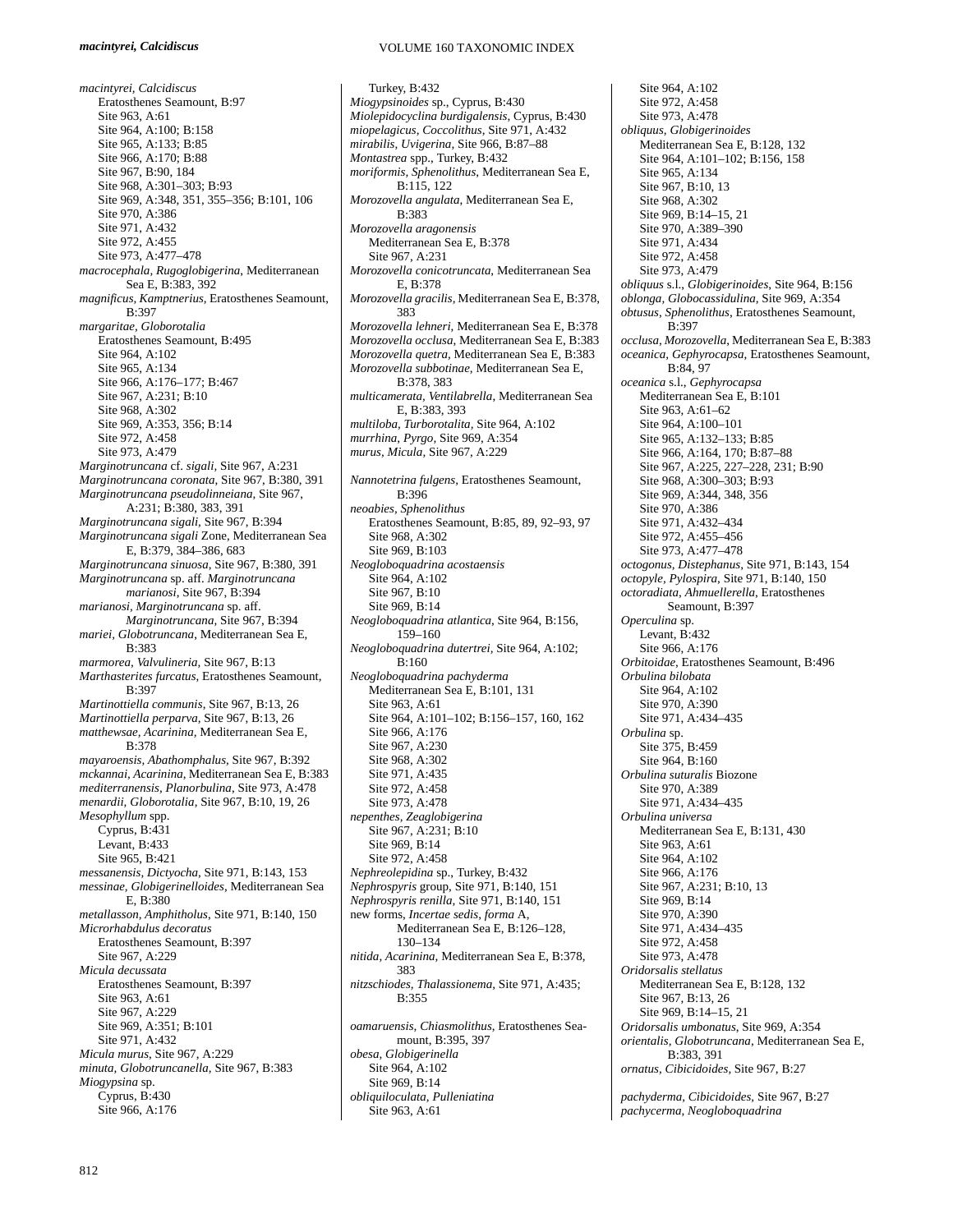## VOLUME 160 TAXONOMIC INDEX

Mediterranean Sea E, B:101, 131 Site 963, A:61 Site 964, A:101–102; B:156–157, 160, 162 Site 966, A:176 Site 967, A:230 Site 968, A:302 Site 971, A:435 Site 972, A:458 Site 973, A:478 *palpebra, Pseudoguembelina,* Mediterranean Sea E, B:383 *pannonica, Cyprideis*  Site 967, B:13, 28, 457, 686 Site 968, A:302; B:3–4, 453 Site 969, A:355; B:18, 131 Site 970, A:389 *Paragloborotalia acrostoma,* Site 970, A:389 *Paragloborotalia birnageae*, Site 964, A:102 *Paragloborotalia kugleri*, Site 970, A:389 *Paragloborotalia pseudokugleri*  Site 964, A:102 Site 970, A:389 *Paragloborotalia siakensis*  Site 964, A:102 Site 970, A:389 *parapelagica, Hastigerina*  Site 970, A:390 Site 971, A:434 *Parasubbotina pseudobulloides*, Mediterranean Sea E, B:383 *parcus, Aspidiscus,* Site 967, B:383 *parcus, Aspidolithus,* Site 967, A:229–230 *Parrelloides bradyi,* Site 967, B:13, 19, 26 *Parrelloides robertsonianus*, Site 967, B:13, 19, 26 *Parvularugoglobigerina eugubina*, Mediterranean Sea E, B:383 *patelliformis, Contusotruncana*  Mediterranean Sea E, B:383, 394 Site 967, A:231 *pelagicus, Coccolithus*  Mediterranean Sea E, B:115, 119–120 Site 963, A:61 Site 964, A:100 Site 965, A:133 Site 966, A:164 Site 967, A:225 Site 968, A:301 Site 969, A:344, 351; B:101 Site 970, A:386 Site 971, A:432 Site 972, A:455 Site 973, A:477 *pennyi, Rugoglobigerina*, Mediterranean Sea E, B:383 *pentacamerata, Acarinina*  Mediterranean Sea E, B:378 Site 966, A:176 *pentaradiatus, Discoaster*  Eratosthenes Seamount, B:94–95, 97 Mediterranean Sea E, B:118–120 Site 964, A:100–101; B:157–158, 162 Site 965, A:134–135; B:85, 129 Site 966, A:170, 173–174; B:88–89 Site 967, A:227–228, 233; B:90–92, 184 Site 968, A:302–303; B:93 Site 969, A:348, 356; B:101 Site 971, A:432 Site 973, A:478 *peregrina, Uvigerina* cf., Site 967, B:26 *Peridinium spinipes,* Site 971, B:143–144 *perlaevis perlaevis, Dictyocha,* Site 971, B:143, 154 *perparva, Martinottiella,* Site 967, B:13, 26 *pettersi, Globotruncanita,* Site 967, B:383

*Phormostichoartus* group, Site 971, B:142, 144, 152 *planata, Heterohelix,* Mediterranean Sea E, B:383 *planocompressa, Globanomalina*, Mediterranean Sea E, B:383 *planoconvexa, Siphonina,* Site 969, A:354 *Planoglobulina acervulinoides,* Site 967, B:393 *Planoglobulina carseyae,* Site 967, B:383 *Planorbulina mediterranensis,* Site 973, A:478 *Planorotalites pseudoscitulus*  Site 966, A:176 Site 967, A:231 *Planulina ariminensis,* Site 967, B:27 *Pleurostomella alternans,* Site 967, B:13, 26 *plummerae, Contusotruncana,* Mediterranean Sea E, B:383, 394 *Plummerita hantkeninoides*, Site 967, B:383 *pomeroli, Turborotalia,* Mediterranean Sea E, B:378 *Pontosphaera japonica*  Site 963, A:61 Site 964, A:100 Site 965, A:133 Site 966, A:164 Site 967, A:225 Site 968, A:301 Site 969, A:344 Site 970, A:386 Site 971, A:432 Site 972, A:455 Site 973, A:477 *Porites* sp. Cyprus, B:430–431 Eratosthenes Seamount, B:493, 685 Levant, B:433 Turkey, B:432 *Porodiscus* group, Site 971, B:140, 148, 150 *Porodiscus* group A, Site 971, B:140, 150 *Porodiscus* group B, Site 971, B:140, 150 *praecentralis, Turborotalia,* Mediterranean Sea E, B:378 *praecursor, Pulleniatina*, Site 964, A:102 *praecursoria, Praemurica,* Mediterranean Sea E, B:383 *Praeglobotruncana gibba*, Site 967, B:394 *Praemurica praecursoria,* Mediterranean Sea E, B:383 *Praemurica uncinata,* Mediterranean Sea E, B:378, 383 *Praeorbulina glomerosa*  Site 964, A:102 Site 966, A:176 Site 970, A:389 *Praeorbulina glomerosa* s.l. Biozone Site 970, A:389 Site 971, A:434–435 *Praeorbulina sicana*, Site 966, A:176 *Praeorbulina transitoria*  Site 964, A:102 Site 966, A:176 Site 970, A:389 *praeturritilina, Subbotina,* Mediterranean Sea E, B:378 *prairiehillensis, Globigerinelloides*  Mediterranean Sea E, B:379, 383, 393 Site 967, A:231; B:380 *Prediscosphaera cretacea*  Eratosthenes Seamount, B:397 Site 967, A:229 *predistentus, Sphenolithus*  Eratosthenes Seamount, B:397 Site 971, A:432, 434 *premacintyrei, Calcidiscus*  Site 970, A:387

Site 971, A:432 *primitiva, Dicarinella,* Site 967, B:394 *primus, Amaurolithus*  Site 966, A:173–174 Site 967, A:228 Site 968, A:302 Site 969, A:348 *Proboscia alata,* Site 971, B:355, 357, 362 *productus piscicaudatus, Zygocircus*, Site 971, B:140, 151 *productus productus, Zygocircus,* Site 971, B:140, 151 *profunda, Cornutella,* Site 971, B:141, 152 *profunda, Dictyocoryne,* Site 971, B:139, 149 *profunda, Florisphaera*, Mediterranean Sea E, B:118–120, 123 *protoannulus, Calcidiscus,* Eratosthenes Seamount, B:396 *pschadae, Globotruncanella*, Mediterranean Sea E, B:383 *pseudoampliapertura, Turborotalia,*  Mediterranean Sea E, B:378 *pseudobulloides, Parasubbotina,* Mediterranean Sea E, B:383 *Pseudodictyophimus* group, Site 971, B:141, 151 *Pseudoemiliania lacunosa*  Eratosthenes Seamount, B:85, 97 Mediterranean Sea E, B:71 Site 963, A:61–62; B:102, 109, 178 Site 964, A:100, 103; B:158, 160, 178 Site 965, A:133, 135 Site 966, A:170; B:88 Site 967, A:226–227, 231; B:89, 184 Site 968, A:301–303; B:93 Site 969, A:348, 352–353; B:104, 107–108 Site 970, A:386–387 Site 971, A:432 Site 972, A:455, 458 Site 973, A:477 *Pseudoguembelina costulata*, Mediterranean Sea E, B:383, 393 *Pseudoguembelina excolata,* Site 967, B:383, 393 *Pseudoguembelina palpebra,* Mediterranean Sea E, B:383 *Pseudohastigerina* sp., Site 964, A:102 *pseudokugleri, Paragloborotalia*  Site 964, A:102 Site 970, A:389 *pseudolinneiana, Marginotruncana*, Site 967, A:231; B:380, 383, 391 *pseudomayeri, Turborotalia,* Mediterranean Sea E, B:378 *pseudoscitula, Globanomalina,* Mediterranean Sea E, B:378 *pseudoscitulus, Planorotalites*  Site 966, A:176 Site 967, A:231 *Pseudosolenia calcar-avis*  Site 967, B:338 Site 969, B:338 Site 971, B:355, 357–358 *Pseudotextularia acervulinoides*, Site 967, B:383 *Pseudotextularia elegans,* Mediterranean Sea E, B:383, 393 *Pseudotextularia intermedia*, Mediterranean Sea E, B:383 *Pseudotextularia* sp., Mediterranean Sea E, B:378 *pseudotopilensis, Truncorotaloides*, Site 966, A:176 *pseudoumbilicus, Reticulofenestra*  Eratosthenes Seamount, B:97 Mediterranean Sea E, B:115, 123 Site 964, A:101, 103 Site 965, A:134–135; B:85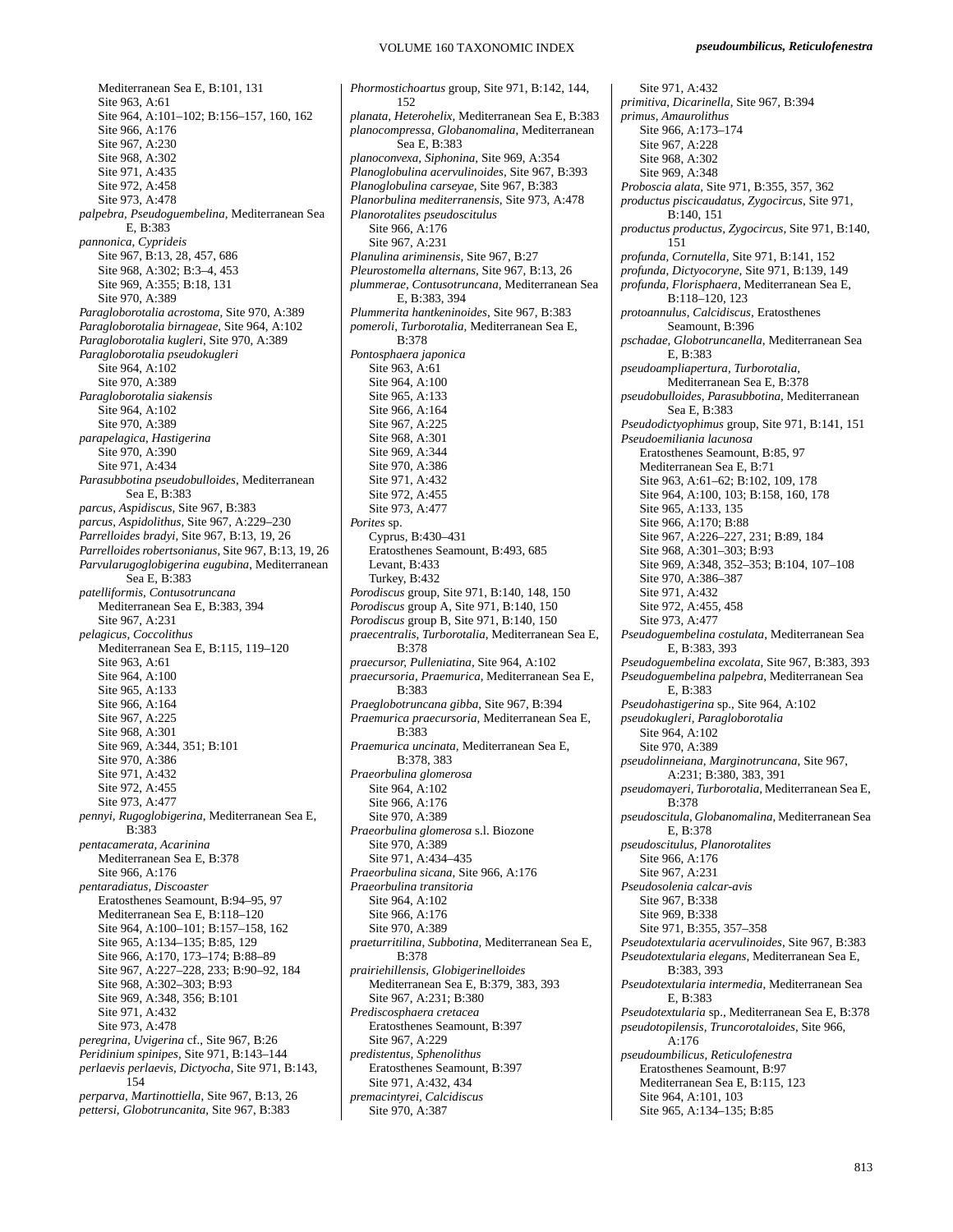#### *pseudoumbilicus, Reticulofenestra* **(cont.)**

Site 966, A:170, 173–174, 177; B:89 Site 967, A:227–228, 231; B:92, 184 Site 968, A:302; B:93 Site 969, A:348, 356; B:103–104, 108, 110, 115 Site 971, A:433 Site 973, A:478 *Ptercanium* group, Site 971, B:141, 148 *puella, Spongocore*, Site 971, B:140, 150 *pulchra, Scyphosphaera*  Site 964, A:101 Site 965, A:133; B:85 Site 966, A:170; B:87–88 Site 967, A:227 Site 970, A:386 Site 971, A:433–434 Site 972, A:456 *Pulleniatina obliquiloculata*  Site 963, A:61 Site 964, A:102 Site 972, A:458 Site 973, A:478 *Pulleniatina praecursor*, Site 964, A:102 *punctata, Brizalina,* Site 967, B:13 *puncticulata, Globorotalia*  Mediterranean Sea E, B:101 Site 964, A:101–103; B:161–162 Site 965, A:134–135 Site 966, A:176–177 Site 967, A:230–231; B:130 Site 968, A:302–303, 325 Site 969, A:353, 356; B:104 Site 970, A:389 Site 972, A:458 Site 973, A:479 *punctulata, Heterohelix,* Mediterranean Sea E, B:383, 393 *pygmaea, Uvigerina,* Site 967, B:13, 26 *Pylospira* group, Site 971, B:140, 150 *Pylospira octopyle,* Site 971, B:140, 150 *pyramidalis, Globigerinoides* Site 963, A:61 Site 964, A:102 Site 970, A:390 Site 971, A:434–435 Site 972, A:458 Site 973, A:478 *Pyrgo murrhina*, Site 969, A:354 *quadratus, Lithraphidites* Eratosthenes Seamount, B:397 Site 967, A:229 *quadrilobatus, Globigerinoides*  Site 964, A:102; B:156, 158 Site 967, B:10, 13 Site 969, B:14 *Quadrum gothicum*  Eratosthenes Seamount, B:397 Site 967, A:229 *Quadrum trifidum*  Eratosthenes Seamount, B:397 Site 967, A:229 *quetra, Morozovella,* Mediterranean Sea E, B:383 *quinqueloba, Turborotalita*  Mediterranean Sea E, B:131 Site 963, A:61 Site 964, A:102; B:157 Site 967, A:231; B:10, 13 Site 969, B:14, 18 Site 970, A:389–390 Site 971, A:434–435 Site 972, A:458 Site 973, A:478 *quinqueramus, Discoaster* 

Eratosthenes Seamount, B:495 Mediterranean Sea E, B:115 *Racemiguembelina fructicosa,* Site 967, A:231 *Radotruncana calcarata* Zone, Mediterranean Sea E, B:383–386, 389 *rajagopalani, Heterohelix,* Mediterranean Sea E, B:383 *regulare, Hymeniastrum*, Site 971, B:139, 149 *reicheli, Archaealveolina*, Mediterranean Sea E, B:378, 384, 394 *Reinhardtites anthophorus,* Eratosthenes Seamount, B:397 *Reinhardtites levis*, Eratosthenes Seamount, B:397 *renilla, Nephrospyris,* Site 971, B:140, 151 *reticulata, Siphonina* Site 967, B:13, 26 Site 969, A:354–355; B:14 *reticulatum, Cribrocentrum*, Eratosthenes Seamount, B:395–396 *Reticulofenestra callida*, Eratosthenes Seamount, B:397 *Reticulofenestra pseudoumbilicus* Eratosthenes Seamount, B:97 Mediterranean Sea E, B:115, 123 Site 964, A:101, 103 Site 965, A:134–135; B:85 Site 966, A:170, 173–174, 177; B:89 Site 967, A:227–228, 231; B:92, 184 Site 968, A:302; B:93 Site 969, A:348, 356; B:103–104, 108, 110, 115 Site 971, A:433 Site 973, A:478 *Reticulofenestra pseudoumbilicus* paracme, Site 969, B:104 *Reticulofenestra rotaria*, Site 966, A:175; B:467 *Reticulofenestra rotaria* Zone, Site 966, A:175 *Reticulofenestra* sp. Mediterranean Sea E, B:115, 118, 123, 495 Site 966, A:174 Site 968, B:445 Site 969, B:101 Site 970, A:386 *Reticulofenestra umbilica*  Site 963, A:61 Site 967, A:228 Site 970, A:386 Site 971, A:432 *Reticulofenestra umbilicus*, Eratosthenes Seamount, B:395–397 *retroversa, Limacina*  Site 964, A:101 Site 966, A:176 Site 970, A:389 *reussi, Heterohelix*  Mediterranean Sea E, B:379 Site 967, A:231 *Rhabdosphaera clavigera*  Site 963, A:61 Site 964, A:100 Site 965, A:133; B:85 Site 966, A:164; B:87–88 Site 967, A:225 Site 968, A:301 Site 969, A:344 Site 970, A:386 Site 971, A:432 Site 972, A:455 Site 973, A:477 *Rhizosolenia bergonii,* Site 971, B:355 *Rhizosolenia calcar*-*avis*, Site 971, A:435; B:362 *Rhizosolenia imbricata,* Site 971, B:355 *Rhizosolenia setigera,* Site 971, B:352, 355–356

*Rhizosolenia* spp., Site 971, A:435; B:352, 357–358 *Rhizosolenia styliformis,* Site 971, B:355 *riedeli, Hastigerinopsis* Site 970, A:390 Site 971, A:434 Site 972, A:458 Site 973, A:478 *robertsonianus, Parrelloides,* Site 967, B:13, 19,  $26$ *rosetta, Globotruncana,* Mediterranean Sea E, B:383, 391 *Rotalipora* spp., Mediterranean Sea E, B:378, 394 *rotaria, Reticulofenestra*, Site 966, A:175; B:467 *rotundata, Kulgerina*, Site 967, B:383 *rotundimarginata, Acarinina*, Site 967, A:231 *ruber, Globigerinoides*  Mediterranean Sea E, B:131 Site 963, A:61 Site 964, A:102; B:158, 160 Site 967, B:10, 183 Site 970, A:390 Site 971, A:434–435; B:361 Site 972, A:458 Site 973, A:478 *rudis, Cylindroclavulina*, Site 967, B:27 *Rugoglobigerina appenninica* Zone, Site 967, B:385 *Rugoglobigerina cushmani* Zone, Site 967, B:385 *Rugoglobigerina hexacamerata*  Mediterranean Sea E, B:383 Site 967, A:231 *Rugoglobigerina macrocephala,* Mediterranean Sea E, B:383, 391 *Rugoglobigerina pennyi,* Mediterranean Sea E, B:383 *Rugoglobigerina reicheli* Zone, Site 967, B:385 *Rugoglobigerina rugosa*, Site 967, A:231; B:383, 391 *Rugotruncana?* sp., Site 967, B:392 *rugosa, Rugoglobigerina*, Site 967, A:231; B:383, 391 *rugosoaculeata, Acarinina*  Mediterranean Sea E, B:378 Site 966, A:176 Site 967, A:231 *rugosus, Ceratolithus,* Mediterranean Sea E, B:108 *rugosus, Triquetrorhabdulus,* Mediterranean Sea E, B:101, 115, 122 *sacculifer, Globigerinoides* Site 963, A:61 Site 964, A:102 Site 967, B:10 Site 969, B:14 Site 972, A:458 Site 973, A:478 *saipanensis, Discoaster*  Eratosthenes Seamount, B:395, 397 Site 963, A:61 Site 965, A:134 Site 966, A:175 Site 967, A:228 *Scapholithus fossilis,* Eratosthenes Seamount, B:85, 87–88 *scitula, Globorotalia*  Mediterranean Sea E, B:131 Site 963, A:61 Site 964, A:102; B:157, 160 Site 967, B:10 Site 970, A:390 Site 971, A:434–435 Site 972, A:458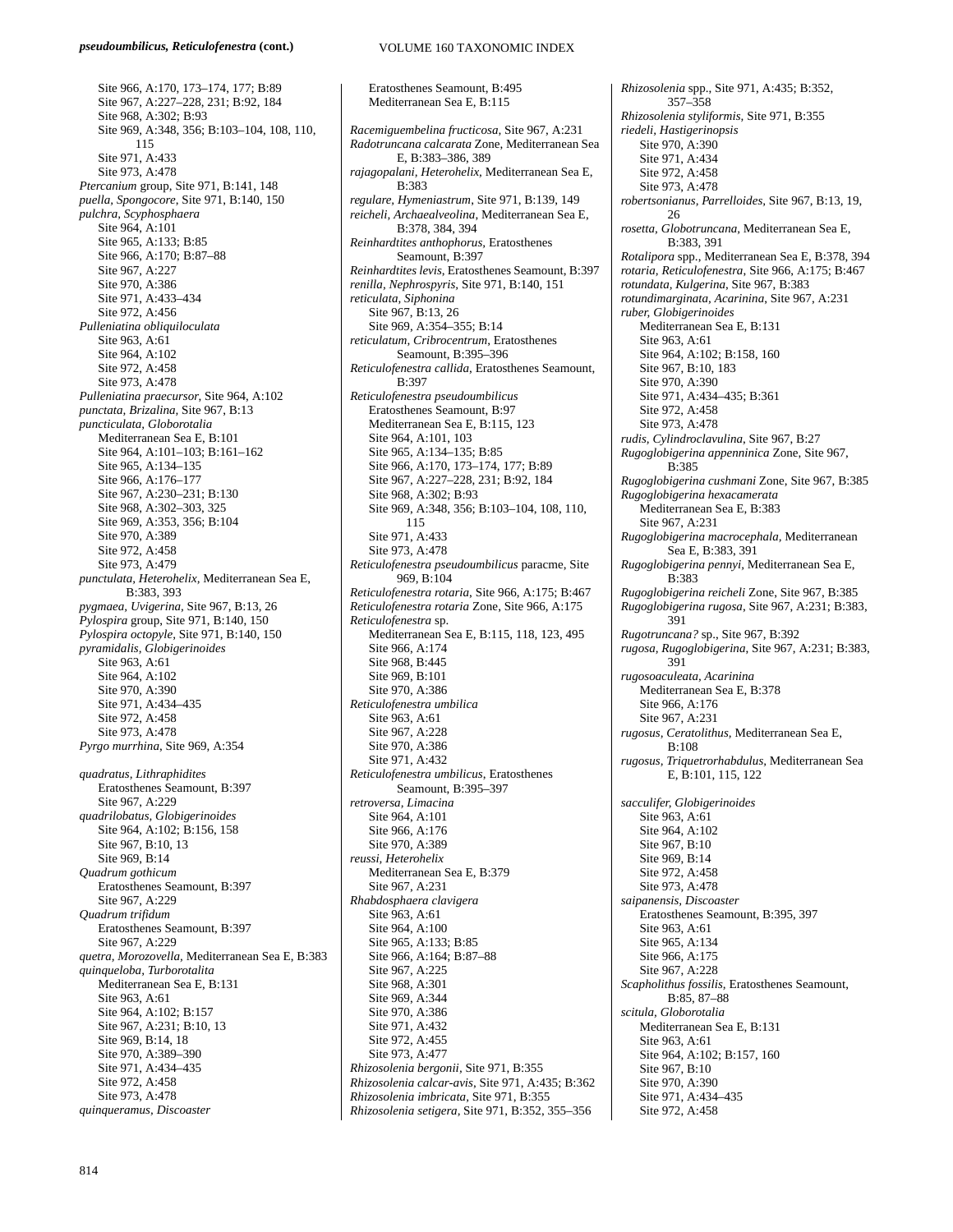Site 973, A:478 *Scyphosphaera pulchra*  Site 964, A:101 Site 965, A:133; B:85 Site 966, A:170; B:87–88 Site 967, A:227 Site 970, A:386 Site 971, A:433–434 Site 972, A:456 *Scyphosphaera* spp. Mediterranean Sea E, B:119–120, 123 Site 964, A:100 *sellii, Helicosphaera*  Eratosthenes Seamount, B:495 Site 963, A:61 Site 964, A:100; B:158 Site 965, A:133 Site 966, A:170, 173 Site 967, A:227; B:192 Site 968, A:301–302 Site 969, A:348; B:104, 108, 192 Site 970, A:386 Site 973, A:477–478 *seminulina, Sphaeroidinellopsis,* Site 967, B:10 *Sethophormin* group, Site 971, B:141, 151 *setigera, Rhizosolenia*, Site 971, B:352, 355–356 *siakensis, Paragloborotalia*  Site 964, A:102 Site 970, A:389 *sicana, Praeorbulina,* Site 966, A:176 *Siderastrae* spp. Site 966, B:422 Turkey, B:432 *sigali, Marginotruncana,* Site 967, B:394 *sigali, Marginotruncana* cf., Site 967, A:231 *Sigalia decoratissima carpatica,* Mediterranean Sea E, B:379–380, 393 *Sigalia deflaensis rugocostata,* Mediterranean Sea E, B:380 *sinuosa, Marginotruncana,* Site 967, B:380, 391 *Siphocampe* group, Site 971, B:142, 152 *siphonifera, Globigerinella* Site 969, B:14 Site 970, A:390 Site 971, A:434 *Siphonina planoconvexa,* Site 969, A:354 *Siphonina reticulata* Site 967, B:13, 26 Site 969, A:354–355; B:14 *soldanii, Gyroidina,* Site 969, A:354 *Solenosphaera chierchiae,* Site 971, B:138, 149 *solitus, Chiasmolithus,* Eratosthenes Seamount, B:395, 397 *Sphaeroidinella dehiscens*  Site 966, A:176 Site 969, A:353 Site 971, A:434 *Sphaeroidinellopsis cocki*, Site 964, A:102–103 *Sphaeroidinellopsis kochi*, Site 967, B:10 *Sphaeroidinellopsis seminulina*, Site 967, B:10 *Sphaeroidinellopsis* spp. Eratosthenes Seamount, B:495–496 Site 965, A:134–135 Site 966, A:176; B:467 Site 967, A:230; B:10, 22 Site 968, A:302–302 Site 969, A:353; B:14 Site 971, A:434 Site 973, A:478–479 *Sphaeroidinellopsis subdehiscens*  Site 964, A:102 Site 967, B:10 *Sphenolithus abies*  Eratosthenes Seamount, B:85, 89, 97

Mediterranean Sea E, B:115, 122 Site 963, A:61 Site 966, A:173–174 Site 967, A:227–228; B:92, 184 Site 968, A:302; B:93 Site 969, A:348, 351; B:101, 103 *Sphenolithus celsus*, Eratosthenes Seamount, B:397 *Sphenolithus ciperoensis*, Site 971, A:434 *Sphenolithus distentus,* Site 971, A:434 *Sphenolithus heteromorphus*  Site 963, A:61 Site 970, A:387 Site 971, A:434 *Sphenolithus moriformis,* Mediterranean Sea E, B:115, 122 *Sphenolithus neoabies*  Eratosthenes Seamount, B:85, 89, 92–93, 97 Site 968, A:302 Site 969, B:103 *Sphenolithus obtusus*, Eratosthenes Seamount, B:397 *Sphenolithus predistentus*  Eratosthenes Seamount, B:397 Site 971, A:432, 434 *Sphenolithus spiniger,* Eratosthenes Seamount,  $B.396$ *Sphenolithus* spp., Mediterranean Sea E, B:115, 122 *spiniger, Sphenolithus,* Eratosthenes Seamount, B:396 *spinipes, Peridinium,* Site 971, B:143–144 *spinosa* group?, *Acrosphaera*, Site 971, B:138, 149 *spinuloinflata, Acarinina,* Site 967, B:383 *Spiroclypeus* spp., Cyprus, B:430 *Spirocyrtis* group, Site 971, B:142, 152 *Spiroplectammina* sp. Site 965, A:135 Site 966, A:176 *Spongaster* spp., Site 971, B:140, 144, 148, 150 *Spongocore puella*, Site 971, B:140, 150 *Spongocore* spp., Site 971, B:140, 144, 150 *Spongodiscus* group, Site 971, B:140, 144, 150 *stalis, Helicosphaera,* Site 970, A:387 *stapedia aspinosa, Dictyocha*, Site 971, B:143, 154 *stapedia stapedia, Dictyocha,* Site 971, B:143, 154 *stellatus, Oridorsalis*  Mediterranean Sea E, B:128, 132 Site 967, B:13, 26 Site 969, B:14–15, 21 *Stilostomella antillea*, Site 967, B:26 *striata, Heterohelix*  Mediterranean Sea E, B:380 Site 967, A:231 *stuarti, Globotruncanita,* Site 967, A:231; B:383 *stuartiformis, Globotruncanita,* Site 967, A:231; B:383, 392 *styliformis, Rhizosolenia,* Site 971, B:355 *Subbotina angiporoides,* Mediterranean Sea E,  $B.378$ *Subbotina praeturritilina,* Mediterranean Sea E, B:378 *Subbotina triloculinoides,* Mediterranean Sea E, B:383 *subbotinae, Morozovella,* Mediterranean Sea E, B:378, 383 *subconglobata, Globigerinatheka*  Site 966, A:176 Site 967, A:231 *subdehiscens, Sphaeroidinellopsis*  Site 964, A:102 Site 967, B:10

*subglobosa, Globocassidulina*  Site 967, B:13 Site 969, B:14 *subsacculifer, Globigerinoides,* Site 964, A:102 Subzone A, Mediterranean Sea E, B:131 Subzone B, Mediterranean Sea E, B:132 Subzone C, Mediterranean Sea E, B:132 *surculus, Discoaster*  Eratosthenes Seamount, B:94–95, 97 Mediterranean Sea E, B:118–119 Site 964, A:100; B:158, 162 Site 965, A:134; B:129 Site 966, A:170, 173–174; B:89 Site 967, A:227–228; B:91–92 Site 968, A:302; B:93 Site 969, A:348 Site 971, A:433 Site 973, A:478 *tamalis, Discoaster*  Eratosthenes Sea, B:94–95, 97 Mediterranean Sea E, B:101 Site 964, A:100–101; B:157–158, 160, 163, 219–220 Site 965, A:134–135; B:85, 129 Site 966, A:170; B:88–89 Site 967, A:227, 233; B:92, 184 Site 968, A:302; B:93 Site 969, A:348, 356; B:104, 107, 110 Site 971, A:432–433 Site 973, A:478 *Tarbellastraea* spp. Cyprus,  $B:431$ Site 966, B:422 Turkey, B:432 *tenuis*, *Bachymayerella,* Mediterranean Sea E, B:126–128, 130–134 *tenuis, Bachymayerella* cf., Mediterranean Sea E, B:134 *Tenuitella anfracta*, Site 964, A:102 *tepida, Ammonia*  Mediterranean Sea E, A:516 Site 967, B:13, 28 Site 968, A:302; B:4, 453 *teuscheri, Clathrocorys,* Site 971, B:141, 151 *Thalassionema bacillaris,* Site 971, A:435 *Thalassionema frauenfeldii*, Site 971, A:435; B:355, 358 *Thalassionema nitzschiodes,* Site 971, A:435; B:355 *Thalassionema* spp. Site 969, B:339 Site 971, B:339, 356, 358 *Thalassiothrix longissima*, Site 971, A:435; B:358 *Thecosphaera inermis*, Site 971, B:139, 149 *Thecosphaera* spp., Site 971, B:139, 149 *Theocorys* group, Site 971, B:141 *Tholospyris* group, Site 971, B:140 *Thoracosphaera* sp., Site 968, B:4, 8 *Toweius gammation*, Eratosthenes Seamount, B:396–397 *transitoria, Praeorbulina*  Site 964, A:102 Site 966, A:176 Site 970, A:389 *tricorniculatus, Amaurolithus*  Site 966, A:173–174; B:89 Site 967, A:227–228; B:92 Site 968, A:302; B:93 Site 969, A:348, 351 *trifidum, Quadrum*  Eratosthenes Seamount, B:397 Site 967, A:229 *trilobus, Globigerinoides*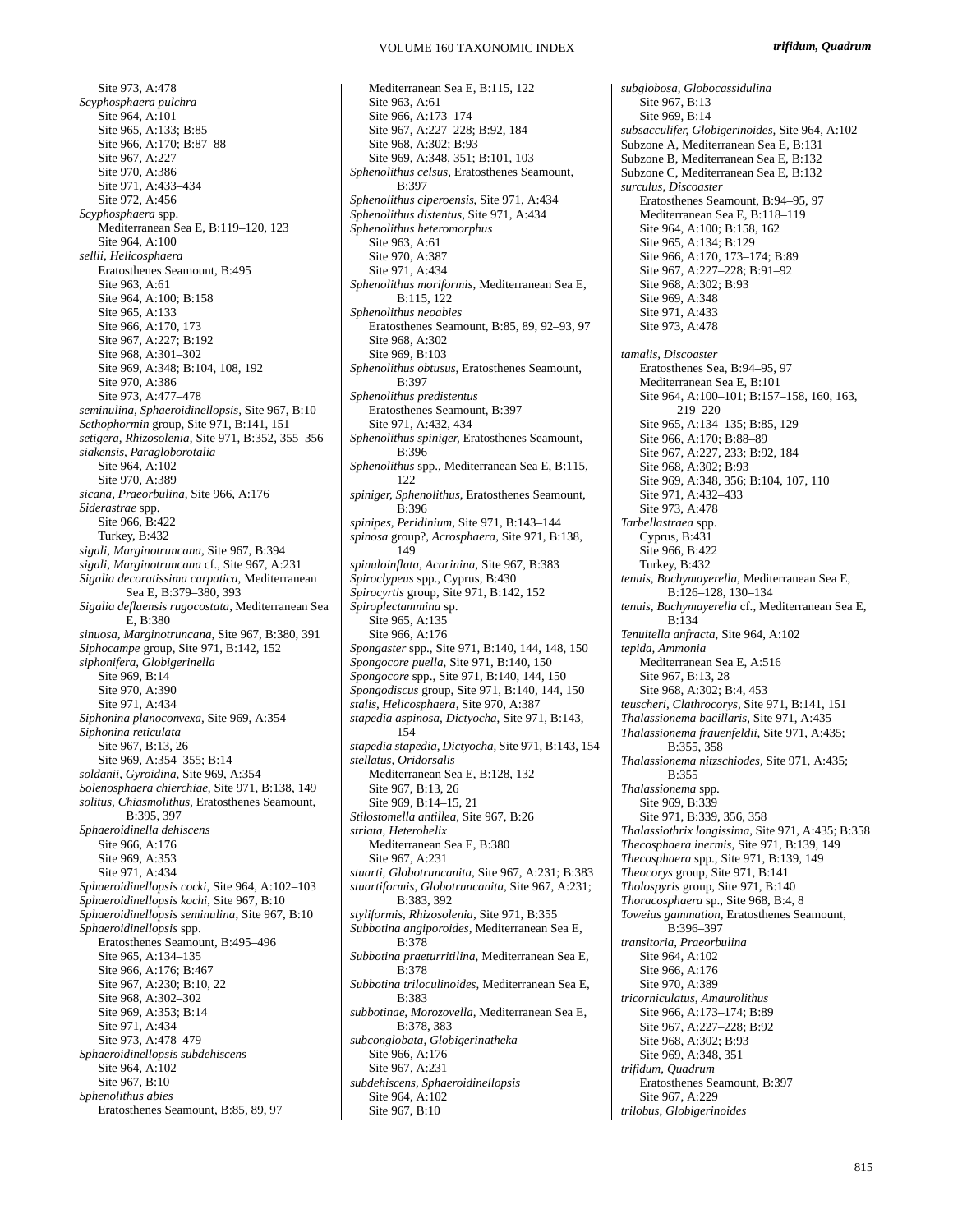Site 964, A:102 Site 967, B:10 Site 969, B:14 *triloculinoides, Subbotina,* Mediterranean Sea E, B:383 *Triquetrorhabdulus rugosus,* Mediterranean Sea E, B:101, 115, 122 *triradiatus, Discoaster*  Site 964, A:101; B:158 Site 965, A:134; B:85 Site 966, A:170; B:88 Site 967, A:227; B:90–91, 192–193 Site 968, A:302; B:92–93 Site 969, A:348; B:106–108, 192–193 Site 970, A:386 *truncatulinoides, Globorotalia*  Site 964, B:160 Site 967, B:192–193 Site 969, B:192–193 *truncatulinoides, Truncorotalia,* Mediterranean Sea E, B:160 *truncatulinoides excelsa*, *Globorotalia,* Site 964, B:162–163 *truncatum, Dictyocoryne,* Site 971, B:139, 148–149 *Truncorotalia truncatulinoides,* Mediterranean Sea E, B:160 *Truncorotalia truncatulinoides excelsa* Zone Mediterranean Sea E, B:131–132 Site 964, A:101–102; B:156 Site 965, A:134; B:129–130 Site 966, A:176; B:130 Site 967, A:230; B:130 Site 968, A:302 Site 969, A:353; B:131 Site 970, A:389 Site 971, A:434 Site 972, A:456 Site 973, A:478 *Truncorotaloides lybiaensis*, Site 967, A:231 *Truncorotaloides pseudotopilensis*, Site 966, A:176 *tubulosa, Ariculina,* Site 969, A:354 *Turborotalia cerroazulensis,* Mediterranean Sea E, B:378 *Turborotalia* cf. *griffinae*, Site 966, A:176 *Turborotalia griffinae*, Mediterranean Sea E, B:378 *Turborotalia pomeroli,* Mediterranean Sea E, B:378 *Turborotalia praecentralis,* Mediterranean Sea E,  $B.378$ *Turborotalia pseudoampliapertura,* Mediterranean Sea E, B:378 *Turborotalia pseudomayeri,* Mediterranean Sea E, B:378 *Turborotalita multiloba*, Site 964, A:102 *Turborotalita quinqueloba*  Mediterranean Sea E, B:131 Site 963, A:61 Site 964, A:102; B:157 Site 967, A:231; B:10, 13 Site 969, B:14, 18 Site 970, A:389–390 Site 971, A:434–435 Site 972, A:458 Site 973, A:478 *turriseiffelii, Eiffelithus,* Site 963, A:61 *ultramicrus, Globigerinelloides*, Mediterranean Sea E, B:379–380 *umbilica, Reticulofenestra*  Site 963, A:61 Site 967, A:228

Site 970, A:386 Site 971, A:432 *umbilicus, Reticulofenestra,* Eratosthenes Seamount, B:395–397 *umbonatus, Oridorsalis,* Site 969, A:354 *uncinata, Praemurica,* Mediterranean Sea E, B:378, 383 *ungerianus, Cibicidoides*, Site 967, B:27 *universa, Orbulina*  Mediterranean Sea E, B:131, 430 Site 963, A:61 Site 964, A:102 Site 966, A:176 Site 967, A:231; B:10, 13 Site 969, B:14 Site 970, A:390 Site 971, A:434–435 Site 972, A:458 Site 973, A:478 *Uvigerina* cf. *peregrina*, Site 967, B:26 *Uvigerina mirabilis*, Site 966, B:87–88 *Uvigerina pygmaea*, Site 967, B:13, 26 *uvula, Globigerinita*  Site 964, A:102 Site 969, B:14 *Valvulineria marmorea*, Site 967, B:13 *variabilis, Discoaster*  Eratosthenes Seamount, B:86, 94–95, 97 Mediterranean Sea E, B:118–119 Site 966, A:173–174; B:89 Site 967, A:227–228 Site 971, A:432 *Ventilabrella eggeri*, Mediterranean Sea E, B:380, 383 *Ventilabrella multicamerata*, Mediterranean Sea E, B:383, 393 *ventricosa, Globotruncana*, Site 967, A:231; B:380, 383, 391 *vinculata, Acanthodesmia*, Site 971, B:140, 148 *viola, Globorotalia,* Site 964, B:156 *virchowii, Hymeniastrum*, Site 971, B:139, 149 *walberdorfensis, Helicosphaera*  Site 970, A:387 Site 971, A:432 *washitensis, Favusella*, Mediterranean Sea E, B:378–379, 394 *Watznaueria barnesae*  Eratosthenes Seamount, B:397 Site 967, A:229 *Whiteinella aprica,* Site 967, B:394 *Whiteinella archaeocretacea* Zone, Mediterranean Sea E, B:385 *Whiteinella baltica*, Site 967, B:394 *Whiteinella* sp., Site 967, B:394 *wiedenmayeri, Gansserina*, Site 967, B:383 *wilcoxonii, Helicosphaera,* Eratosthenes Seamount, B:397 *woodi, Zeaglobigerina*  Site 964, A:102 Site 967, B:10 Site 969, B:14 *Zeaglobigerina ampliapertura*, Mediterranean Sea E, B:378 *Zeaglobigerina decoraperta*  Site 967, B:10 Site 969, B:14 *Zeaglobigerina druryi*, Site 964, A:102 *Zeaglobigerina nepenthes*  Site 967, A:231; B:10 Site 969, B:14 Site 972, A:458

*Zeaglobigerina woodi*  Site 964, A:102 Site 967, B:10 Site 969, B:14 zones (with letter prefixes) CN10a, Mediterranean Sea E, B:101 CP12, Eratosthenes Seamount, B:396–397 CP13, Eratosthenes Seamount, B:396 CP13c, Eratosthenes Seamount, B:396 CP14a, Eratosthenes Seamount, B:395, 397 CP14b, Eratosthenes Seamount, B:397 CP15, Eratosthenes Seamount, B:397 MNN12, A:173, 227, 302, 348; B:89, 92–93, 108, 110, 128, 131, 467, 495 MNN13, A:134, 170, 173–174, 227–228, 302, 348; B:86, 89, 92–93, 95, 104, 130–131, 467 MNN14–MNN15, A:101, 134, 170, 227, 348, 478; B:85–86, 89, 92–93, 104, 130–131 MNN16, Mediterranean Sea E, B:129 MNN16a, A:101, 134, 170, 227, 302, 348, 433, 478; B:85, 89, 92–93, 95, 104, 110, 129–131, 157 MNN16c, Site 968, B:93 MNN17–MNN16b, A:101, 134, 170, 227, 302, 348, 432; B:85, 89–90, 92–93, 129–131 MNN18, A:101, 133, 170, 227, 302, 386, 432, 478; B:85, 88, 90–91, 92–93, 101, 131, 158 MNN19a, A:101, 170, 227, 302, 348, 386, 432, 456, 478; B:85, 88–90, 92–93, 129–131 MNN19b, A:100, 170, 227, 301–302, 348, 386, 432, 455; 477; B:88, 90, 130–131, 158 MNN19c, A:61, 100, 170, 227, 301, 348, 387, 455, 477; B:85, 88, 129–131, 158 MNN19c–MNN19a, Site 965, A:133 MNN19d, A:61, 100, 133, 227, 301, 348, 386–387, 432, 455, 477; B:85, 88, 90, 92, 130–131, 158, 160, 162 MNN19e, A:61, 100, 133, 170, 226, 301, 348, 387, 455, 477; B:90, 92, 129–131, 158, 163 MNN19f, A:61, 100, 133, 170, 226, 301, 348, 352–353, 386–387, 432, 434, 455, 477; B:88–90, 108, 128–131, 158 MNN20, A:61, 100, 133, 170, 225–226, 228, 301, 348, 386, 432–434, 455, 477; B:88–89, 92, 130–131, 158 MNN21, A:61, 132, 164, 174, 225, 228, 300, 344, 434; B:87, 92, 130–131 MNN21a, A:100, 386, 432–433, 454, 477; B:158 MNN21b, Site 971, A:433 MP11, B:10, 17, 19–20, 130–131 MP11/MP12 boundary, Site 967, B:10, 20 MP12, B:10, 17, 19, 130–131 MP13, Mediterranean Sea E, B:130–131 MP14a, Mediterranean Sea E, B:101, 131 MP14b, Mediterranean Sea E, B:130–131 MP15a, Mediterranean Sea E, B:101, 130–131, 156 MP15b, Mediterranean Sea E, B:101, 130–131, 156 MP16, Mediterranean Sea E, B:101, 130–131 MPL1, A:231, 353; B:128, 467 MPL2, A:176, 230–231, 302; B:467, 495 MPL3, A:176, 231, A:302, 353, 479; B:467 MPL4a, A:101–102, 134, 176, 302, 353 MPL4b, A:102, 134, 230, 302, 353, 434, 479 MPL5, Site 964, A:101–102